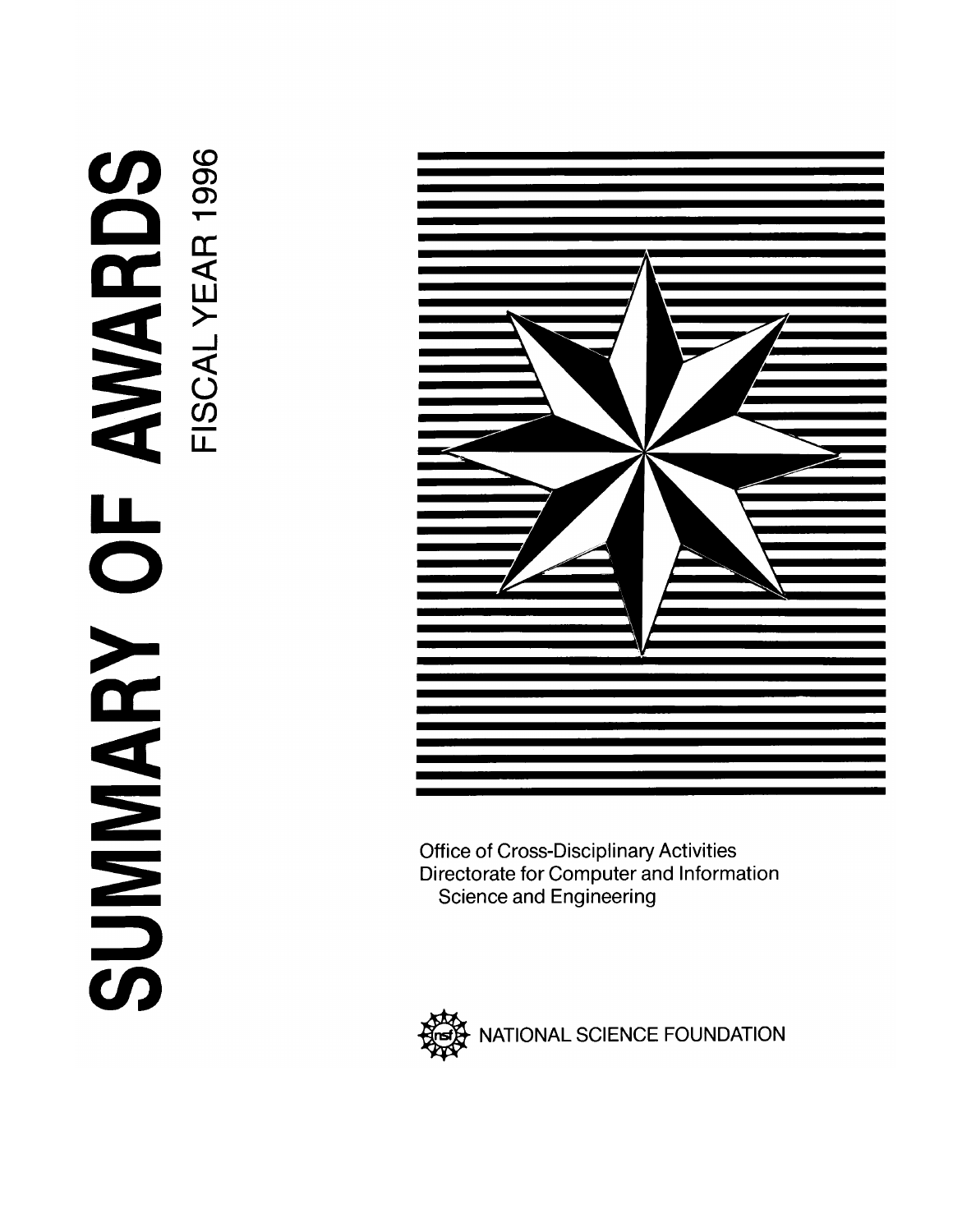# **SUMMARY OF AWARDS**

FISCAL YEAR 1996

Office of Cross-Disciplinary Activities Directorate for Computer and Information Science and Engineering

NATIONAL SCIENCE FOUNDATION 4201 WILSON BOULEVARD ARLINGTON, VA 22230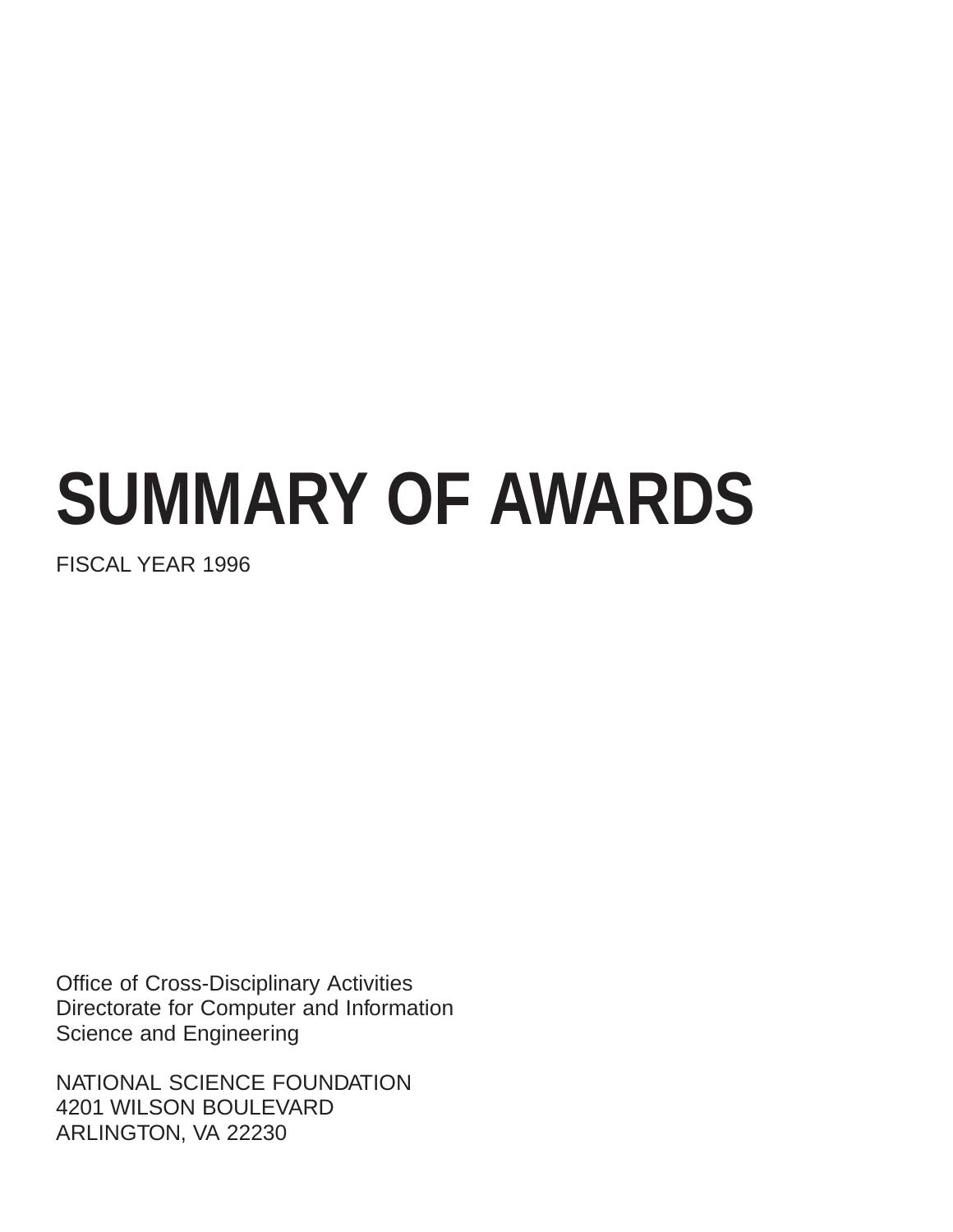

 $\mathbf u$  he National Science Foundation promotes and advances scientific progress in the United States by competitively awarding grants for research and education in the sciences, mathematics and engineering.

To get the latest information about program deadlines, to download copies of NSF publications, and to access abstracts of awards, visit the NSF Web site at:

# http://www.nsf.gov

| 回 | Location:                                                        | 4201 Wilson Blvd.<br>Arlington, VA 22230 |
|---|------------------------------------------------------------------|------------------------------------------|
| 囸 | For General Information (NSF Information Center):                | $(703)$ 306-1234                         |
|   | <b><math>\blacksquare</math></b> TDD (for the hearing-impaired): | (703) 306-0090                           |
|   | $\mathbf{\Xi}$ To Order Publications or Forms:                   |                                          |
|   | Send an e-mail to:                                               | pubs@nsf.gov                             |
|   | or telephone:                                                    | $(703)$ 306-1130                         |
| 囸 | To Locate NSF Employees:                                         | (703) 306-1234                           |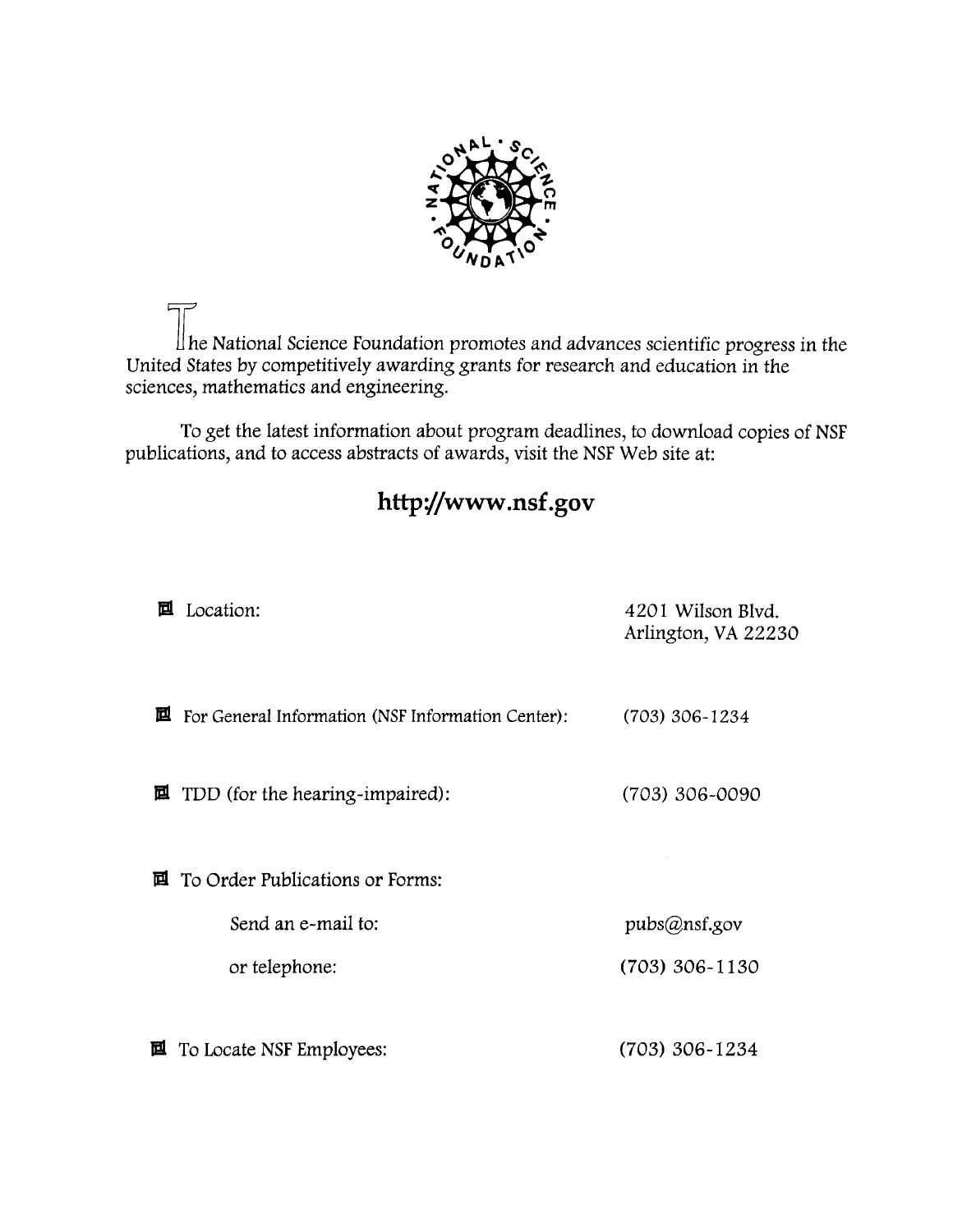# **Preface**

<span id="page-3-0"></span>The Computer and Information Science and Engineering (CISE) Directorate, consists of the following six divisions and office: Advanced Scientific Computing (ASC) Division; Computer and Computation Research (CCR) Division; Cross-Disciplinary Activities (CDA) Office; Information, Robotics and Intelligent Systems (IRIS) Division; Microelectronics Information Processing Systems (MIPS) Division; and the Networking and Communications Research and Infrastructure (NCRI) Division.

The *Office of Cross-Disciplinary Activities (CDA)* supports the building and strengthening of infrastructure in all CISE areas through the CISE Research Infrastructure, the CISE Instrumentation Programs and the Collaborative Research on Learning Technology (CRLT). It also administers various special projects and coordinates activities aimed at directorate-and Foundation-wide goals including increasing the participation of women, minorities, and the disabled in science and engineering, encouraging new investigators to initiate research, developing undergraduate curricula in CISE areas and encouraging the participation of undergraduates in research. The CISE Institutional Infrastructure Program had five components: Institutional Infrastructure-Research Infrastructure, Institutional Infrastructure-Large Scale, Institutional Infrastructure-Small Scale, Institutional Infrastructure-Minority Institutions, and Educational Infrastructure.

The CISE Institutional Infrastructure-Large Scale and Small Scale Programs were discontinued in Fiscal Year 1993 and 1994 respectively and no new awards have been made. However, continuing grants in this program, whose initial awards were made prior to Fiscal Year 1993, are listed in the CISE Research Infrastructure Program in this Summary of Awards.

The purpose of this Summary of Awards is to provide the scientific and engineering communities with a summary of those grants awarded in Fiscal Year 1996 through the Office of Cross-Disciplinary Activities (CDA). This report lists projects including continuing grants funded using Fiscal Year 1996 dollars and hence does not list multi-year standard awards made prior to Fiscal Year 1996.

Awards are grouped together by Programs for reader convenience. However, projects may bridge several programs or deal with topics not explicitly mentioned herein. Thus, these categories have been assigned administratively and for the purpose of this report only.

In this document, award identification numbers, award amounts, and award duration's are identified first. Grantee institutions and award titles are enumerated after the principal investigators' name. Within each category, the awards are listed alphabetically by principal investigator.

Readers wishing further information on a particular project described in this report are advised to contact the principal investigator directly.

> John C. Cherniavsky Head Office of Cross-Disciplinary Activities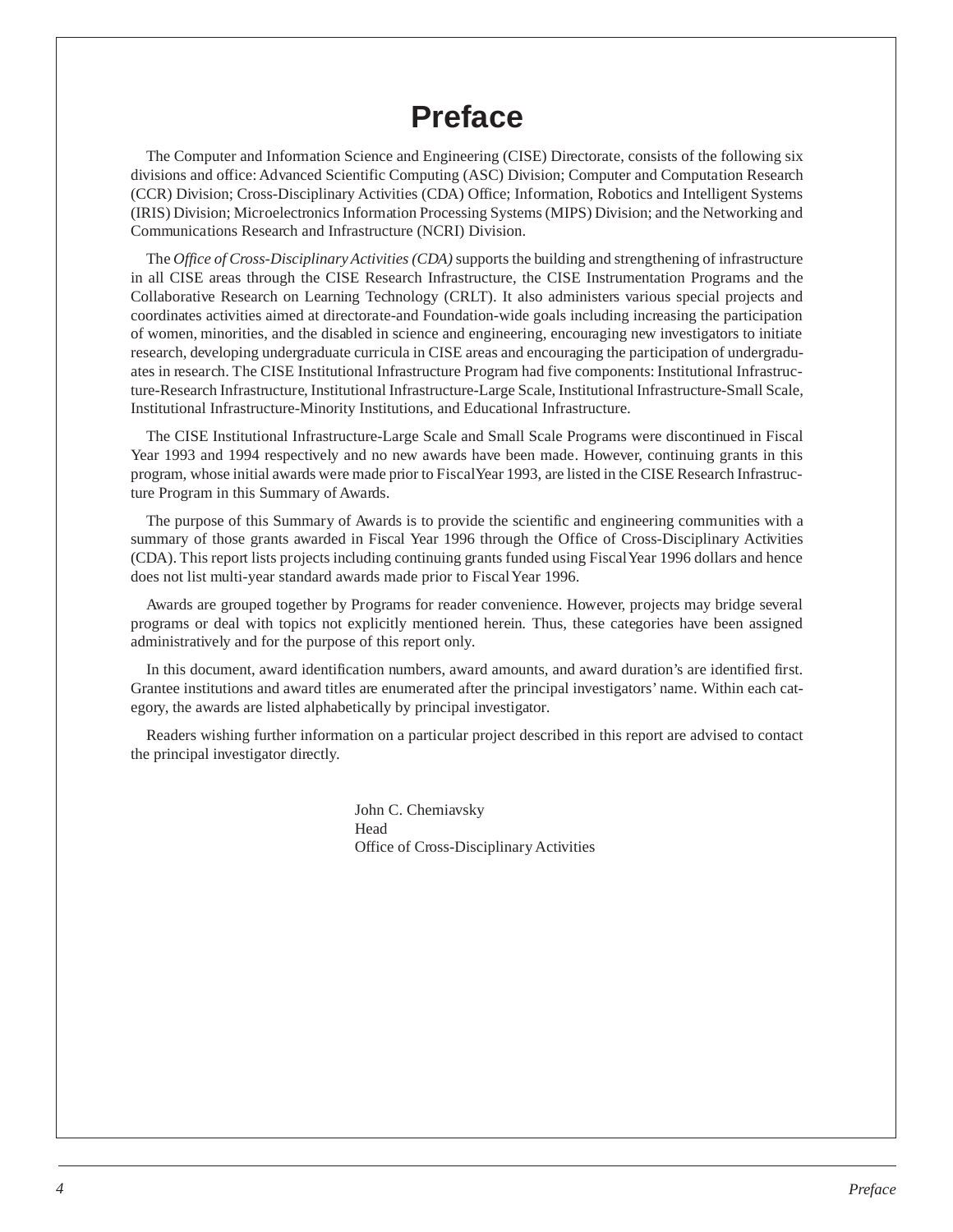# **Table of Contents**

### **Page**

| CISE Postdoctoral Research Associates (a) material content of the set of the set of the set of the set of the set of the set of the set of the set of the set of the set of the set of the set of the set of the set of the se |
|--------------------------------------------------------------------------------------------------------------------------------------------------------------------------------------------------------------------------------|
|                                                                                                                                                                                                                                |
|                                                                                                                                                                                                                                |
|                                                                                                                                                                                                                                |
|                                                                                                                                                                                                                                |
|                                                                                                                                                                                                                                |
|                                                                                                                                                                                                                                |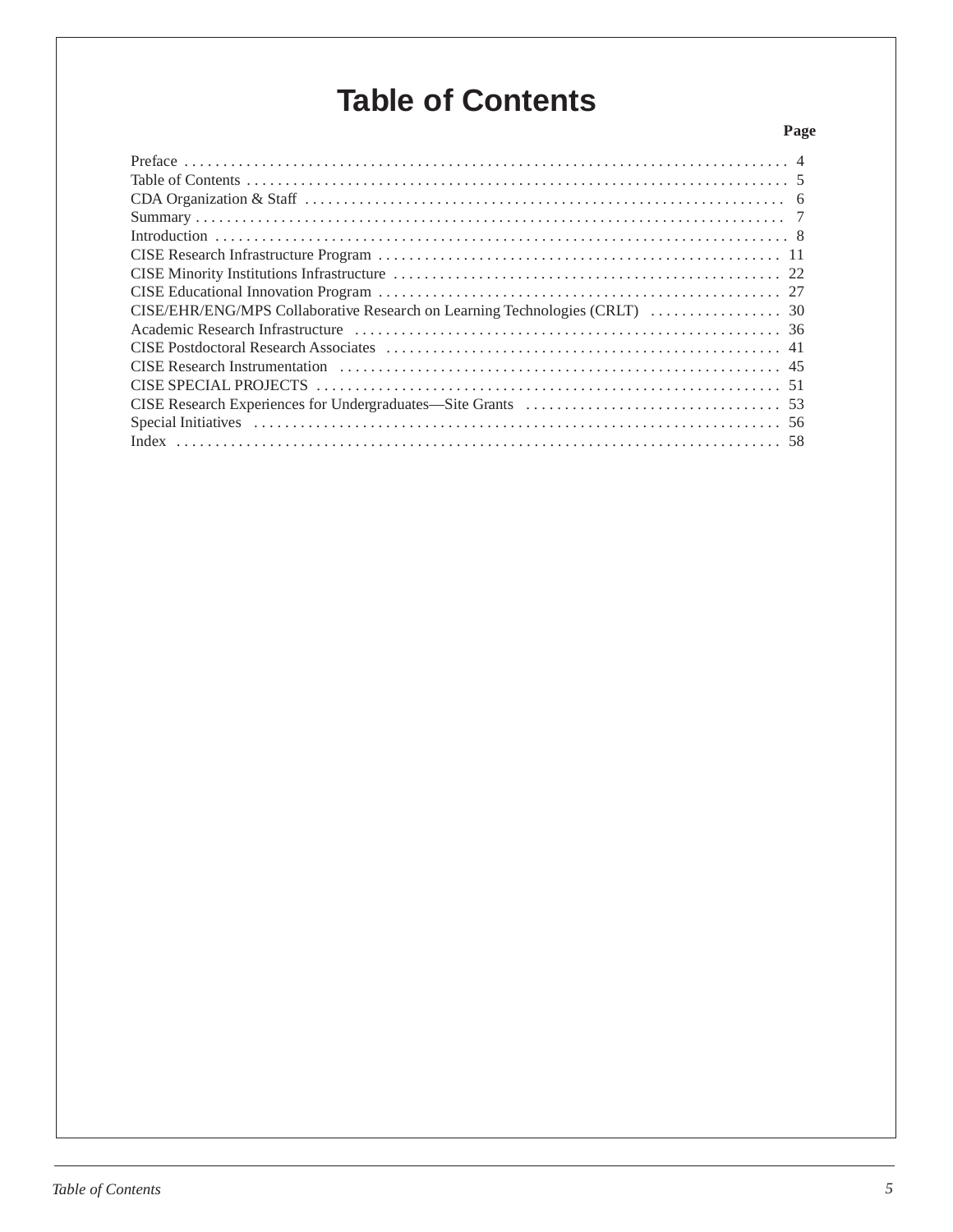# <span id="page-5-0"></span>**NATIONAL SCIENCE FOUNDATION DIRECTORATE FOR COMPUTER AND INFORMATION SCIENCE AND ENGINEERING**

### **Office of Cross-Disciplinary Activities**

### **CDA Staff**

### **FY 1996**

John C. Cherniavsky, Head jchernia@nsf.gov

### **PROGRAMS PROGRAM DIRECTOR(S) E-MAIL**

CISE Research Infrastructure Tse-yun Feng tfeng@nsf.gov CISE Minority Institutions Infrastructure Rita V. Rodriguez rrodrigu@nsf.gov CISE Educational Innovation **Harry G. Hedges** hhedges hhedges hhedges hhedges hhedges hhedges hhedges hedges hedges Collaborative Research on Learning Technology (CRLT) Caroline E. Wardle cwardle@nsf.gov Academic Research Infrastructure John C. Cherniavsky jchemia@nsf.gov CISE Postdoctoral Research Associates Rita V. Rodriguez rrodrigu@nsf.gov CISE Instrumentation Rita V. Rodriguez rrodrigu@nsf.gov Cross-Directorate Special Projects **Rita V. Rodriguez** rrodrigu@nsf.gov Special Initiatives John C. Cherniavsky ichernia!@nsf.gov

Administrative Manager Barbara H. Palmer bpalmer@nsf.gov

Harry G. Hedges hhedges@nsf.gov

**The address and telephone number for all of the above: National Science Foundation 4201 Wilson Boulevard, Room 1160 Arlington, VA 22230 (703) 306-1980**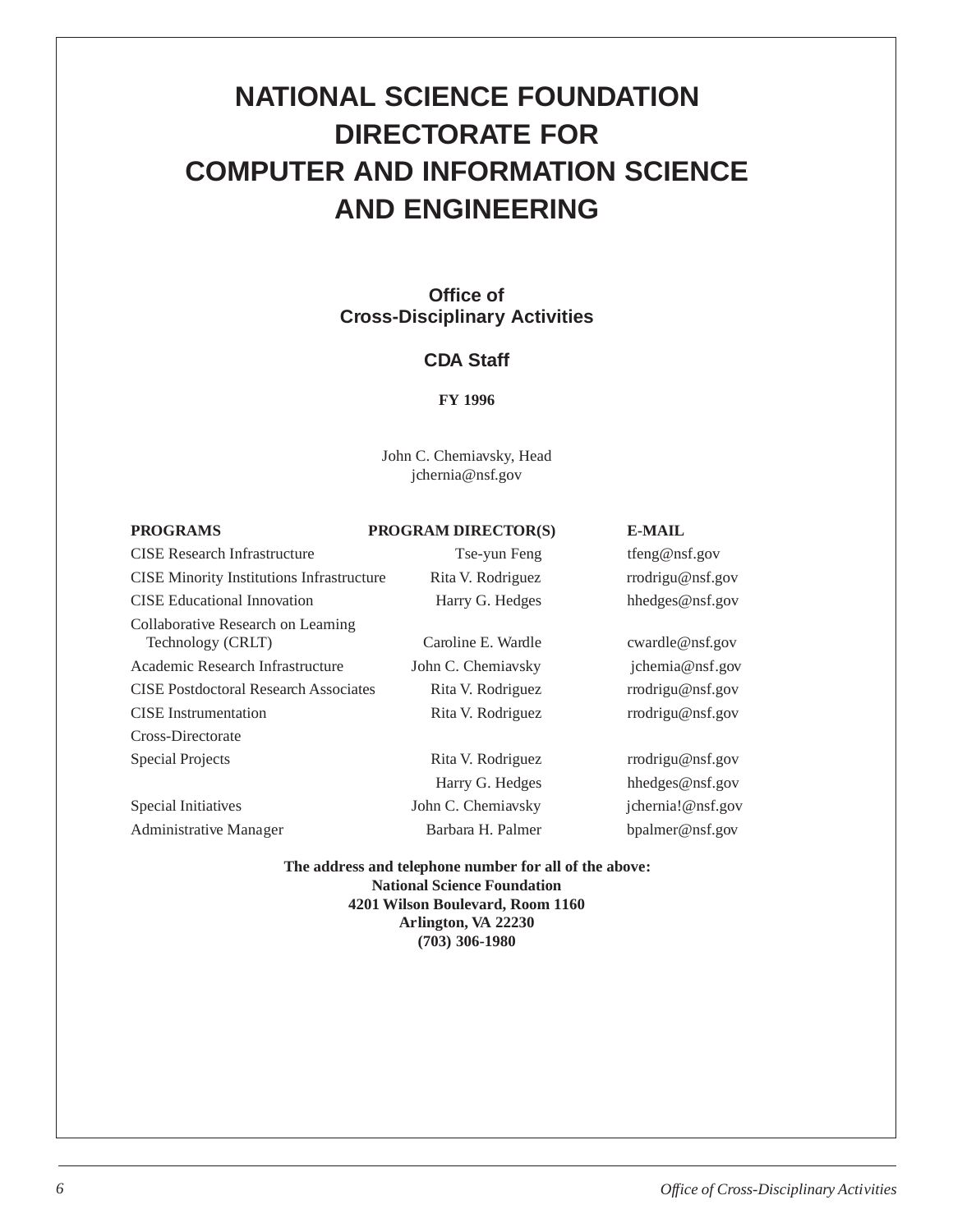# **Summary—FY 1996**

<span id="page-6-0"></span>

|                                                                | Number of<br><b>Projects</b> | <b>Value of</b><br><b>Awards</b> |
|----------------------------------------------------------------|------------------------------|----------------------------------|
| <b>CISE</b> Research Infrastructure                            | 43                           | \$11,573,001                     |
| <b>CISE</b> Institutional Infrastructure-Minority Institutions | 16                           | \$2,693,949                      |
| CISE Educational Innovation                                    | 11                           | \$1,634,405                      |
| Collaborative Research on Learning Technology (CRLT)           | 24                           | \$5,586,270**                    |
| Academic Research Infrastructure                               | 17                           | \$9,490,311*                     |
| <b>CISE Postdoctoral Research Associates</b>                   | 11                           | \$459,162                        |
| <b>CISE</b> Instrumentation                                    | 20                           | \$1,496,433                      |
| <b>CISE</b> Special Projects                                   | 6                            | \$531,173                        |
| CISE Research Experience for Undergraduate-Site Grants         | 11                           | \$397,710                        |
| Special Initiatives                                            | 3                            | \$3,550,000                      |

These data include the totals of the awards listed in this document including special Foundation initiatives and may not agree with official NSF budget records for CDA.

\*Funds from the Office of Science and Technology Infrastructure

\*\*Funds from Director's Opportunity Fund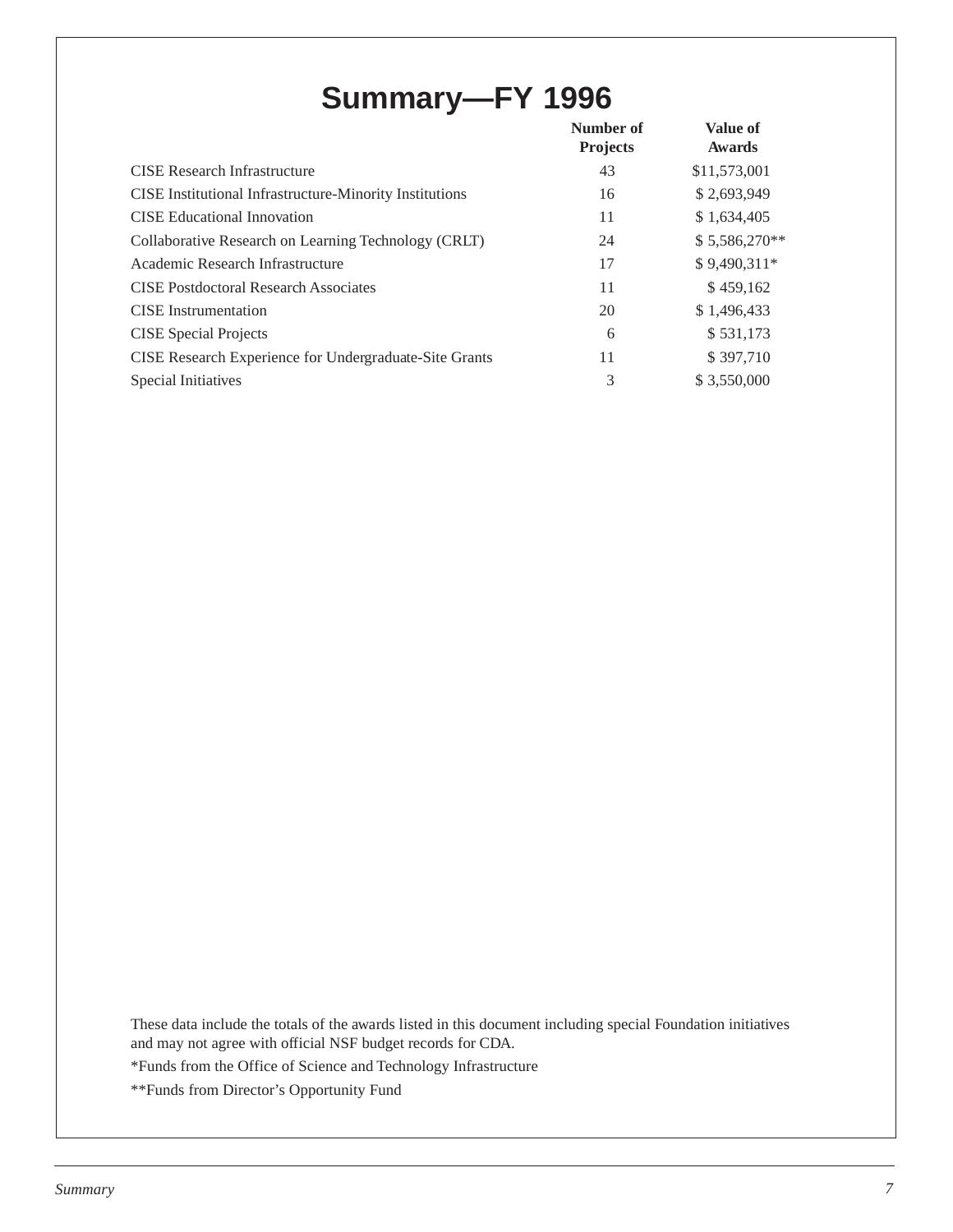# **Introduction**

<span id="page-7-0"></span>This report provides summaries of awards made in Fiscal Year 1996 by the National Science Foundation (NSF) through the Office of Cross-Disciplinary Activities (CDA) of the Computer and Information Science and Engineering (CISE) Directorate. The programs conducted by the Office are:

### **CISE Research Infrastructure**

The Research Infrastructure component of the CISE Institutional Infrastructure program integrates the prior CISE Large Scale and Small Scale components of this program. The Research Infrastructure Program provides support to aid in the establishment, enhancement, and operation of major experimental facilities planned to support research in all CISE areas. It recognizes the emergence of research groups requiring infrastructure strengthening in a variety of environments-those solely within a single academic department, those drawing from several departments in a single institution, and those which may span several different institutions.

### **CISE Institutional Infrastructure-Large Scale (discontinued in Fiscal Year 1993)**

This program has provided support to aid in the establishment, enhancement and operation of major experimental facilities supporting research activities in the areas of computer and information science, computer engineering, or computational science supported in the CISE Directorate. In general, support has been provided for equipment, maintenance, technical support staff, and other appropriate costs.

### **CISE Institutional Infrastructure-Small Scale (discontinued in Fiscal Year 1994)**

This expansion of the Institutional Infrastructure Program was established in Fiscal Year 1988 with the acceptance of proposals for five-year awards to support the establishment, enhancement and operation of experimental research facilities of a smaller scale than those encompassed by the Large-Scale Program. As in the Large-Scale program, awards are made for equipment, maintenance, technical support staff, and other appropriate costs for facilities supporting research activities in the CISE research areas.

### **CISE Institutional Infrastructure-Minority Institutions**

Both one-year planning grants and five-year continuing awards are included in the Minority Institutions program. The program includes both research and educational components and provides funds to aid in the establishment, enhancement, and operation of experimental computing facilities at predominantly minority institutions to support activities in the areas of computer and information science, computer engineering, or computational science supported in the CISE Directorate.

### **CISE Educational Innovation Program**

The objective of the Educational Infrastructure program is to stimulate innovative educational activities at the undergraduate level in CISE disciplines by encouraging the transfer of research results into the undergraduate curriculum.

### **Academic Research Infrastructure**

The Academic Research Infrastructure Program (ARI) is designed to improve the condition of research equipment and facilities in our Nation's academic institutions in all disciplines. This program responds to needs identified by the academic science and engineering community. Funding is provided by the Office of Science and Technology Infrastructure

### **CISE/EHR/ENG/MPS-Collaborative Research on Learning Technology (CRLT)**

The Directorate for Computer and Information Sciences and Engineering (CISE), for Education and Human Resources (EHR), and for Engineering (ENG), and for Mathematical and Physical Sciences(MPS) sponsor and manage the new joint program. The program responds to the national need to improve quality, accessibility and efficiency of learning and education—particularly, science, mathematics, engineering and technology (SMET)—at all levels.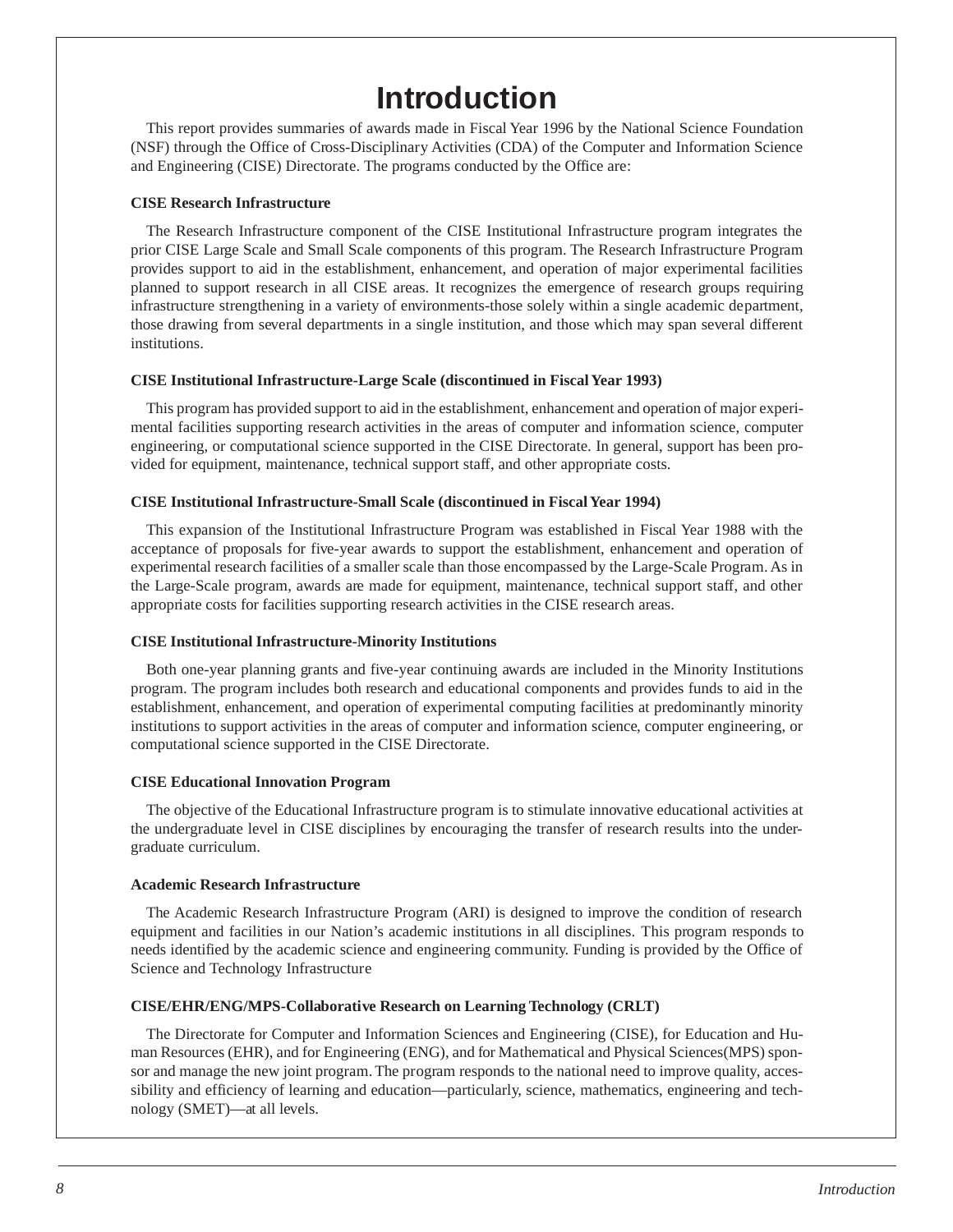### **CISE Postdoctoral Research Associates**

These awards provide opportunities for recent PhD's to broaden their knowledge and experience and to prepare them for significant research careers on the frontiers of contemporary computational science and engineering, and experimental science. It is assumed that CS&E Associates will conduct their research at academic research institutions or other centers or institutions which provide access, either on site or by network, to high performance, scalable parallel computing systems and will conduct their research in academic research institutions or other institutions devoted to experimental science in one or more of the research areas supported by the CISE Directorate.

### **CISE Instrumentation**

Awards in the CISE Instrumentation program are made for the purchase of special-purpose equipment or software to be used for research programs in the areas of computer and information science, computer engineering, or computational science supported in the CISE Directorate. The instrumentation is to be used by more than one project and is not intended to provide general computing capacity.

### **CISE Special Projects**

The Office of Cross-Disciplinary Activities makes several awards in the Special Projects category and, in addition, coordinates and is responsible for funding cross-directorate projects. Projects include special activities related to women, minorities, and persons with disabilities..

### **CISE Research Experience for Undergraduates-Site Grants**

Research Experience for Undergraduates (REU) provides undergraduates with hands-on training experience in active research in science and engineering. There are two categories of projects: (1) *REU Sites* and (2) *REU Supplements*. *REU Sites* are based on independent proposals to initiate and conduct undergraduate research projects for a minimum of six students. *REU Supplements* are intended to provide research experiences for one or two undergraduate students by adding support for them to existing NSF projects. *REU Supplements* are listed after the ongoing NSF grant they are supplementing.

### **Additional Information**

For additional information on any of the projects, please contact the principal investigators directly.

The Foundation provides awards for research in the sciences and engineering. The awardee is wholly responsible for the conduct of such research and preparation of the results for publication. The Foundation, therefore, does not assume responsibility for such findings or their interpretation.

In accordance with Federal statutes and regulations and NSF policies, no person on grounds of race, color, age, sex, national origin, or disability shall be excluded from participation in, denied the benefits of, or be subject to discrimination under any program or activity receiving financial assistance from the National Science Foundation.

The National Science Foundation has TDD (Telephonic Device for the Deaf) capability which enables individuals with hearing impairment to communicate with the Division of Human Resources for information relating to NSF programs, employment, or general information. This number is (703) 306-0090.

Facilitation Awards for Handicapped Scientists and Engineer (FAH) provide funding for special assistance or equipment to enable persons with disabilities (investigators and other staff, including student research assistants) to work on an NSF project. See the program announcement, or contact the program coordinator for more information at (703) 306-1697.

The Foundation welcomes proposals on behalf of all qualified scientists and engineers, and strongly encourages women, minorities, and persons with disabilities to complete fully in any of the research and research-related programs described in this document.

Catalog of Federal Domestic Assistance Number 47.070, Computer and Information Science and Engineering.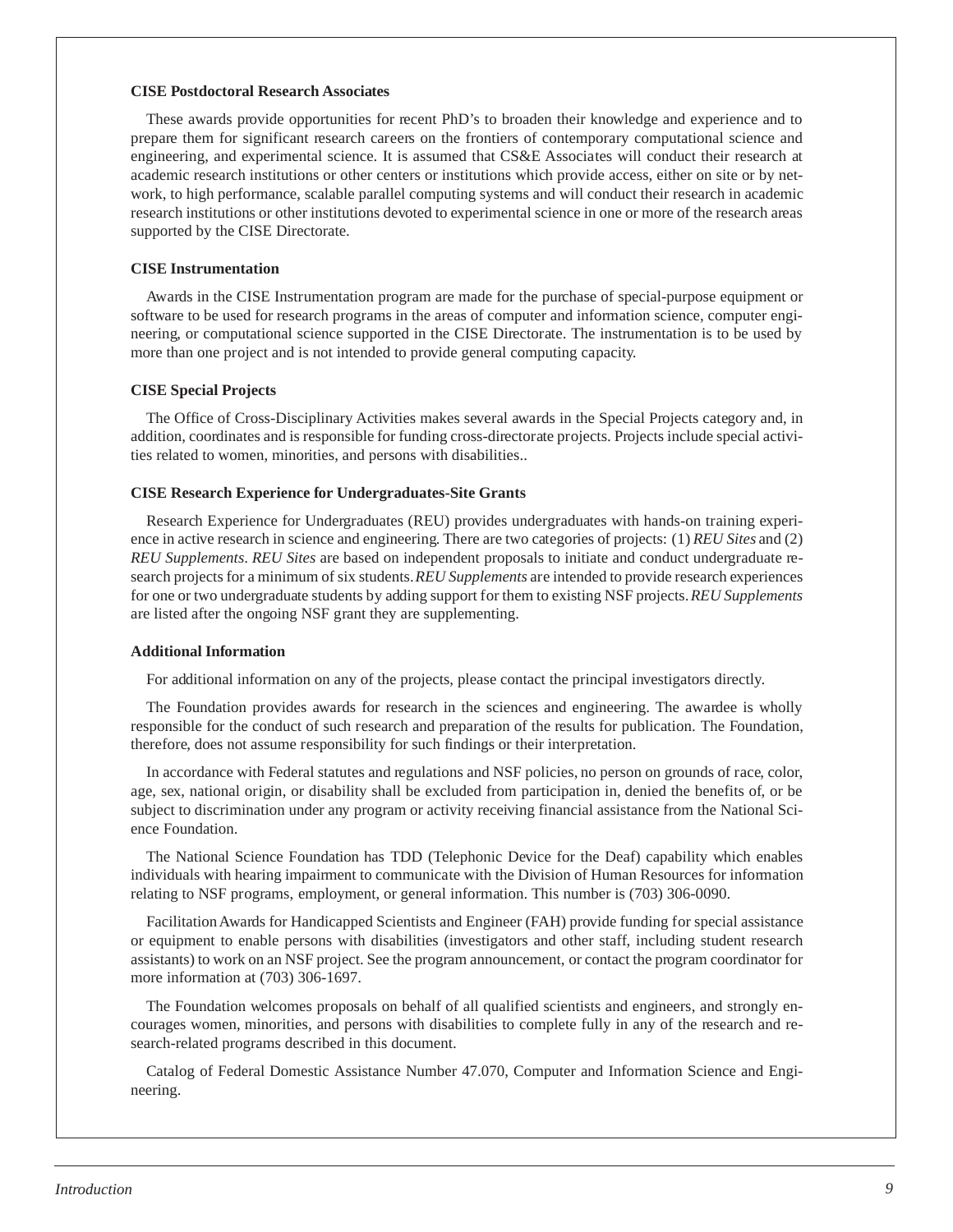# **CISE Research Infrastructure Program**

<span id="page-9-0"></span>CDA-9625374 \$673,312—12 mos. Aho, Alfred Columbia University **CISE Research Infrastructure: Scalable Multimedia Information Processing**

This award is for the creation of a computer infrastructure that will enable realistic and practical demonstrations for future computing environments. The award will allow researchers at Columbia University to upgrade their storage, networking and processing capabilities to conduct interrelated research projects in four major areas: 1) High Performance Integrated Multimedia Information Systems; 2) Visual Information Processing; 3) Mobile Multimedia User Interfaces; 4) Scalable Systems for Mobile and Portable Computing. The requested research equipment, which is critical to support these research projects and will be treated as a shared resources, includes a data farm, a multimedia/visualization supercomputer, multimedia workstations, high-performance multimedia PC's and high-bandwidth networking hardware.

CDA-9401021 \$247,807—12 mos. Ambler, Allen University of Kansas **DesignLab**

> This award provides support for the establishment of the Design Technologies Laboratory, or DesignLab. The laboratory will stimulate experimental research in technologies fundamental to building design support tools. Many such design support technologies are inherently nonprocedural and ill-suited to von Neumann uni-processor architectures. Efficient implementation strategies demand parallel and distributed computing environments with large shared memories and/or ultra high-speed interconnections. The requested equipment includes a 16 processor SGI Challenge and a very high speed network. The research topics to be explored include intelligent information databases for multimedia and 3D drawings; computer vision, modeling and visualization; declarative design specification languages; collaborative multiagent design; meta-languages for defining reasoning systems; implementation strategies for non-procedural design technologies; and applied design technologies.

MIP-9420397

\$250,000—12 mos. Bajcsy, Ruzena University of Pennsylvania

### **Rapid Prototyping of Rehabilitation Aids for the Physically Disabled**

The methods of rapid prototyping are ideally suited to rehabilitation devices. Because each person requires unique performance and function in a rehabilitation device, devices specific to each person must be rapidly designed and produced. This project is investigating a completely integrated approach to the design and prototyping of passive mechanical rehabilitation devices. The approach involves: the quantitative assessment of the form and performance of human limbs; the design of the assertive device; evaluation of the device using virtual prototyping; feedback from the consumer and therapist; actual prototyping of the device; evaluation of the function and performance of the device; and redesign based on performance. The contributions of the product include: the development of new computerbased tools for the assessment of human performance; a manufacturing technique for a new class of hyperelastic materials; the integration of tools into a rapid prototyping system for rehabilitation devices; and development of mechanisms for systematic evaluation of the final product.

### CDA-9216202

\$150,000—12 mos. Bruno, John University of California-Santa Barbara **An Infrastructure Facility for Parallel Processing**

This Institutional Infrastructure award is for the support of research projects in experimental and implementation aspects of distributed and parallel computing. The funds will support the acquisition of a parallel computer and for the support staff to maintain it. The research supported includes systems and programming issues for parallel machines, parallel algorithms, and dynamic visualization.

The High Performance Computing, Communications and Information Technology initiative recognizes as important to the nations future the development of new architecture computers to solve problems which now cannot be solved on computers. This infrastructure award gives the University of California, Santa Barbara the equipment necessary to participate in this research initiative.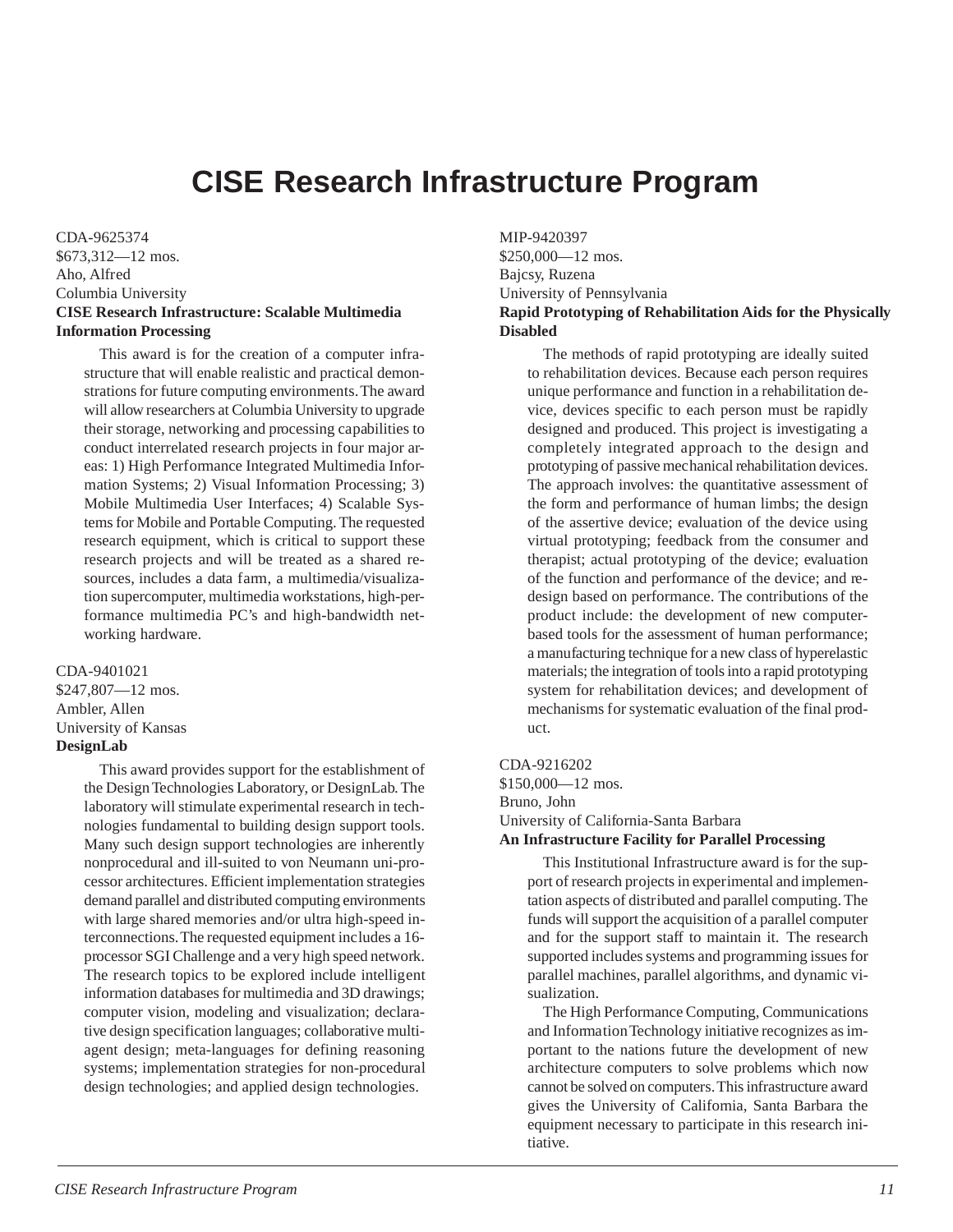### <span id="page-10-0"></span>CDA-9401124 \$170,127—12 mos. Campbell, Roy University of Illinois Urbana-Champaign **Broadband Network Infrastructure and Data Storage for Research and Education**

This award provides support for an experimental, high-speed network infrastructure that would interconnect parallel systems, large-capacity secondary and tertiary storage devices, and muli-media workstations capable of supporting high-quality digital audio and video. The network architecture is based on a broadband ISDN backbone of Asynchronous Transfer Mode (ATM) switches and fiber optics links. A high-bandwidth, gigabit/second HIPPI network would interconnect an Intel Paragon distributed memory parallel system and a tertiary storage system. The research spans three basic areas: system software infrastructure for managing highspeed networks, data pre-fetching and staging policies for high-latency, high-capacity secondary and tertiary data stores, and information access and multimedia collaboration software.

### CDA-9623865

\$372,876—12 mos. Chen, Marina

Boston University

### **CISE Research Infrastructure: Research Infrastructure for Parallel and Distributed Systems: Real-Time, Multimedia and High-Performance**

This award is for the acquisition of computing and communications resources to support the two primary research thrusts of the Computer Science Department's experimental scientists. The disciplines of both high performance computing and digital multimedia are characterized by their need for distributed computing nodes connected by high-bandwidth interconnections. For high performance computing, distributed architectures are necessary to achieve sufficient price/performance when constructing gigaflops-capable machines. In addition, high-bandwidth interconnects provide the necessary data distribution paths to supply each processor with work. For digital multimedia, distributed systems allow multiple simultaneous users, and high-bandwidth interconnects are needed to supply the demands of multiple video and audio streams per user. The equipment will also enable Boston researchers to apply advances in high performance computing to multimedia, medical imaging research and their three WWW related projects, capitalizing on the unique collective strength of the department.

### CDA-9303150 \$100,000—12 mos. Cohen, Jacques Brandeis University **Parallel Computing and Complex Systems**

This award is for the acquisition of a parallel computer and several high performance work stations to support research in the Computer Science Department of Brandeis University. The department is engaged in three major areas of research: Parallelism and Languages, Data Compression, and Artificial Intelligence. The department is part of the Brandeis Center for Complex Systems and the theme of parallelism and the study of large complex systems is common to all three groups. The research topics to be explored by the parallel programming group include the design and analysis of parallel algorithms; and the design and implementation of high level parallel languages which facilitate the rapid construction of programs that can easily be verified to be correct and which can be compiled to run efficiently on MIMD and SIMD machines. Research topics of the data compression group include adaptive vector quantization with variable size vectors, adaptive video compression, issues in coding theory that include error resilient communication, the design of high speed data compression hardware, and context prediction for lexicography. Research topics for the AI group include data extraction from existing databases and text corpora, the role of memory in storing extracted data, and the construction of integrated agents that are data driven and exhibit goal directed behavior.

CDA-9401156 \$63,630—12 mos. Culler, David University of California-Berkeley **A Next Generation Infrastructure for Integrating Computing and Communications**

This award provides support for the development of Titan, a computing system consisting of an integrated ensemble of computing and communication elements, organized to provide the user with a number of services. These services will include multimedia capabilities in delivery vehicles; storage and communication; large computing power; large storage space; innovative parallel languages, debuggers, and libraries; and high accessibility from both mobile and fixed locations. The experimental facilities requested include workstations and servers constituting the backbone of the distributed system providing cycles to the user, ATM switches for linking workstations and servers, a video editing system, a massive storage unit, and equipment for linking the network to the currently available CM-5 parallel computer. The proposed research projects fall into three areas: network and communications; distributed supercomputer projects which are mainly concerned with providing parallel computing to every user through a combined architecture, operating systems, and pro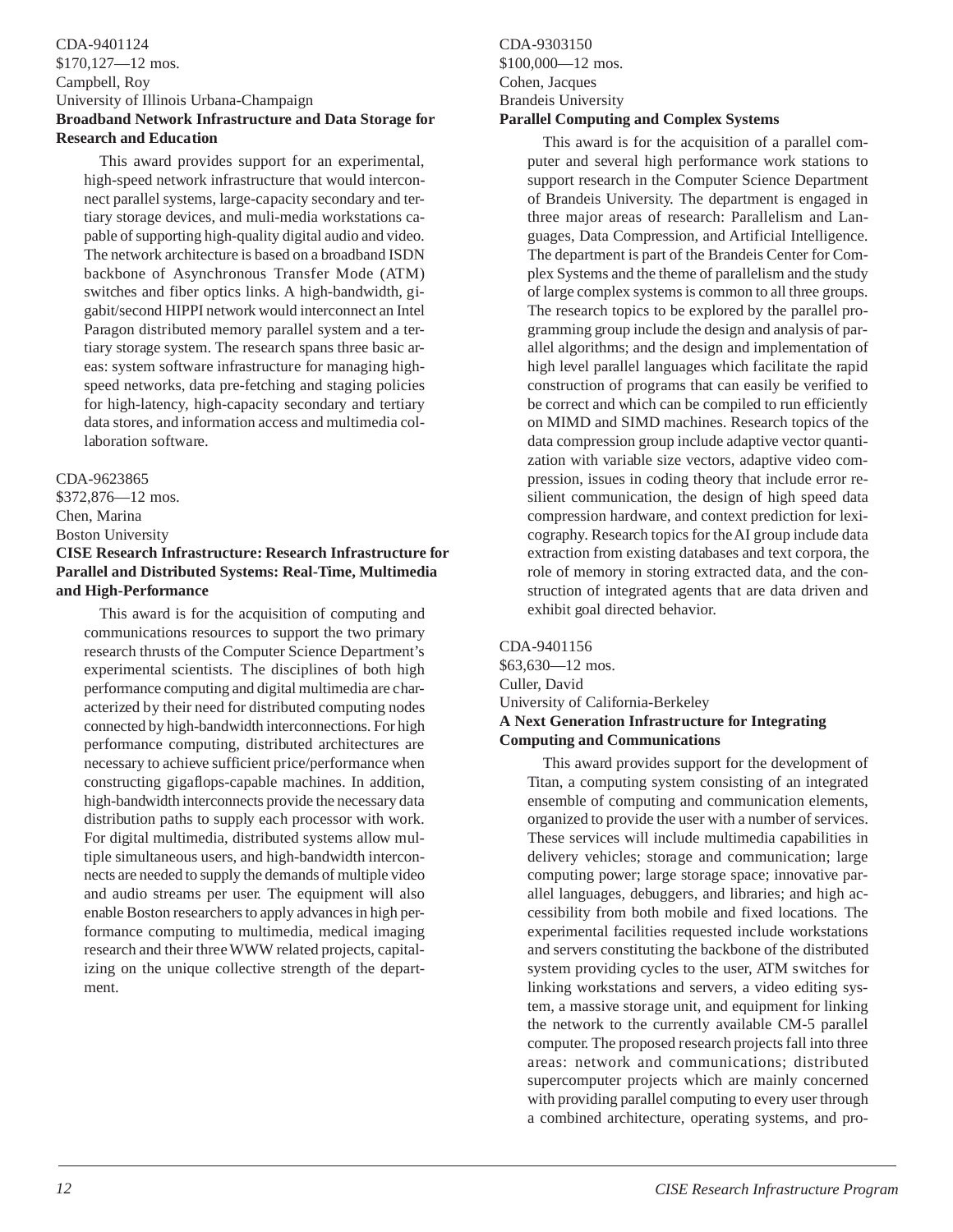<span id="page-11-0"></span>gramming language effort; and multimedia services which requires integrating systems support, software support, and artificial intelligence tools to create, store, play, edit, search, input, and output multimedia objects. The networking, multimedia, and computing aspects of Titan form will form the infrastructure for a number of computationally intensive applications.

### CDA-9303433

\$400,000—12 mos. DeFanti, Thomas University of Illinois-Chicago **CISE Research Infrastructure**

> This award is for the establishment of a laboratory for research on the design, implementation, dissemination, and use of highly interactive computing technologies for the benefit of computational, biomedical and engineering sciences. The application areas share the need for very high-speed data capture and presentation facilities, very high bandwidth communication, and very large information stores. The research topics to be explored by this laboratory include the design and implementation of virtual reality environments; the storage, retrieval, and navigation of very large information stores; the design and evaluation of user-centered domain-specific, multi-media applications; and the remote, shared access to specialized instrumentation resources. The researchers come from the Computer Science Department, the School of Art and Design, the Department of Electrical Engineering, the Department of Bioengineering, and the Laboratory for Biomedical visualization. Extensive collaborations are in place with the National Laboratories. The award provides for the acquisition of instrumentation to match this research. The laboratory consists of the CAVE Virtual Reality Theater, a Database Computing Facility, an Interactive Multimedia laboratory, and a Networked Remote User Facility. The instrumentation provided consists of high performance visualization computers, mass storage devices, and high speed communications equipment.

### CDA-9115428

\$200,000—12 mos. Dongarra, Jack University of Tennessee

### **An Experimental Research Facility for Parallel Computing**

The advanced Computing Laboratory in the Computer Science Department at the University of Tennessee has access to a number of new architecture high performance computers. This award is to upgrade the facility by the addition of a mixed mode Single Instruction Multiple Data (SIMD)/Multiple Instruction Multiple Data (MIMD) computer, increasing the number of processors in a shared memory MIMD computer, and providing partial support for a technician. The research supported by these computers include the design and development of portable, efficient numerical linear algebra algorithms; the development of non-numeric algorithms for parallel architectures; the development of parallel algorithms for genome sequencing; and the development of parallel discrete optimization algorithms using the genetic algorithm method.

### CDA-9643288 \$416,209—12 mos. Du, David University of Minnesota **CISE Research Infrastructure: Collaborative Research Activities over the vBNS**

This award is to the University of Minnesota in order to enable collaborative research activities over the vBNS. This is a supplement to a present NSF research grant. Under the existing CISE grant, the University of Minnesota is developing a prototype distributed computing, storage, and scientific visualization facility for the National Information Infrastructure. The vBNS connection will enhance the research projects currently funded under multiple federal grants in high performance computing and high performance networking. The proposed uses of the vBNS connectivity to be established include: distributed computing; visual supercomputing; and collaborative scientific visualization.

### CDA-9303152

\$174,001—12 mos. Ehrich, Roger Virginia Polytechnic Institute **Interactive Accessibility: Breaking Barriers to the Power of Computing**

This award provides infrastructure for the support of laboratories for research in interactive computing, especially as it relates to human/computer interface studies. The principal investigators are drawn from the department of Computer Science and the department of Industrial and Systems Engineering. In addition, there are substantial collaborations with the Naval Research Laboratory and the Blacksburg Electronic Village. The laboratories are a Usability Methods Research Laboratory, an Interaction Technology Laboratory, and an Information Access Laboratory. This award is being jointly funded by the Cross Disciplinary Activities (CDA) Office and the Information, Robotics, and Intelligent Systems (IRIS) Division. The Instrumentation for the laboratories is being supported by CDA while the research is being supported by IRIS.

The specific research performed in the laboratories includes: identifying and overcoming usability and conceptional barriers to computing, the development of evaluation methodologies for determining the effectiveness of human/computer interfaces, development of environments for performing human/computer interface experiments, the development of expert-based information systems, the development of systems for access to computers for disabled users, and development of systems for access to computers for disabled users, and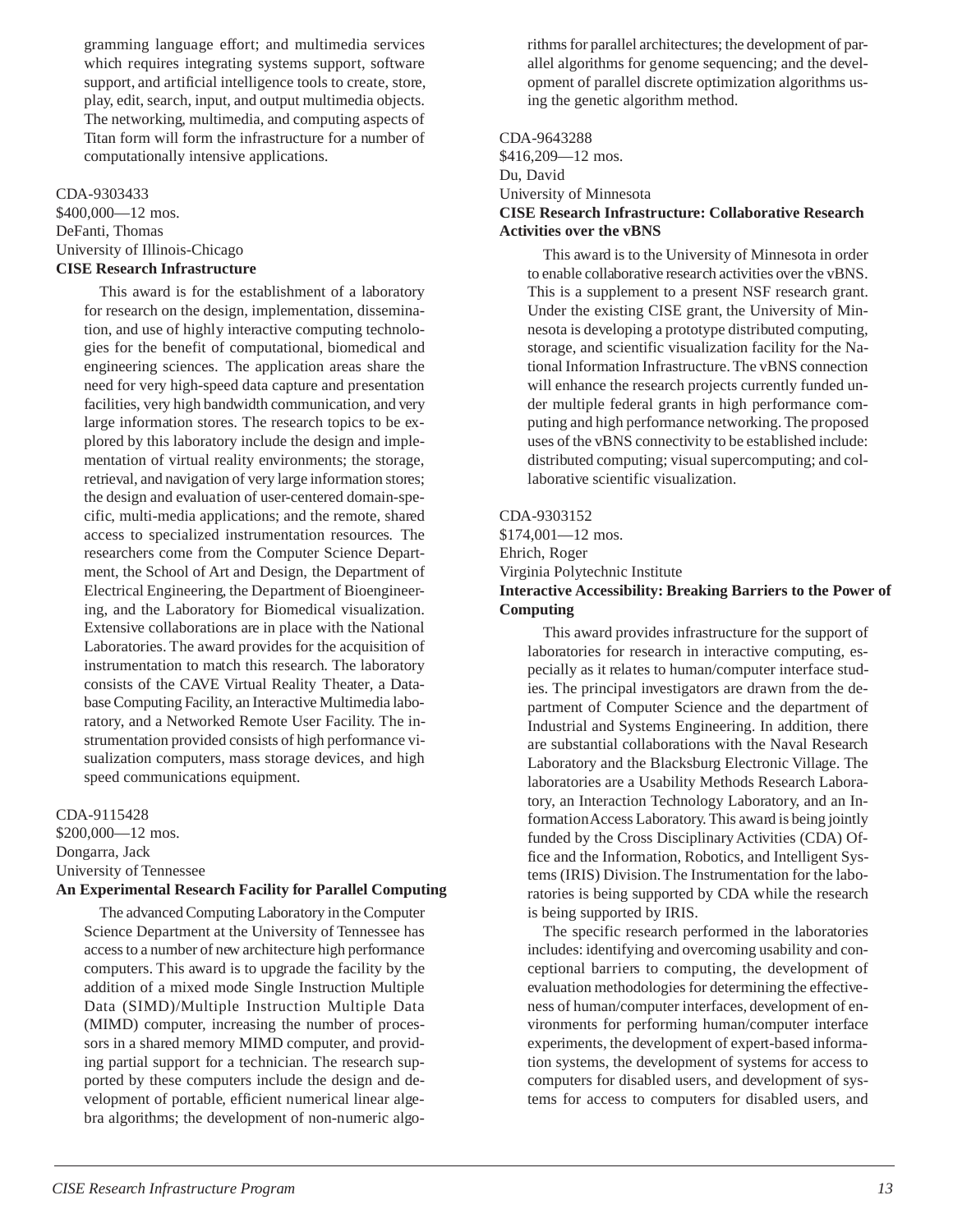<span id="page-12-0"></span>development of several domain based interfaces for large data base systems.

### CDA-9501637 \$118,950—12 mos. Fujimoto, Richard Georgia Technical Research Corporation **CISE Research Infrastructure: Distributed Laboratories**

This award provides support for infrastructure at Georgia Institute of Technology in the form of three distributed laboratories where individuals at geographically distinct locations can interact with each other on-line using powerful, distributed computational tools, to solve shared problems. The infrastructure includes a multigranular compute server and ATM switch, a video server with high-performance multi-media workstations, and network equipment. The research topics explored included interactive steering, distributed simulations, collaborative systems; large-scale community, ATM and wireless networks.

### CDA-9624082

\$442,409—12 mos. Fussell, Donald University of Texas

### **CISE Research Infrastructure: System Support for a Hierarchy of Distributed Applications**

This award provides infrastructure support for the researchers at the University of Texas at Austin to conduct the basic and experimental research necessary to address the problems that lie at the core of the emerging applications. Specifically, the research proposes projects at three levels: (1) core projects that will create an infrastructure for storing, accessing, and transporting large, heterogeneous information objects; (2) exploratory projects that will develop infrastructure which will facilitate the development of the core projects; and (3) realistic and ambitious applications from each of the following three classes. The first class is information retrieval applications, such as digital libraries. These applications will support browsing of large-scale, distributed databases of multimedia information. The second class of applications adds the requirement that the multimedia information be processed, not simply browsed. Finally, the third class of applications adds the requirement of real-time interactivity.

### CDA-9401024

\$211,469—12 mos. Grosz, Barbara Harvard University **Infrastructure for Research towards Ubiquitous Information Systems**

This award provides support for the development of a new generation computing facility to support experimental research in ubiquitous information systems. The equipment infrastructure includes Asynchronous Transfer Mode (ATM) networks, file servers capable of handling video, and graphics workstations with advanced human interface capabilities. The research topics to be explored span the development of new technologies that support rapid transmission of large amounts of data between computer systems to the development of more flexible and adaptable systems for human-computer communication.

### CDA-9502631

\$160,500—12 mos. Hanrahan, Patrick Stanford University **CISE Research Infrastructure: High Performance Graphics and Imaging**

This award provides support for a high performance giga-flop compute server, a high performance 3D graphics server, a high performance image/video/data server, and a high bandwidth network to couple these machines together. The requested equipment will contribute to the computational infrastructure of a new computer graphics laboratory. Many national challenges such as health care, education, manufacturing, and crisis management, require graphics and imaging technologies. The investigators will be working in the areas of graphics systems and algorithms, involving research in efficient rendering algorithms, high-performance graphics architectures, and coupling compression and graphics; in scientific visualization with research in volume rendering for scientific and medical applications; in vision and graphics with research in the digitization of 3D models; and in imaging and video with a focus on the manipulation of image and video databases.

### CDA-9643633

\$25,715—0 mos. Henderson, Thomas C. University of Utah **Computer Aided Prototyping**

> This is a supplement to the original infrastructure award and, it enhanced the award by making it more national in scope. ARPA provided the funds to UTAH to develop a test suite of descriptions of physical objects that will be used to validate automated manufacturing systems.

> This Institutional Infrastructure award is to support research in the general area of Computer Aided Manufacturing Engineering. The approach taken by the Utah group is computer aided prototyping of objects to be manufactured. The process is broken down into three separate areas of research: design, prototyping, and validation. The design aspect of the research involves enhancing the Alpha 1 computer aided geometric design system. This system is able to mathematically describe objects to be manufactured. It is enhanced by incorporating some commonly occurring manufacturing steps into the model as special elements (e.g., this hole is to be counterbored). The prototyping aspect is to take the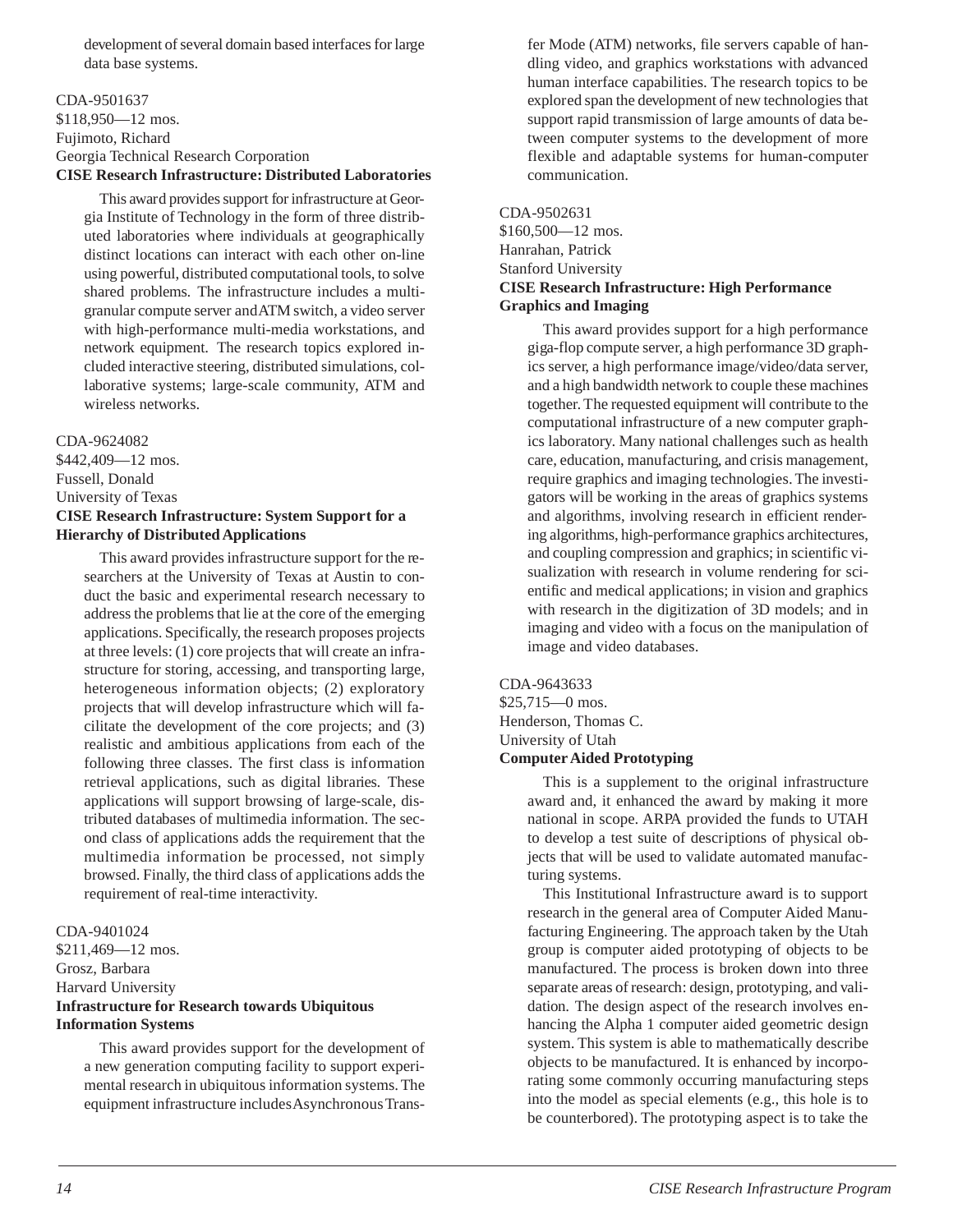<span id="page-13-0"></span>mathematical description of the object (say a gear) and generate the NC codes and the tooling sequences necessary to actually produce the item on a machine center. The University of Utah already possesses a five axis machine center, a CNC turning center, 3-D polymer equipment, and robotics equipment and so can experimentally validate their research. A long term goal is to optimize the tooling sequences and other necessary manufacturing activities in order to have the factory operate without human supervision. This prototyping facility would also be used in collaborative work with Dr. Jacobsen's Center for Engineering Design. This center designs and manufactures many prototype items. The use of computers to aid and guide manufacturing is more common in Japan and the European countries than in the United States. This Institutional Infrastructure award is for the support of an automated manufacturing laboratory that will allow the quick design and prototyping of manufactured items. Once the prototype is deemed acceptable, methods of improving the manufacturing of the item, particularly in small batch numbers, can be explored. The University of Utah has a long history of successful industrial collaborations and it is expected that the results of this research will be widely disseminated to the United States manufacturing industry.

### CDA-9643633

\$62,891—0 mos. Henderson, Thomas C. University of Utah **Computer Aided Prototyping**

> This supplement is for support of the annual meeting of Institutional Infrastructure grantees. The purpose of the annual meeting is to share research results and to share information regarding acquisition of infrastructure, the management of large facilities, and the management of computer research laboratories in universities.

CDA-9503064 \$312,247—12 mos. Hollan, James University of New Mexico **CISE Research Infrastructure: Effective Information Access: Computer Science Research Fundamental to Creation of a National Information Infrastructure**

This award provides support for visualization facilities, servers to support distributed simulation, and a highspeed cluster network. In addition the University of New Mexico will establish a National Information Infrastructure (NII) Experimental Laboratory in the Science and Engineering Library to serve as a shared research testbed, as well as to facilitate efforts in distributed simulation and research collaborations in Biology, with the Santa Fe Institute and the National Laboratories. The Laboratory equipment will include graphics workstations connected via a high-performance local area network to high-end symmetric multiprocessing systems, an SGI Power Onyx and Power Challenge, and to remote highperformance facilities at the Maui High Performance Computing Center's IBM SP-2, the Sandia National Laboratory's Intel Paragon, and the Los Alamos National Laboratory's CM-5. The University will build on its existing strengths in adaptive computation, human computer interaction, information analysis, and simulation to focus on adaptive multiscale interfaces; distributed computation, communication, and security for networkbased applications; data mining and filtering; and improved access to distributed simulation.

### CDA-9616321

\$64,803—12 mos. Horowitz, Ellis University of Southern California **SCENE: The USC Experimental Networking Environment for Protocol and Database Research**

This award is for the acquisition of a network testbed for the experimental networking and distributed database research at the University of Southern California. The primary research activities are concentrated in two main areas: Network Control Protocols and Distributed Databases. The main feature that these two diverse research areas share is a need to (1) solve problems involving multiple nodes, (2) complement existing modeling, simulation, emulation, and small scale implementations with multi-node prototypes, (3) isolate the resulting network from the campus production network, and (4) employ a support staff to maintain and operate the network. The study of distributed networks is important because of the wide availability of inexpensive workstations that can be easily linked together. Not so easy is how to utilize these networks effectively. The study of network protocols is critical to this task as is the study of distributed databases. This award supports both areas.

### CDA-9624396

\$805,884—12 mos. Huang, Thomas University of Illinois

### **A Shared distributed Facility for Multimedia Signal Processing and Visualization with Applications to Human Computer Intelligent Interaction.**

This Infrastructure award supports the acquisition of computational, networking, and human interface equipment for multimedia laboratory for the investigation of human centered information systems. The facility will connect three institutes: the Beckman Institute for Advanced Science and Technology; the Coordinated Science Laboratory; and the Digital Computer Laboratory.

The research supported by this laboratory will include research in multimodal human computer interaction, multimodal imaging and visualization, multiresolution representation and processing, and multimedia storage, networking, and communication.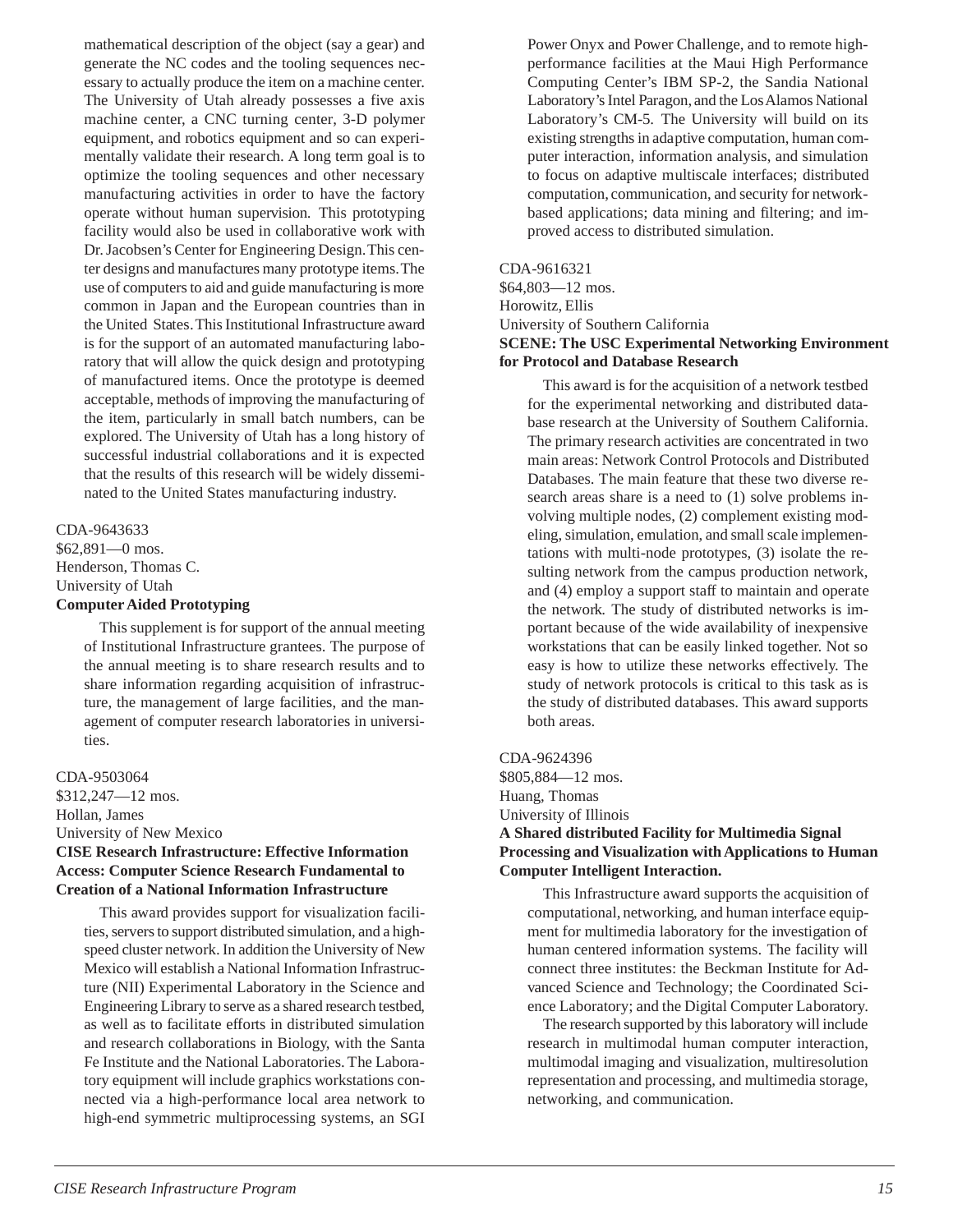### <span id="page-14-0"></span>CDA-9502639 \$220,535—12 mos. Kurose, James University of Massachusetts @ Amherst **CISE Research Infrastructure: Infrastructure to Support Research on Networked Multimedia Information Systems**

This award provides support to equip a networked, experimental testbed to enable research in the development of the operating system, I/O, networking, object management, and information retrieval components of future networked multimedia information systems. The testbed will consist of two shared-memory multiprocessor facilities attached to several parallel mass storage I/ O devices and a high-speed ATM network. The research team will be developing several key hardware and software technologies needed to support future networked, multimedia information systems. Specific research areas include operating systems, I/O, networking, object management and information retrieval.

### CDA-9401142

\$391,406—12 mos. LeBlanc, Thomas University of Rochester **Rapid Prototyping of Parallel Robot Vision Systems Using Virtual Reality and Systems Simulation**

This award provides support for the establishment of a laboratory that uses two types of simulation technologies in the design of visually controlled robotics systems. The first type of simulation technology is the simulation of sensory interaction with physical environments, popularly known as "virtual reality". Virtual reality can replace the real world in testing and debugging a system. The second is execution-driven simulation of complex parallel algorithms at the level of individual messages and memory accesses, which can address the performance and low-level real-time problems of interacting processes. The experimental facilities requested include a Silicon Graphics Reality (SGI) Engine for scene generation in the simulated world, an upgrade of an existing SGI Challenge multiprocessor for simulation of the virtual world and control software, a computational engine for performing real-time intermediate to highlevel vision, a hydraulic robot arm for real-time manipulation, a small-scale multi-processor for device control and medium-level vision, and general purpose workstations. The focus of the proposal is the development of simulations to aid in the development of real-world robotics systems. Research topics to be explored include the development of principles for constructing complex physical autonomous systems; the development of new modes of simulation for virtual reality, and simulation and implementation of robotics control algorithms.

### CDA-9624099 \$596,131—12 mos. Li, Kai Dobkin, David Princeton University **CISE Research Infrastructure: Network of Symmetric Multiprocessors: An Infrastructure for Research in Scalable Systems and Applications**

This award provides support for a research infrastructure based on commodity PC-based Symmetric MultiProcessor (SMP) servers, high-speed networks, and customized network interfaces and communication software. It will enable new research activities, extension of on-going research activities and will generate synergy among the several research efforts. Key research areas which will be enabled by the infrastructure include virtual memory-mapped communication, efficient shared virtual memory, scalable virtual storage servers, efficient message passing, and performance measurement. Application areas include scalable DNA computing simulations, parallel fluid dynamics, particle-based computation in a homogeneous medium and projects in parallel computational biology. The infrastructure consists primarily of stock hardware, but in quantity large enough to investigate the viability of building a largescale scalable system.

The infrastructure will be constructed in three phases: an initial phase, a building phase, and a large-scale experimental phase. In the initial phase, four PC-based SMP servers will be connected together with a customdesigned network. In the building phase, 16 PC based SMP servers will be connected with a high speed commercial network and a Myricom/Princeton customized network. In the experimental phase, 32 next generation PC-based SMP servers will be connected with a commercially available high-speed network and a Myricom/ Princeton customized network. All research projects will utilize the infrastructure to conduct large-scale experiments.

CDA-9318145 \$200,000—12 mos. Messina, Paul California Institute of Technology **Parallel I/O Methodologies for I/O-Intensive Grand Challenge Applications**

The Grand Challenge Application Groups competition provides one mechanism for the support of multidisciplinary teams of scientists and engineers to meet the goals of the High Performance Computing and Communications (HPCC) Initiative in Fiscal Year 1993. The ideal proposal provided not only the opportunity to achieve significant progress on (1) a fundamental problem in science or engineering whose solution could be advanced by applying high performance computing techniques and resources, (2) enabling technologies which facilitate those advances, but also significant interactions between scientific and computational activi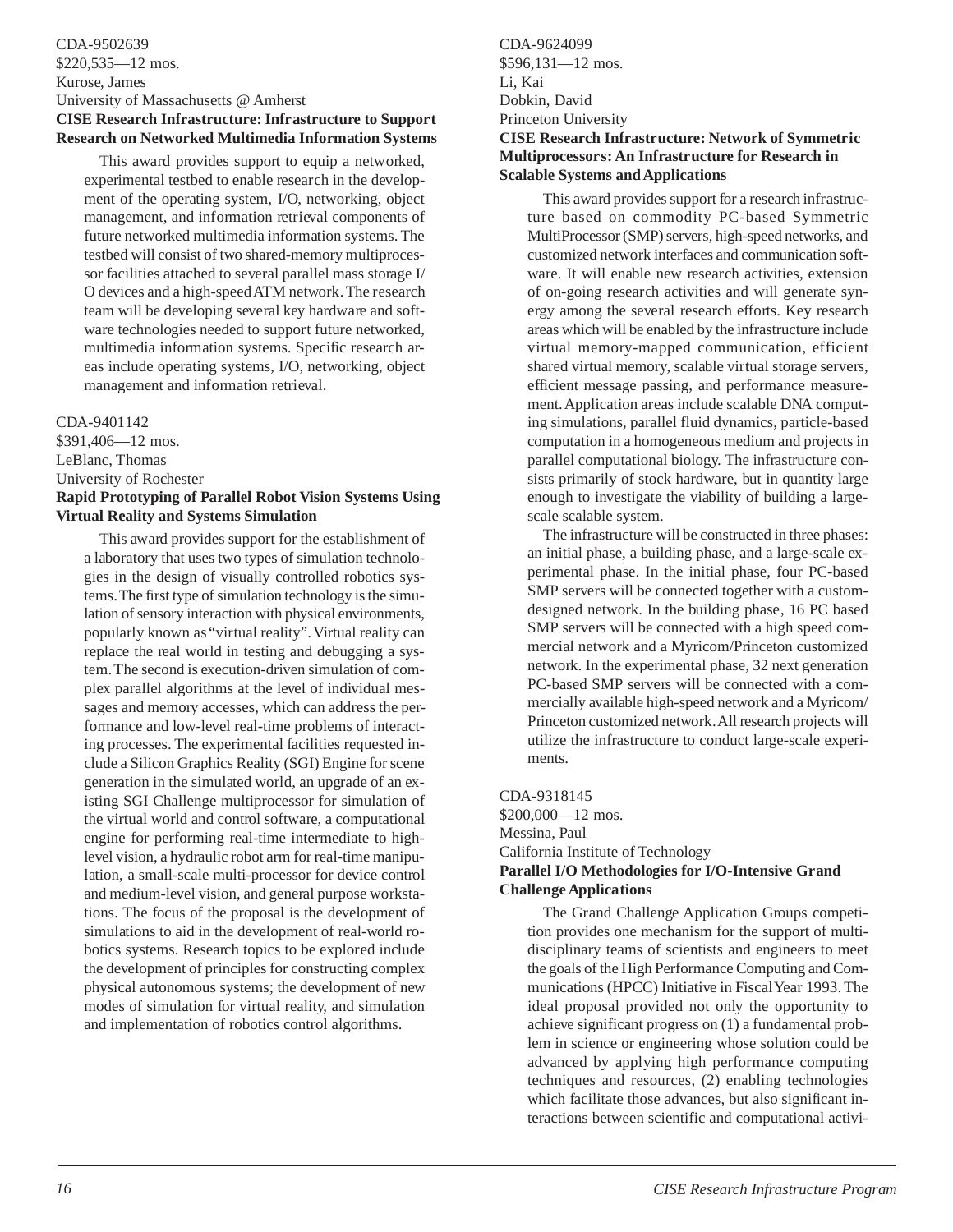<span id="page-15-0"></span>ties, usually involving mathematical, computer or computational scientist, that would have impact in high performance computational activities beyond the specific scientific or engineering problem areas(s) or discipline being studied. This multi disciplinary project will investigate and develop strategies for efficient implementation of I/O intensive applications in computational science and engineering. Scalable parallel I/O approaches will be pursued by a team of computer scientist and applications scientists who will work together to:

\*Characterize the I/O behavior of specific application programs running on large massively parallel computers

\*Abstract and define I/O models (templates)

\*Implement and test application-level I/O tools on large-scale computations

The Pablo performance analysis environment will provide the foundation for the performance instrumentation and analysis. The application programs are already fully operational on advanced architecture systems and their authors are all co-investigators in this project. The principal computers used will be the Intel Touchstone Delta and Paragon systems at Caltech, each with over 500 computational nodes. Five application areas will be included: fluid dynamics, chemistry, astronomy, neuroscience, and modeling of materials-processing plasmas. The parallel programs for these applications cover a range of I/O patterns and volume, and the techniques that will be developed in this project will be of relevance to a broad spectrum of engineering and science applications. In addition, by overcoming their current I/O limitations, the specific applications targeted in this award will achieve significant new science and engineering results. By the end of the project, sustained teraFlops computers will become available. The project will devise and implement general methods for scalable I/O using today's advanced computers, immediately apply those methods to carry out unprecedented applications in several fields, and use the methods and experience gained in the first half of the project to tackle the I/O issues in future sustained teraFlops computers. This project will be carried out by a team of researchers who have many years of experience in using parallel computers for large-scale applications, in measuring and characterizing the behavior of applications on such computers, and in creating methods and tools that facilitate the use of such systems. Building on this considerable experience, the project will concentrate initially on exploring the I/O behavior of existing applications and on devising ways to get adequate and scalable I/O performance. The five application areas included in this award cover a wide range of I/O needs and behavior, including the use of out-of-core methods, reading data from high-speed instruments, interactive and irregular data flows in modeling, and pipelining of data from distributed computing resources on high-speed networks. A key part of the approach is an integration effort that will concentrate on ensuring close communication and synergy among the components of the project and on integrating the results. The primary objective of the project is to develop methods and insights that are as generally applicable as possible. This award is being supported by the Advanced Projects Research Agency as well as NSF programs in engineering and computer science.

CDA-9415797 \$200,000—12 mos. Messina, Paul California Institute of Technology **Scalable I/O Initiative**

> This award supports the infrastructure for the Scalable I/O national project. This national project will investigate many of the issues surrounding the scalability of Massively Parallel Processing (MPP) System input and outputs. The national project consists of 18 application groups involving more than 30 researchers. The equipment provided by this award consists of I/O nodes for an MPP and a small MPP for crashable experimentation. The infrastructure will be available to all of the application groups for their experimental research needs.

CDA-9500991 \$198,999—12 mos. Myers, Eugene University of Arizona **CISE Research Infrastructure: A Laboratory for Scalable**

**Systems** This award provides support for the research infrastructure necessary to investigate the viability of building scalable systems from commodity components. Hardware components will include workstations and ATM switches. Research topics to be conducted include the design of an operating systems that scales with processor performance; and the design, implementation and experimentation of five different scalable systems: DNA Assembly Server, Scalable Storage Server, Cluster-C\* applied to remote sensing, a general computing environment based on an efficient fine-grain parallelism on

CDA-9623632 \$434,192—12 mos. Naughton, Jefferey University of Wisconsin **CISE Research Infrastructure: MIDSHIP: Managing Image Data for Scalable High Performance**

multiple processors, and a parallel simulator.

This award is for the acquisition of a cluster of sharedmemory processors (SMPs) to support the MIDSHIP project of research into enabling technologies for largescale mining of image data sets. The equipment will help researchers at the University of Wisconsin to perform research: (1) on the application side: medical image mining using mathematical programming techniques, machine learning techniques applied to image understanding, view synthesis and visual exploration, and querying by image content; and (2) on the systems infrastruc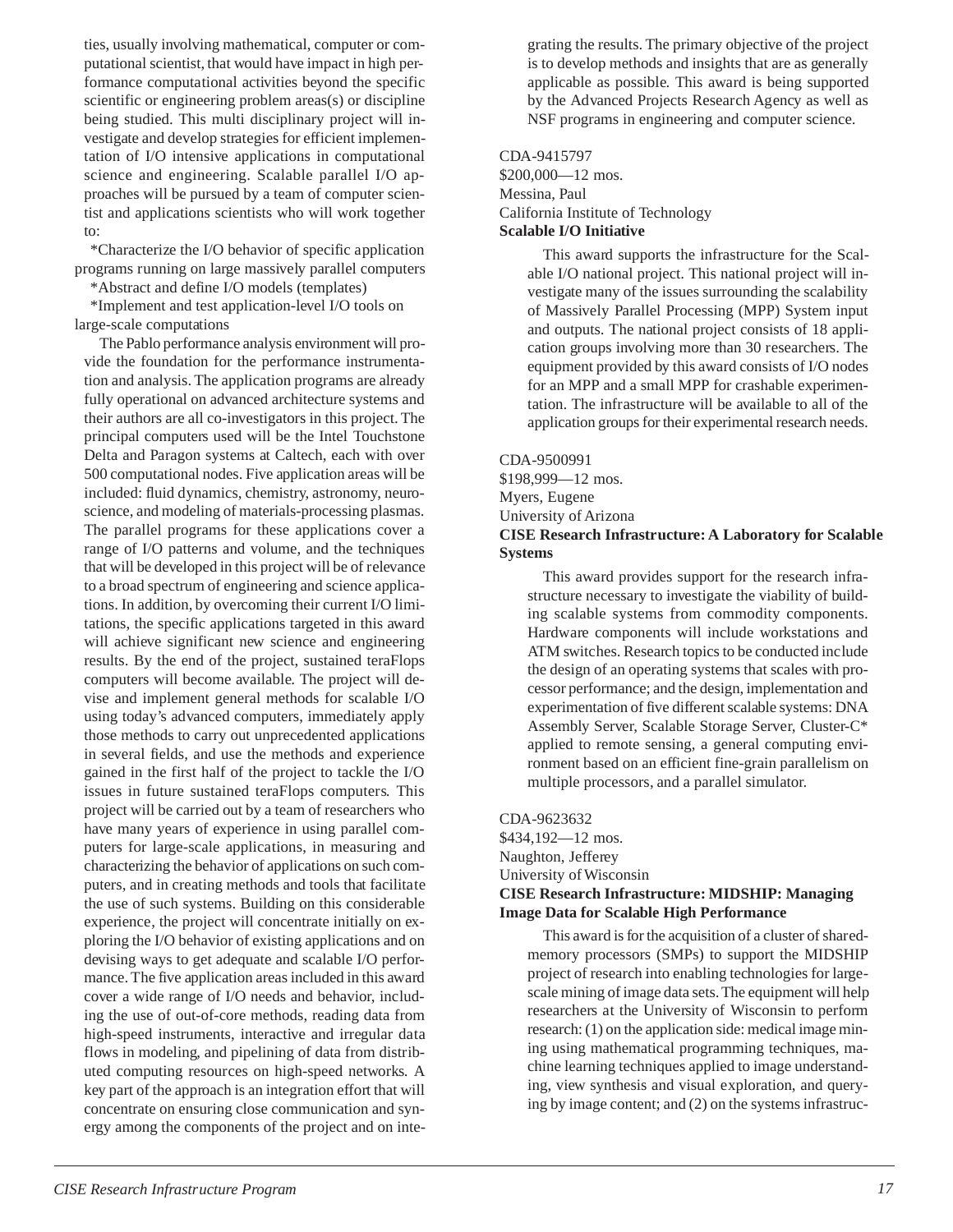<span id="page-16-0"></span>ture side: parallel hardware and software systems, performance tools for profiling parallel systems performance and analyzing workload requirements, image storage and compression, and parallel image database management technology. It will also support a wide variety of research projects in such diverse fields as Biological Science, Geology, Materials Science, Medicine, and Space Science.

### CDA-9216172

\$145,740—12 mos. Quinn, Michael Oregon State University **A Laboratory for Joint Research in Artificial Intelligence and Parallel Computing**

This Institutional Infrastructure award is for the support of research projects in artificial intelligence and parallel computing. The infrastructure consists of a parallel computer and the staff to maintain the computer. The projects supported by this award include learning algorithms, real time decision making, data-parallel compilers, and parallel programming support environments. Parallel computers are research tools in two senses. The first is that they provide a substantial increase in computational power. The second is that they act as an experimental vehicle for new systems software that needs to be developed in order to use the computers effectively. This award addresses both questions. The artificial intelligence research needs the computing power while the compiler and support environment work needs the experimental vehicle.

CDA-9123502 \$330,000—12 mos. Rice, John Purdue University **Softlab-A Laboratory for Computational Science**

This award is to support the building of Softlab, a laboratory that supports research in computational science and engineering. The facilities provided include:

1. High performance graphics processors for scientific visualization, geometric modeling, and multimedia graphical user interfaces for parallel programming and programming in the large.

2. High-performance computing power, upgrading Purdue's parallel machines.

3. Software and development support staff assisting application researchers in making full use of this facility comprising a rich spectrum of high-performance workstations, powerful parallel machines, and dedicated graphics processors.

4. A teaching laboratory providing exploratory course that migrate cutting-edge research into the curriculum with access to state-of-the-art facilities. This laboratory will be the principal facility of a proposed new interdisciplinary graduate degree program in Computational Engineering and Science.

### CDA-9115021 \$111,091—12 mos. Sahni, Sartaj University of Florida **Laboratory for Parallel Processing**

The infrastructure award is for the acquisition of equipment to develop a laboratory for parallel processing. The major acquisition is a 64 processor MIMD (Multiple Instruction, Multiple Data) parallel computer and workstations. Research will be performed in software engineering, parallel algorithms and data structures, networks and simulation, computer vision, and database management systems. The advent of new architecture parallel computers has opened new areas of research related to the effective use of these computers. The MIMD computers work by allowing individual processors to operate on independent data streams. The discovery of algorithms to effectively use this type of architecture is a major research question crossing several disciplines. The parallel processing laboratory at the University of Florida is investigating several research topics ranging from experimental algorithm studies to computer vision applications.

In particular:

1. The software engineering group is developing a parallel programming language environment to be used in the development of parallel programs in conjunction with a knowledge based development and maintenance environment.

2. The parallel algorithms group is concentrating on experimentally determining bottlenecks with both processor communication and input/output devices. The experimental results will be compared with theoretical models of performance.

3. The network and simulation group is using the parallel computer as both an experimental testbed for load balancing and other performance enhancing algorithms and as a computational resource to perform complex situations.

4. The computer vision group is developing algorithms to utilize parallelism. There is a natural match between many vision applications and the MIMD architecture.

5. The database management group is designing algorithms to implement an object oriented semantic database model on a MIMD architecture computer.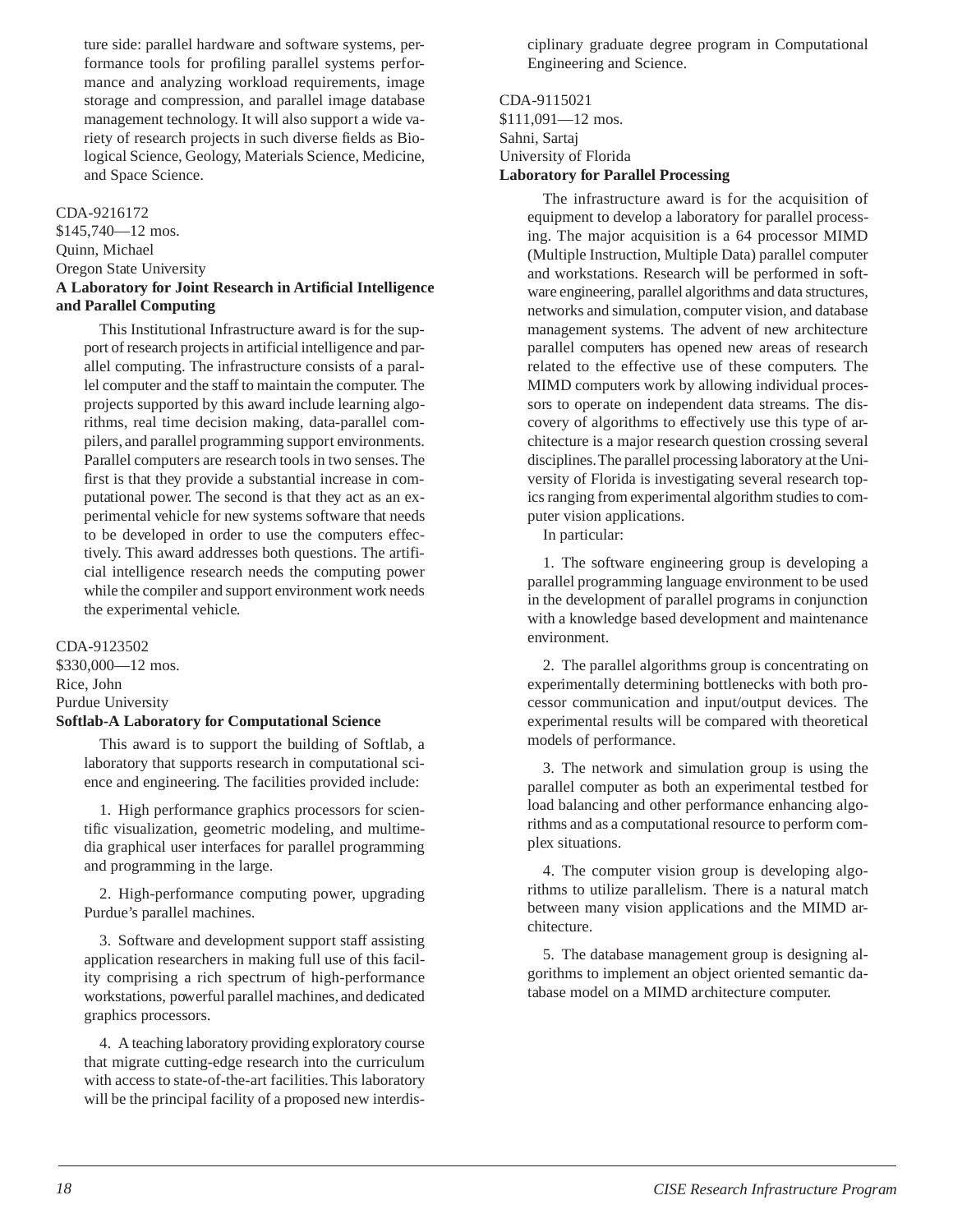### <span id="page-17-0"></span>CDA-9502956 \$286,203—12 mos. Schnabel, Robert University of Colorado-Boulder **CISE Research Infrastructure: High Performance Infrastructure for Computational Science**

This award provides support for high-speed networking equipment, high-performance multiprocessor workstation servers. a high-speed disk array, and multimedia devices for collaboration, exposition and visualization. The University of Colorado department of Computer Science will be addressing issues of data movement in Grand Challenge and National Information Infrastructure (NII) applications. This in conjunction with the floating point needs of Grand Challenge computations, leads to their request for high-speed computation and communication infrastructure. The research associated with the infrastructure falls into four inter-related projects in the area of scientific computing, distributed systems, and resource discovery. These four projects are data movement in Grand Challenge computing, global optimization algorithms for molecular configuration problems, compiler-assisted network runtime systems, and resource discovery and information sharing.

### CDA-9623614 \$480,877—12 mos. Thompson, William University of Utah **CISE Research Infrastructure: Modeling Complex Physical and Computational Environment**

This award is for the creation of a Modeling and Simulation Support Facility, constituting vital infrastructure for work on end user applications in novel computer architectures, manufacturing and design, process control, teleoperations, and medicine; while also serving as a testbed for innovations in machine architecture, hardware, and software systems. The Modeling Facility will use state-of-the-art technology to achieve high-bandwidth, low-latency machine-to-machine communications, resulting in significant computational leverage. The use of multiple heterogeneous and potentially specialized computers in a tightly coupled communication environment permits model builders to explore novel parallel simulation methods that can greatly reduce simulation run times. This increase in capability permits entirely new classes of critical problems to be solved. Modern simulations produce large quantities of data, the interpretation of which may not be immediately apparent. Thus, the second central component of the Modeling Facility is a large capacity storage management system. Finally, the Modeling Facility will be equipped with several special purpose devices that can exploit the communications and data management facilities to tackle large-scale problems that are currently infeasible in a traditional academic computing environment.

### CDA-9502645 \$75,021—12 mos. Truszczynski, Miroslaw University of Kentucky **CISE Research Infrastructure: A Laboratory for Research in High Performance Distributed Computing**

This award provides support for the acquisition of a high-performance distributed cluster-based computing system consisting of a number of high-performance multiprocessor workstations interconnected by a high-speed LAN. These LAN-connected clusters will themselves be interconnected by a high-speed ATM backbone network. The Computer Science department will thus build a distributed multicomputer based on a scalable, distributed shared memory paradigm which will facilitate the department s research efforts in distributed and parallel computing, distributed multimedia, vision and scientific computation, and distributed control for manufacturing.

### CDA-9401159

\$181,384—12 mos. Turner, Jonathan Washington University **A Research Infrastructure: A Laboratory for Research in High Performance Distributed Computing**

This award provides support for extending and enhancing a broadband multi-media network to support a set of closely related collaborative research activities in the area of distributed imaging and visualization. The network will utilize Asynchronous Transfer Mode (ATM) technology for the fast distribution of high-resolution images, visualizations, studio-quality video and multi-rate data. The research topics fall into two categories: research on enabling technologies such as scalable networks, host/network interfaces supporting multimedia applications, design and analysis of large-scale multimedia information servers, protocols and operating systems, scalable parallel processing and declarative visualization. And secondly, research on the application of these technologies to real distributed imaging and visualization systems.

NCR-9616754

\$2,087,515—48 mos. Turner, Jonathan Washington University (Split funded with Office of Cross-Disciplinary Activities for \$1,000,000) Total award \$3,087,515

### **Gigabit Network Technology Distribution Program**

In recent years research in networking, distributed systems, and high performance computing has been hampered by the research community's limited access to high performance networking equipment, and more importantly, the detailed technical information needed to use it effectively in experimental systems research programs.

This project provides gigabit network technology to US universities for use in research and education. This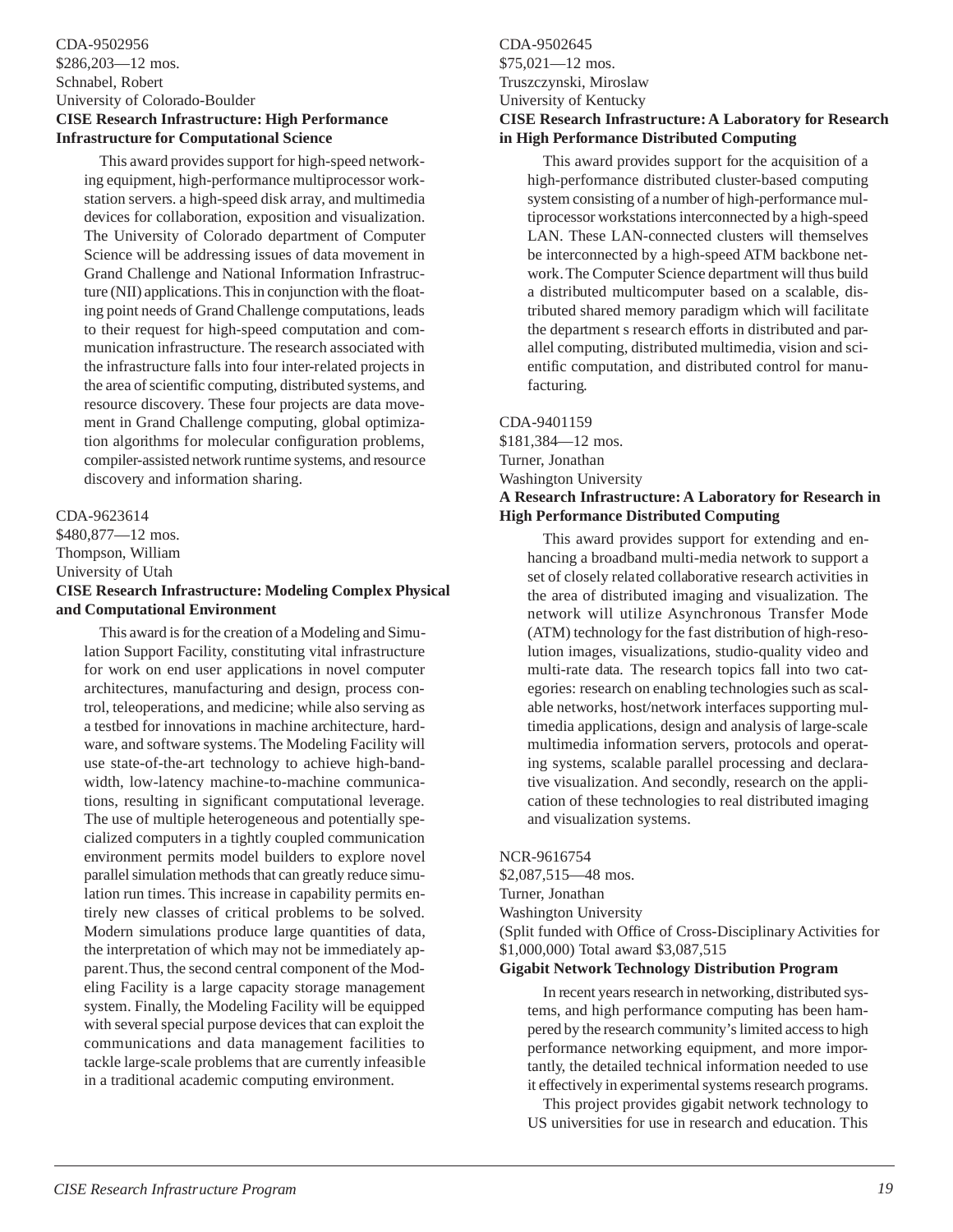<span id="page-18-0"></span>technology is distributed in the form of Gigabit Network Kits, each kit consisting of a high performance ATM switch (supporting link speeds of up to 2.4 Gb/s), six network interface cards for workstations or PCs, software (including source), extensive documentation, including hardware design information. The kits are designed to permit flexible use in a variety of different systems research contexts (networking, operating systems, multimedia and high performance computing), and can be modified at both the software and hardware levels.

In addition to the hardware and software, the program provides initial user training in the form of a two week intensive course and ongoing support through a users' group, an electronic mailing list and a WWW site providing access to software, documentation, announcements of contributed research products, bug reports and a FAQ page. Hardware support is also provided. The program also provides for a series of user workshops, (one every six months), allowing users to share experiences and demonstrate results from their work.

### CDA-9123483

\$120,000—12 mos. Vitter, Jeffrey Duke University

### **SIMD/MIMD Parallel Computing: Computational Theory, Scientific Applications and Systems Research**

This proposal supports the acquisition of a parallel computer capable of operating in both Single Instruction, Multiple Data mode and Multiple Instruction, Multiple Data mode. The computer will be used to support research in operating systems, scientific computing, parallel algorithms, VLSI design, and logic programming. Collaborations with other departments, particularly with computational physics and chemistry, will also be enabled by the acquisition of this computer.

### CDA-9303181 \$318,333—12 mos. Warren, David SUNY @ Stony Brook **PROUD: Parallel Resources on User's Desks**

This is an award for equipment to investigate the development and scalability of algorithms and systems for parallel computers. The instrumentation to be acquired include a number of high performance parallel workstations, a scalable distributed memory multiprocessor, and a high speed network. The research supported by this infrastructure includes organic chemical synthesis, automated theorem proving, very high speed transaction processing, parallel prolog, 3-D graphics and volume visualization, and simulations of massively parallel computers.

### CDA-9624662 \$217,499—12 mos. Weiss, Stephen University of North Carolina @ Chapel Hill **CISE Research Infrastructure: Infrastructure for Research in Collaboration Systems**

This award is to support an established, on-going program of research in distributed, collaborative, and multimedia systems. The infrastructure will enable new basic research in system support for distributed collaboration. Projects include: Multimedia Networking, Hypermedia Systems, Application-Sharing, Collaborative Virtual Environments, and Interoperable Collaborative Environments. In addition, researchers at the University of North Carolina will also work with a group of forensic pathologist, located at the Armed Forces Institute of Pathology to build a digital library of patterninjuries containing text, images, audio/video sequences, charts, diagrams, and numerical data. This testbed will enable groups of forensic pathologist to consult a large repository of case data as well as consult with one another, and jointly create new cases using conferencing and collaboration tools.

### CDA-9422701

### \$100,000—12 mos. Weymouth, Terry University of Michigan **Prototypes for Clinic-Based Collaboration**

This award is made in support of the NSF initiative ENG-CISE-IITA94, National Challenges. It is a joint initiative between the Engineering Directorate and the Computer Information and Engineering Directorate. A collaborative test bed will be developed to support consultations between geographically distributed primary care physician and radiological specialists and sub-specialists in tertiary care hospitals. The focus will be on the design, implementation, and the evaluation of a prototype system for synchronous and asynchronous viewing of medical images over a distance. This project will simultaneously address three research issues: adaptation of conventional medical diagnostic practice to remote collaborative technology; creation of a tool kit of computer applications to facilitate adaptation of these practices; and assessment of the impact of remote collaborative technology on medical diagnostic practice. These three aspects of the study reinforce each other through the use of rapid prototyping strategy. A working system will be delivered to physician users early in the project and then maintained on a frequent cycle of user feedback, responsive redesign, and systematic evaluation. To be successful, rapid prototyping approach requires the ability to correctly determine initial user needs, the ability to quickly evolve technology to meet these requirements, and continuously monitor whether deployed technology is satisfactory. Therefore, this project team will be multi-disciplinary, encompassing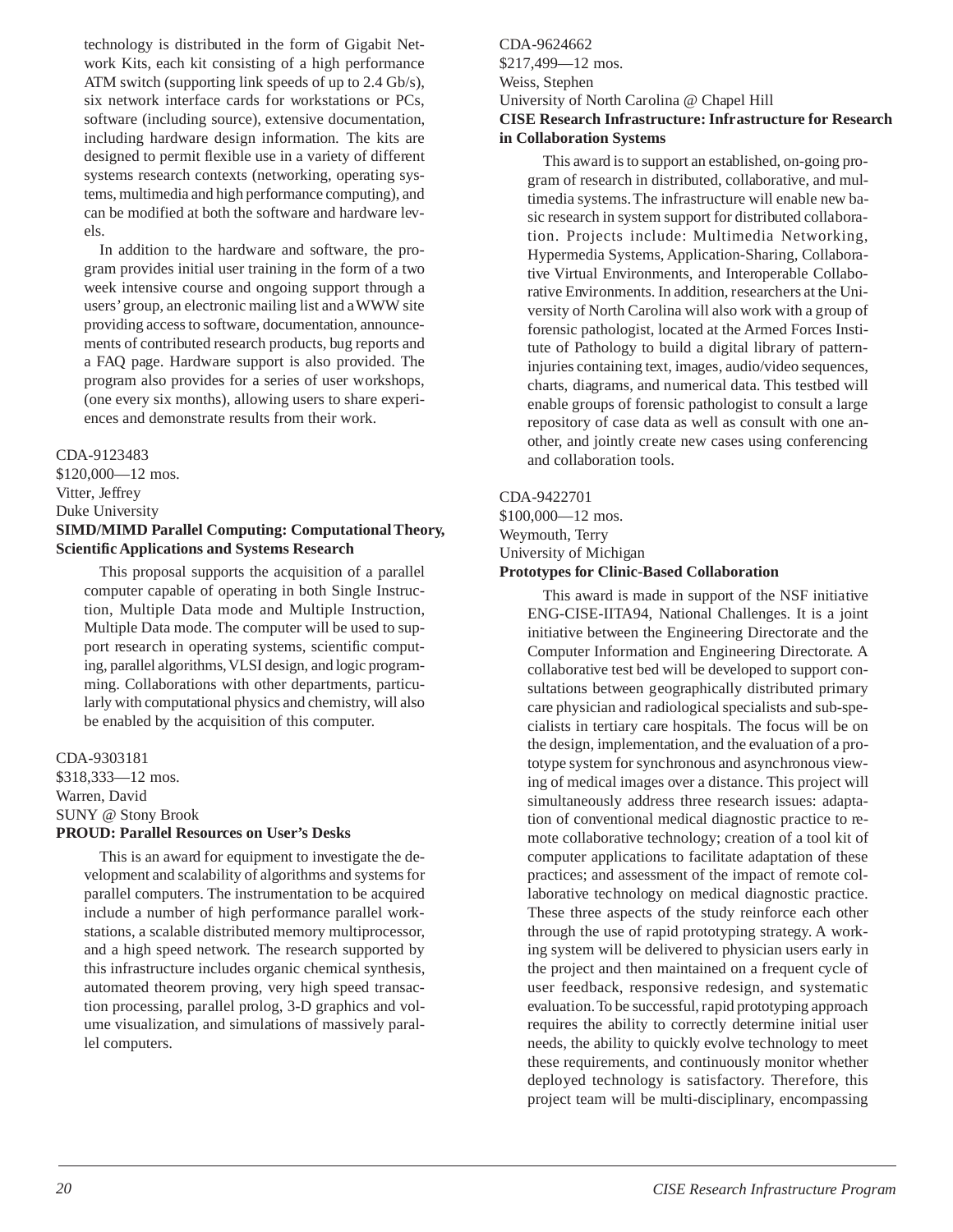<span id="page-19-0"></span>physicians who will offer expert input into the design and development process, computer scientists familiar with user-oriented application development, and social scientists trained in the assessment of the impact of technology on work practices and routines.

### CDA-9303189

\$109,298—12 mos. Wise, David Indiana University **An Infrastructure for Conceptualization and Visualization**

This award provides infrastructure for the support of Conceptualization and Visualization of Computation. The equipment supported includes high performance graphical workstations, a parallel computer, and high speed networking facilities. The faculty involved in the project are drawn from the department of Computer Science but have substantial collaborations with computational scientists and engineers at Indiana University. The research supported by this infrastructure includes automated theorem proving, circuit validation, parallel functional programming, scientific visualization, visualization of Monte Carl methods, visualization of processor utilization on scalable architectures, visual programming, and visual performance monitoring and analysis.

CDA-9216171 \$121,725 —12 mos. Wolf, Wayne Princeton University **Experimental Facilities for Application-Directed System Synthesis**

This Infrastructure Award provides computational infrastructure for use in the areas of video coding and image understanding and fast-turnaround system synthesis. The former research area requires massive data stores and special purpose video processors. The latter area requires fast simulations. The infrastructure provided under this award includes both the special purpose computational video equipment and storage devices and the high speed workstations necessary for both research areas. Digital High Definition Television requires massive amounts of memory and substantial processing power. This infrastructure award is providing research equipment for investigations into digital video imaging and processing. The award also provides for a collection of very high speed workstations for the rapid simulation of computer systems. This capability will allow these systems to be much more rapidly developed.

### CDA-9502791

\$311,737 —12 mos. Zwaenepoel, Willy Rice University **CISE Research Infrastructure: Multi-Processor Cluster Computing**

This award provides support for the acquisition of a cluster of shared-memory multiprocessor nodes interconnected by a high-speed network to support research in parallel programming systems, and algorithms and applications from a wide variety of disciplines. The infrastructure will be used as a research vehicle for computer systems designers as well as computational scientists. Research projects to be supported include work on compiler and runtimes for multiprocessor clusters, highperformance I/O, and performance visualization; and algorithms and applications in mixed integer programming, molecular dynamics, reservoir simulation, genetic linkage analysis, and seismic modeling. The infrastructure will also be used in new graduate and undergraduate courses in multidisciplinary design optimization, and parallel computing.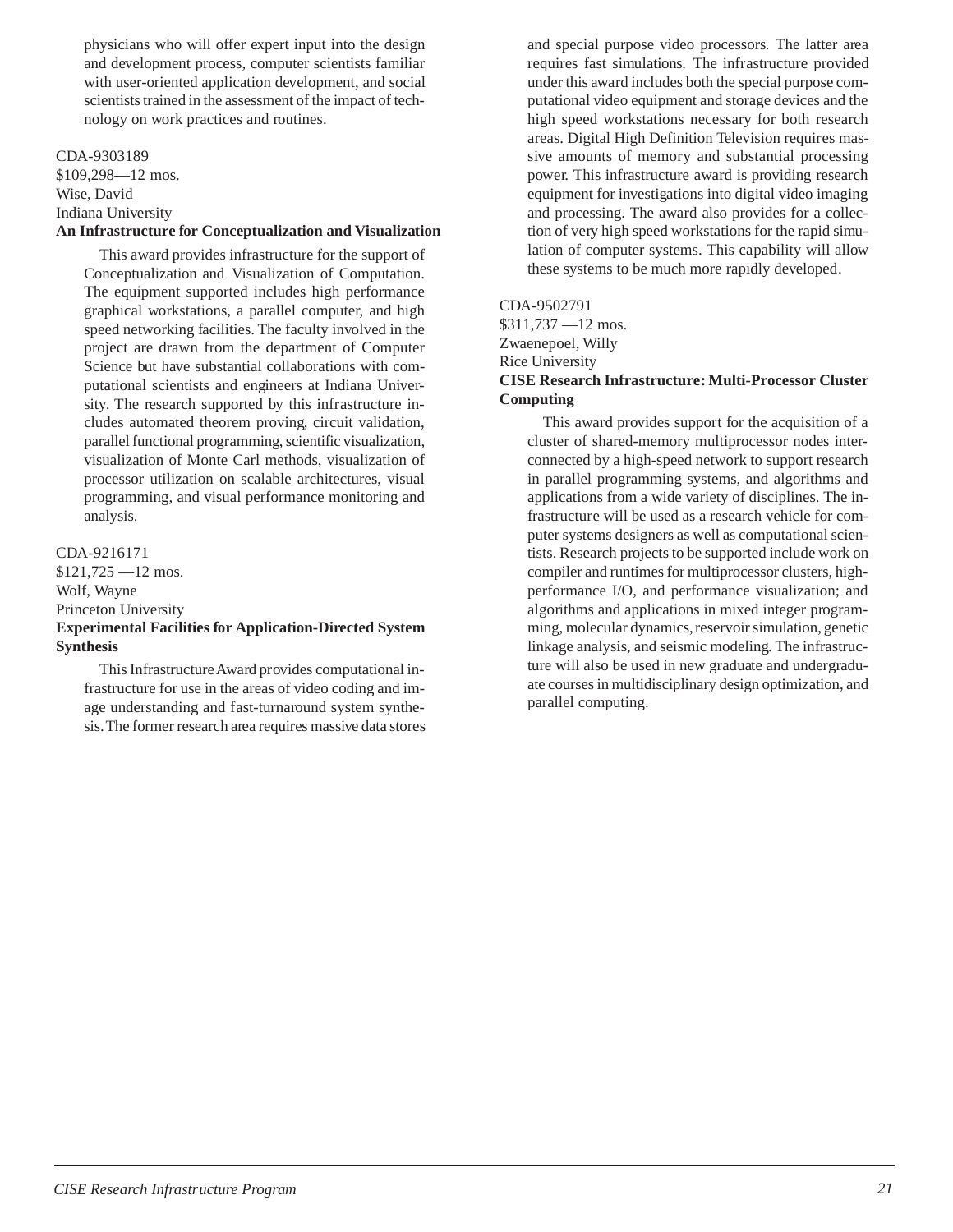# **CISE Minority Institutions Infrastructure**

<span id="page-20-0"></span>CDA-9633519 \$201,065—12 mos. Adjouadi, Malek Florida International University **CISE Minority Institutions Infrastructure: Multidimensional and Multispectral Information Processing and Computational Aspects**

This grant provides support for graduate students to continue their research with a center serving a strong graduate minority population, the NSF funded Center for Advanced Technology and Education (NSF-CATE). The research areas include real-time applications of computer vision, neural networks, and multidimensional and multispectral signal analysis and modeling, all under a highly distributed and parallel platform. This support provides a strong basis for the development of visual/ sensing techniques in a multi-dimensional and multispectral framework to address various dynamic and static phenomena viewed either through real-time confocal microscopy, flow cytometry, or a high-speed motion analyzer. Modeling of dynamic phenomena which integrate time with the three spatial dimensions; real-time image analysis and interpretation; application of the fundamentals of the wavelet theory; and implementations of the functional principles of the hypercolumn theory of the visual cortex constitute key research endeavors under this proposal. The important concepts of parallelism, data compression and high-speed data communication play a significant role in the aforementioned research goals. The existing NSF-CATE infrastructure and the support of this grant allows for a significant impact to be made not only in enhancing the theoretical foundation of the outlined research goals, but in carryingout key applications with our industrial partners, especially in biomedical diagnostics.

### CDA-9522157

\$171,001—12 mos. Alo, Richard University of Houston **CISE Minority Institutions Infrastructure: Improving Research and Undergraduate Education in Computer Science**

This award provides for infrastructure designed to substantially increase the numbers of minority students going into and completing degrees in the computing disciplines at the University of Houston-Downtown. The project has three primary components: Students, Academic Program, and Research with strong recruitment, mentoring, curriculum enhancement, and research development activities as parts of the project. Collaboration with Rice University has been established and will be an important part of the overall effort. Community college linkages will be initiated, a Saturday Academy for high school students has been established, research experiences for undergraduates will be expanded, and the faculty research environment will be enhanced. It is anticipated that this project has the potential to become a model for development of programs for minority success at other similar urban universities.

### CDA-9522207

\$239,888—12 mos. Bernat, Andrew University of Texas—El Paso **CISE Minority Institutions Infrastructure: Building**

### **Affinity Groups to Enable and Encourage Student Success in Computing**

This award provides infrastructure support for a program designed to substantially increase the number of minorities, particularly Hispanics, who complete degree programs in the areas of computer and information science and engineering. It involves both the Computer Science and Computer Engineering Departments at the University of Texas at El Paso (UTEP). The project is built around the concept of Affinity Groups, groups which are centered about a research area and which involve both graduate and undergraduate students and one or two faculty members at the center of each group. Within the groups, emphasis is on developing social and communication skills as well as on research and technical skills. A strong evaluation component is built into the project. It is anticipated that the structure developed has the potential to become a model for the success of minority students at a wide range of similar urban, commuter institutions.

### CDA-9642542

\$5,304—0 mos. Bernat, Andrew University of Texas, El Paso **A Center for Excellence for Computer Science**

This supplement to CISE II-MI Center of Excellence for Computer Science Education and Research grant supports the expenses incurred for a Research Workshop held within the programmed workshop exploring CS/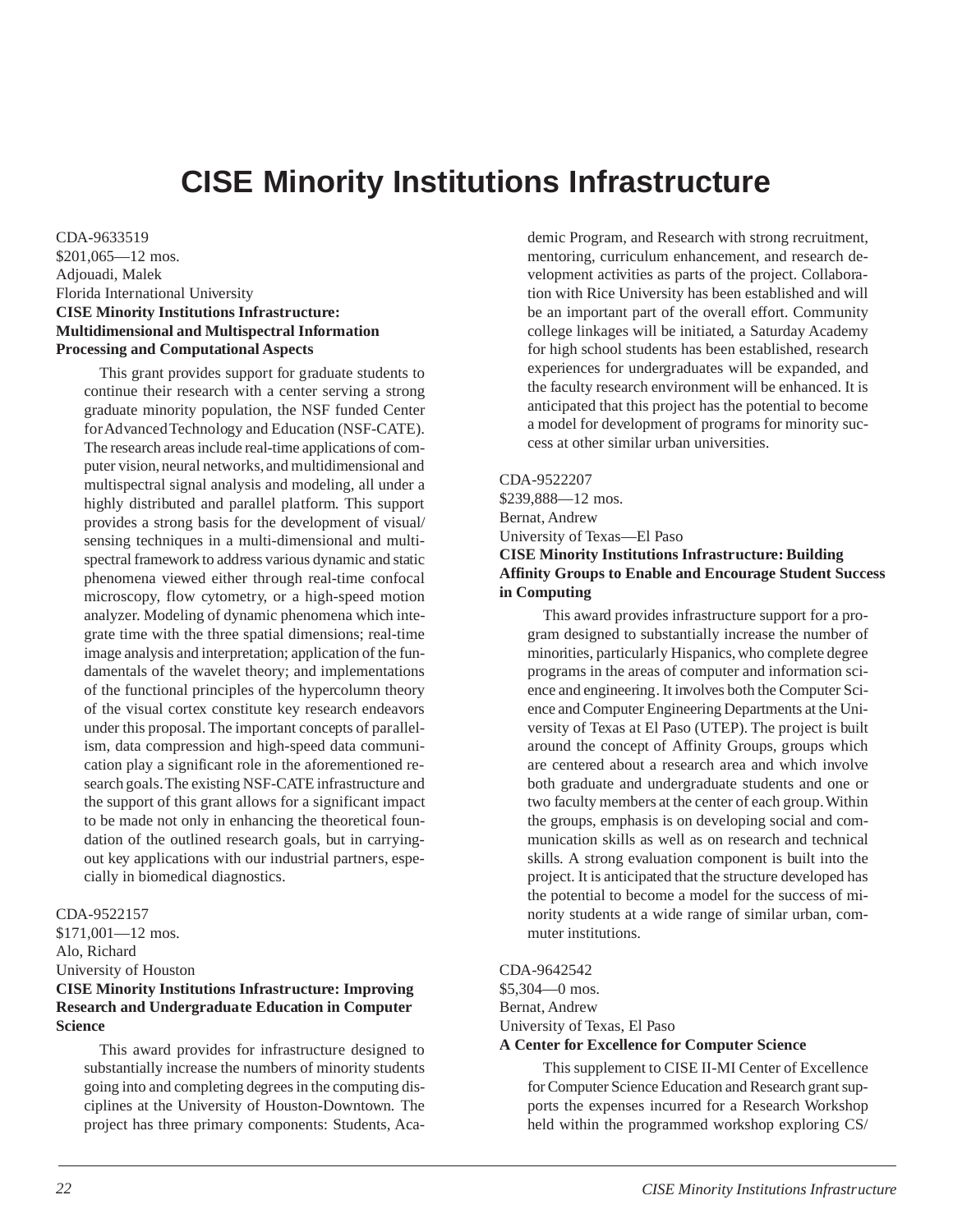<span id="page-21-0"></span>CE Curriculum. Its purports to foment collaborative proposals for the NSF-CONACyT initiative, thereby sustaining one of the goals of the original proposal: increase minority research in the academic and research areas supported by the CISE Directorate.

### CDA-9215983

\$191,519—12 mos. Ellis, Mary Hampton University **Hampton University Experimental Laboratory for Promoting Education and Research (HELPER)**

This award provides infrastructure support for the development of the research and educational activities of the Hampton University Experimental Laboratory for promoting Education and Research. The support includes computing resources, as well as awards to undergraduate and graduate students. The investigators will be conducting research in the areas of (1) high-speed/ parallel computing, (2) software engineering, (3) computer graphics, and (4)artificial intelligence/expert system development.

### CDA-9633159

\$45,477—12 mos. Eschen, Elaine

Fisk University

### **CISE Minority Institutions Infrastructure Grant: Expanding the Minority Pipeline: Computer Science at Fisk University**

Fisk University, a small HBCU-MI with 69.8% female students has an outstanding reputation of producing highly qualified graduates in many scientific disciplines. As such, Fisk is excellently situated to be instrumental in the national effort to increase the numbers of African-Americans and women in computer science. The purpose of this project is to design a five-year plan for the development of the human and technological infrastructure necessary for Fisk to be a national model for the attraction and retention of female and African-American computer science students. To attain this goal Bellin and Monroe of North Carolina Agricultural & Technical State University recommend that three main program components be addressed: recruiting, mentoring and graduate study (Computing Research News, Jan. 95). Instead of targeting isolated aspects of the student experience, a broad strategy that manages all stages of student progress from high school to professional career is proposed. Recruitment is addressed by outreach and bridge programs, and expanded computer science specific recruitment efforts. Retention strategies include scholarships and mentoring at all levels. The establishment of a graduate degree program and under-graduate research programs is an integral part of the plan. The enhanced infrastructure supports the expansion of faculty research programs which are the basis for student research activities.

CDA-9417659 \$212,046—12 mos. Espinosa, Ramon University of Puerto Rico-Mayaguez **Development of a Computer Engineering Research Environment at the University of Puerto Rico-Mayaguez**

The ECE Department of the University of Puerto Rico at Mayaguez has a tradition of producing highly qualified Computer Engineering graduates with the necessary skills, knowledge, and expertise to succeed in either graduate school of the industrial environment. Involving undergraduates students in research as; increased their enthusiasm and interest in their studies, provided them with additional knowledge and experience, increased their employment opportunities, and motivated them towards graduate school. Besides continuing this successful undergraduate research program, the major goal of this project is to develop the research environment needed to start a Ph.D. program in Computer Engineering and to increase minority participation in graduate school and research. To maintain an excellent research environment and to accomplish the CISE II-MI program's goal of increasing minority participation the following activities are planned:

- to create a proposal during the first two years to establish a Ph.D. program in collaboration with the Mathematics Departments of the Rio Piedras and Mayaguez Campuses:
- establish a plan to retain and increase minority participation; conduct research and establish a productivity plan for researchers;
- establish a plan for faculty development;
- acquire new research equipment; and
- establish a Computer Engineering Center to administer and coordinate the proposed activities

### CDA-9522079 \$240,763—12 mos. Giguette, Marguerite Xavier University **Minority Institutions Infrastructure: Furthering the Goal**

### **of Increasing the Number of Minority Undergraduates and Graduates**

This award provides support for a comprehensive program that will make substantial infrastructure changes to the computer science and related disciplines at Xavier University. The goals of the program are 1) to increase the number of majors in CISE disciplines by 50%, 2) to increase the number of CISE majors who go to graduate school by 100%, and 3) to expand the research activities of all of the CISE students and faculty. These goals will be addressed by revising and significantly expanding the current summer outreach programs, expanding the undergraduate research and mentoring programs, and establishing new teaching and research laboratories. This project builds on the very successful simi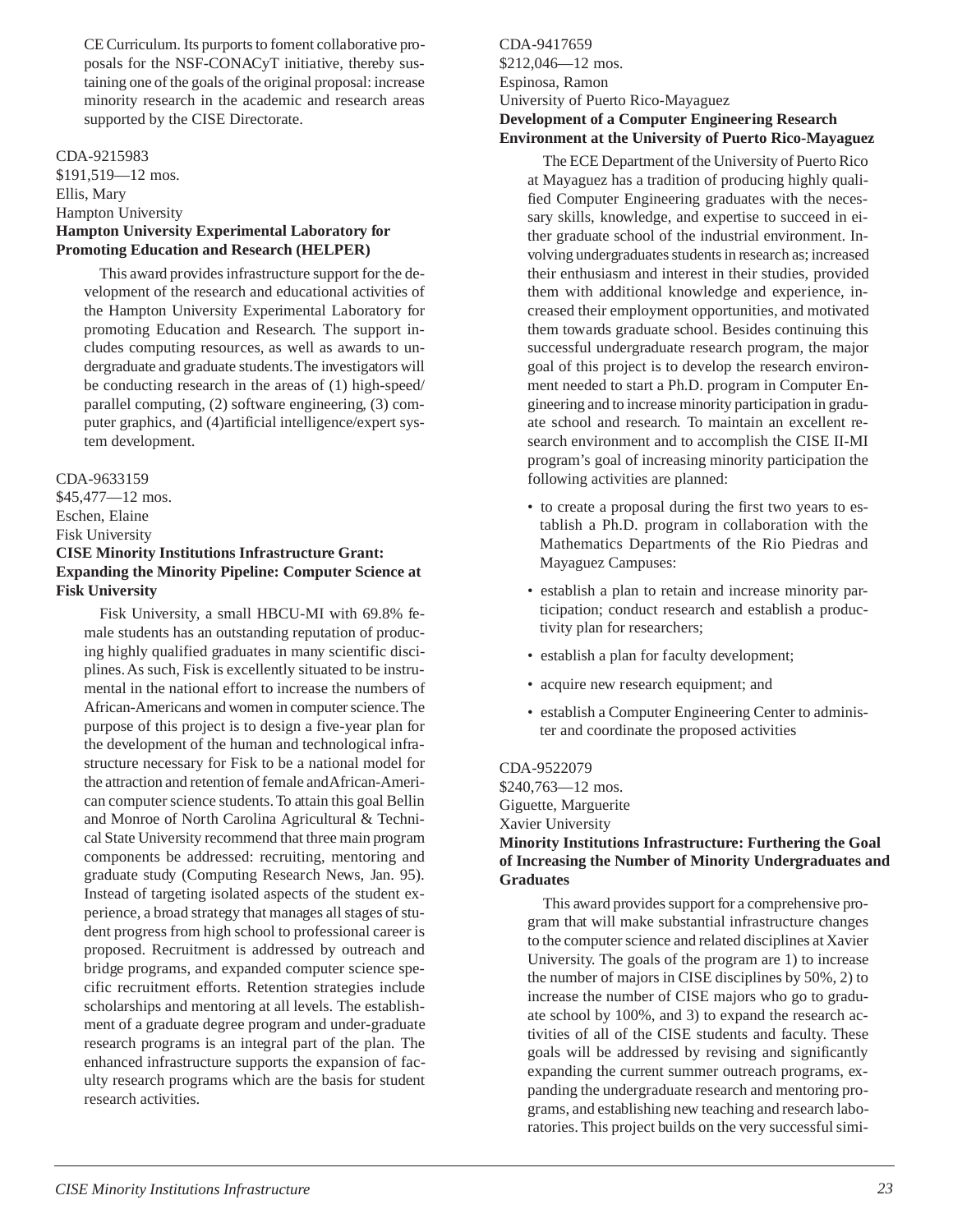<span id="page-22-0"></span>lar efforts in the health sciences at Xavier. It is anticipated that comparable results can be achieved in the computing disciplines as well and that the model developed in this project has the potential to become a national model for minority student success at other similar institutions.

### CDA-9313299

\$249,823—12 mos. Harmon, Marion Florida A&M University

### **Institutional Infrastructure Minority Institutions Program: Software Engineering Research and Education Laboratory**

This award provides infrastructure support for the development of research and educational activities in the area of software engineering in the Department of Computer Information Systems at Florida A&M University. Included in the program is a research productivity enhancement component, a computer facilities enhancement component, an instructional program enhancement component, and a student success assurance component. The program will improve the research productivity and instruction effectiveness of the department resulting in an increase in the number of minority students entering graduate programs and the computer science field.

CDA-9633299 \$297,621—12 mos. Hiromoto, Robert University of Texas @ San Antonio **CISE Minority Institutions Infrastructure: Building an Academic Pipeline for Minority Scholars**

This project builds a pipeline of minority students, focusing on the retention of qualified undergraduate and graduate students by appropriate financial support and mentoring activities. The goal is to involve students directly in ongoing faculty research projects and thus prepare them for graduate studies and research programs. Graduate minority students involved in the program will help faculty in mentoring undergraduates, in addition to their own studies and research obligations. The project encompasses two main thrust designed to improve the pipeline of minority students prepared for graduate programs. The first goal is to aggressively recruit and develop minority students interested in computer science by providing preparatory training, tutoring, and mentoring at the pre-college and lower-division undergraduate levels. The second goal is to provide upperdivision and graduate students with funding support and increased involvement in faculty research in order to improve minority retention and graduate enrollment.

Students will be involved in faculty research within five important areas:

1) parallel and distributed algorithm design for applications in high-performance scientific computing;

2) software visualization, and program execution monitoring;

- 3) parallel compiler technology;
- 4) network routing and scheduling algorithms;
- 5) parallel and distributed simulation techniques.

### CDA-9633155

\$29,715—12 mos.

# Karant, Yasha J.

### California State University—San Bernadino (CSUSB) **CISE Minority Institutions Infrastructure: Infrastructure Improvement to Increase Access for Minorities to CISE Career**

The purpose of this NSF CISE MII planning grant proposal is to provide minority students enrolled in the CISE disciplines of Computer and Information Science at California State University, San Bernadino (CSUSB), with facilities to pursue careers in the CISE fields. To achieve this goal, this planning grant will develop an NSF MII proposal and integrate the NSF funding with existing and newly developed funding sources necessary for the proposed quality instruction and improved minority opportunities. Thee funding sources involve vendor participation and support, including minority owned small business vendors. A number of specific strategic program areas have been identified: improved minority recruitment and retention into the CISE disciplines, using both the pool of students at CSUSB and recruitment of otherwise unsupported minority students; upgrades and innovations in curriculum to produce minority graduates with both an industrial and an advanced degree path open to them; establishment of facilities to teach modern data communications; measures to address the problems faced by minority students with physical disabilities; means to improve minority student access to facilities from remote (home) sites; and, upgrades to general infrastructure in terms of computers and communications to support these programs

### CDA-9417362 \$134,773—12 mos. Moreno, Oscar University of Puerto Rico **Infrastructure for Computer Science Research in Puerto**

**Rico**

The Mathematics (and Computer Science) Department of the University of Puerto Rico at Rio Piedras has an excellent record of research accomplishments in the areas of computational and computer science, while the ECE Department at Mayaguez has been producing highly qualified students in the areas of computer engineering. It is expected that the collaboration of these two departments through faculty and student encounters will provide a research environment to substantially increase the number and quality of students. The major goal of this project is thus develop the research environ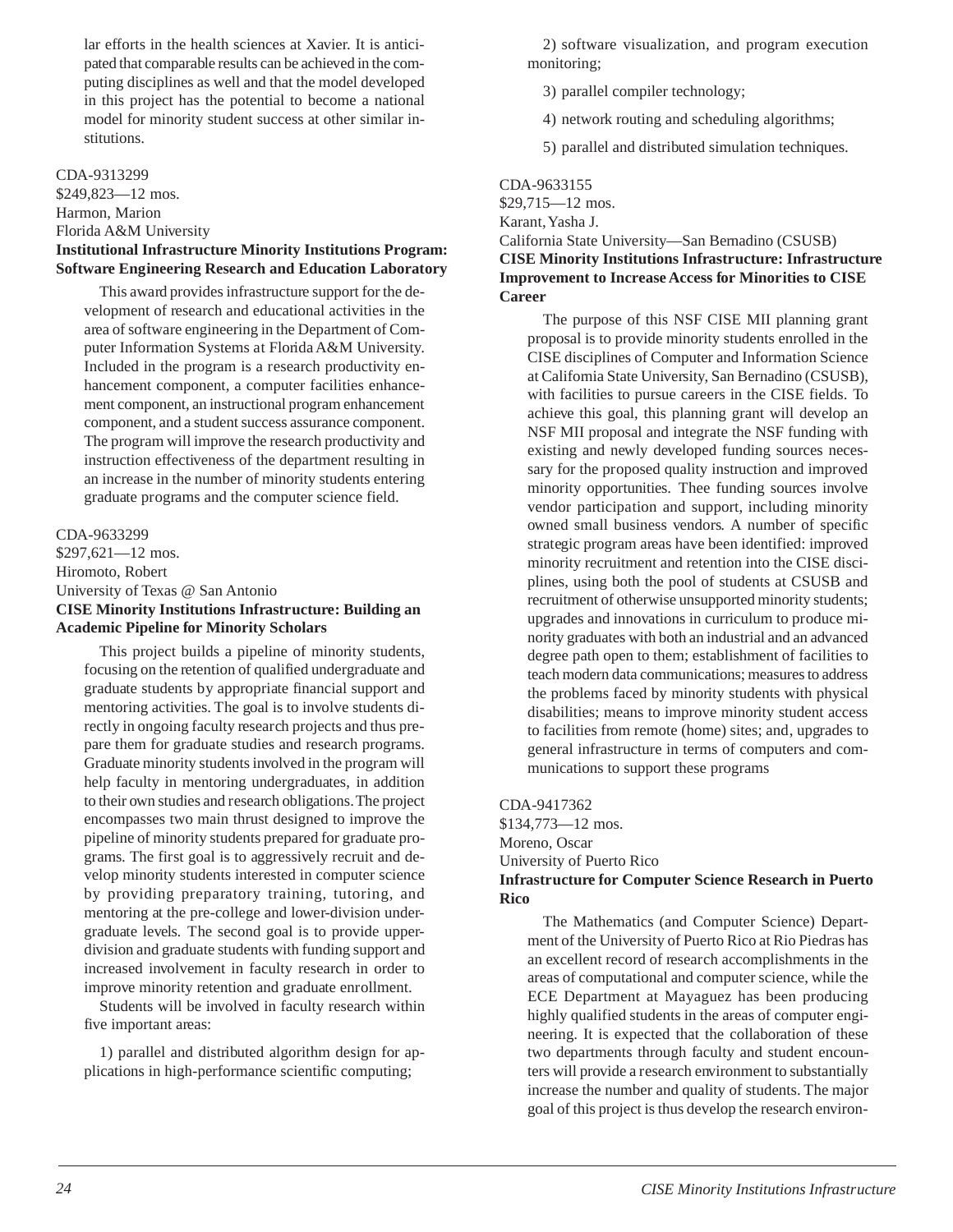<span id="page-23-0"></span>ment needed to start a PhD program n Computer Science and to increase minority participation in graduate school and research. To maintain an excellent research environment and to accomplish the CISE II-MI program's goal of increasing minority participation in the following activities are planned.

- to create a proposal during the first two years to establish a PhD program in collaboration with the Mathematics and ECE Departments of the Mayaguez Campus;
- establish a plan to retain and increase minority participation; conduct research and establish a productivity plan for researchers;
- establish a plan for faculty development;
- acquire new research equipment; and
- establish and strengthen a Computer Science program.

CDA-9633177 \$50,000—12 mos. Larason, Katherine S. Navajo Community College **CISE Minority Institutions Infrastructure: Computer Information Systems Programs for The Navajo Nation**

The goal of the project is to update and expand a twoyear computing curricula and courses for Navajo students based on regional employment needs, students' educational experience, and recommendations of the Association for Computing Machinery (ACM). Governmental, educational, health services, and private employers in the Four Corners region will be surveyed to assess current and projected needs for information science employees. Survey results will be presented to high school and college information science educators and employers at a Tsaile meeting. The CS and CIS programs at Navajo Community College will be modified and expanded—based on survey findings, recommendations from the meeting, and ACM suggested curricula for two-year programs in computing—to better prepare Navajo students for further education or to find employment in the information industry. The project is significant for several reasons, such as: including the first survey of information science employment ever done in this area; establishing communications among high school and college computing educators, and employers that do not currently exist; and, enhancing students' educational and employment prospects.

CDA-9633675

\$343,000—12 mos. Narang, Hira Tuskegee University **CISE Minority Institutions Infrastructure: The Establishment of Infrastructure for High Performance**

### **Computing Program (HPCP) for Teaching and Research at Tuskegee**

This minority institution infrastructure grant proposes to establish research infrastructure in High Performance Computing (HPC) involving students and faculty of Tuskegee University with scientists and researchers of Oak Ridge and Argonne National Laboratories. To sustain and invigorate the proposed research infrastructure, three supportive components are proposed: - Computing Facilities Component - Education and Training Component, and - Summer Programs Component. The computing facilities component proposes to provide the high performance computing facilities consisting of workstations and high-end PCs, as well as necessary software tools, to support both appreciative and fundamental research in high performance computing. The Education and Training component proposes to develop students and faculty interests and skills in high performance computing methodology through structured courses, seminars, workshops, and hands-on training in the usage of high performance computing machinery at national laboratories. The Summer Programs Components envisages bringing high school students, from 9th through 12th grade levels in varying periods of summer, and train them in problem solving as well as Internet access and multi-media applications. The additional objective of this component is to intensively involve undergraduate, graduate students and, faculty in high performance computing research through summer programs at national labs.

CDA-9417390 \$232,025—12 mos. Van Cleave, Nancy Fond du Lac Tribal College **A Cooperative Learning Environment that Fosters the Pursuit of Scientific Careers for American Indians**

This project proposes to significantly increase the number of American Indian students attaining four year and graduate degrees in computer science and engineering, FDLTCC and Fond du Lac Ojibwe School (a tribal K-12 institution) will hold summer camps for American Indian youth in grades 5-8, and bridge-to-college camps for grades 9-12, to study interesting, engaging computer science activities and application. They shall also study traditional Native American view of the world—not to abandon standard Western scientific methods, but to examine fresh approaches to problem solving. FDLTCC will create a lower division computer science program designed specifically to support and encourage American Indian students through successful transfer to a four year institution to complete their upper division CISE studies. Formal mentoring and curriculum designed to encourage performance in a cooperative manner will characterize the tribal college program. This model, cultivating interest in CISE work among American Indian youth, supporting the bridge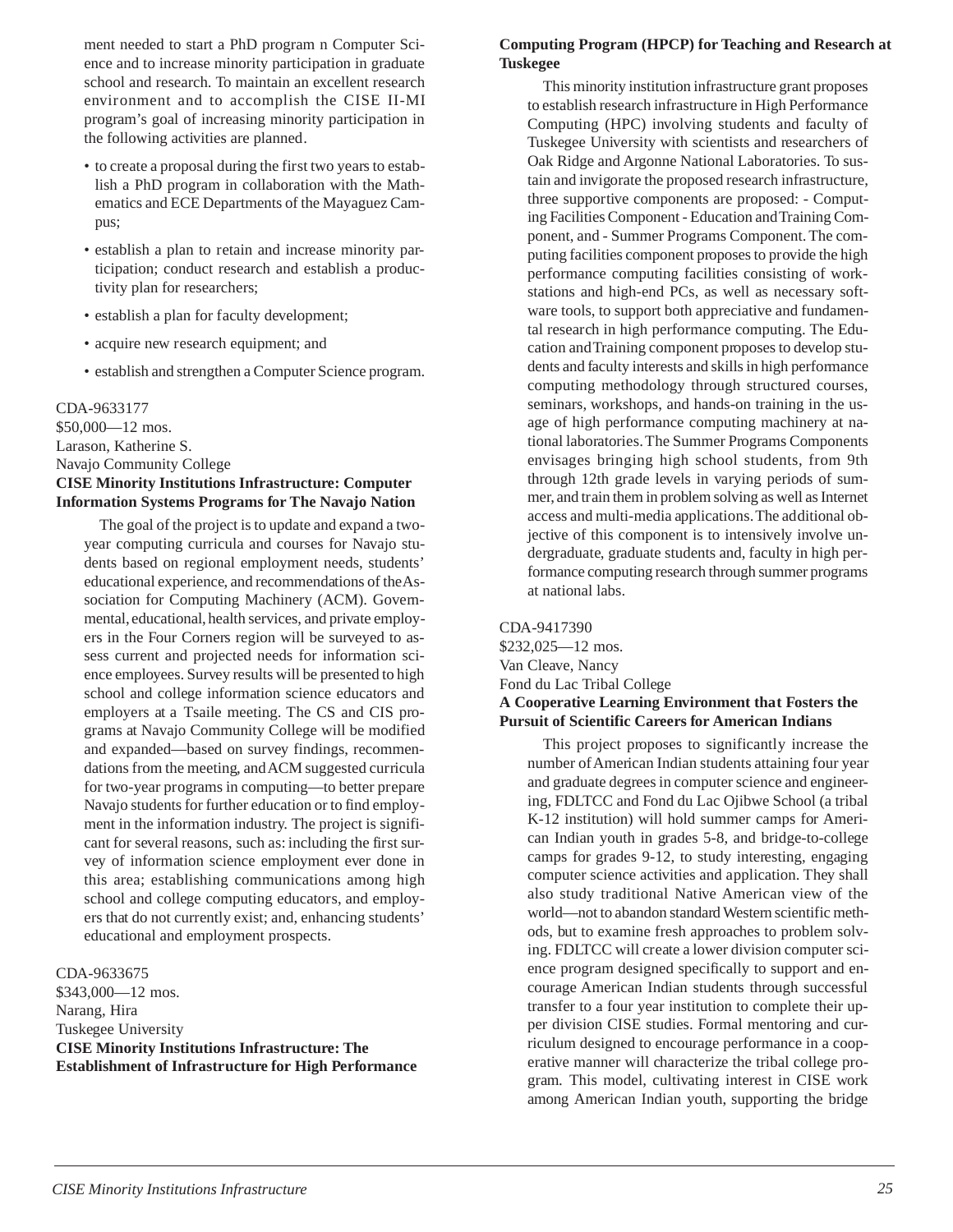<span id="page-24-0"></span>from K-12 schools to the tribal college, strongly supporting American Indian students in lower division CISE studies, and supporting students through transfer to high quality four year computer science programs, is designed to be attractive and applicable to tribal K-12 schools and colleges governed by sovereign tribal nations which are the key education providers for American Indian youth living on or near tribal lands.

### CDA-9612513

\$ 49,929—12 mos. Vasquez, Ramon University of Puerto Rico, Mayaguez **Special Project: A Proposal for Assistance in Attending: ADMI '96-Building for the Future: The Symposium on Computing at Minority Institutions**

This grant provided travel assistance for faculty and students from minority institutions to participate in the

1996 ADMI Symposium. The 1996 Symposium incorporated major new themes:

1) to enable minority faculty to present papers on strategies for increasing the number of CISE-discipline students from underrepresented populations and to share these topics with representatives from major research universities and,

) to provide for inclusion of student participants, giving them valuable experience in presenting research papers and providing for their participation in graduate study workshops.

Participants were chosen by a selection committee following submission of their papers. A conference proceedings is being published containing all of the papers presented at the conference.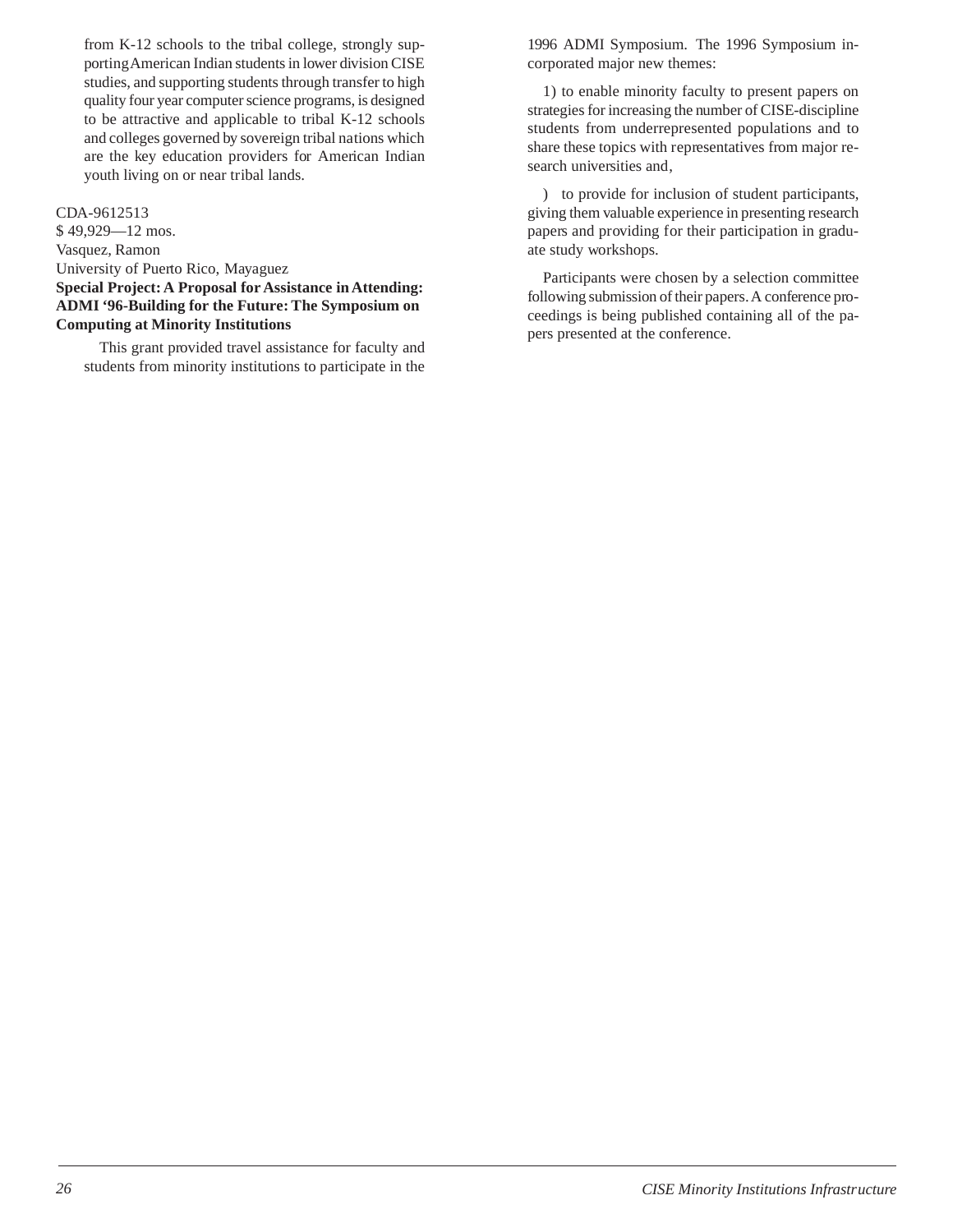# **CISE Educational Innovation Program**

<span id="page-25-0"></span>CDA-9643311 \$44,742—0 mos. Cartwright, Robert S. William Marsh Rice University **CISE Educational Innovation Supplement: Can We Unify the Programming Curriculum?**

This project will provide partial support for an investigator from an EI project at another institution to participate in the CISE Educational Innovation project at Rice University. The EI project at Rice is designed to develop curricular materials for a pair of related introductory courses in computer science. The first course introduces students to an algebraic programming language and to the design principles of programming. The second course introduces students to languages that grew out of a hardware-oriented view of computation, e.g. C, C++, and Java. The results of the overall project will consist of courseware including, in particular, lecture notes, problems sets, and programming environments. The work at the second institution involves the use of functional languages and development of a platformindependent programming environment and tools. Support from this supplemental award allows the two sets of EI investigators to work together to enhance both projects, to exchange tools and teaching philosophies and to study ways to expand the transfer of research results to secondary and primary schools.

CDA-9642026 \$12,250—0 mos. Cushing, Judith B. Evergreen State College **CISE Educational Innovation Supplement: Integrating Computer Science Research Results Into an Interdisciplinary Undergraduate Curriculum**

This supplement provides funds to support an expansion of the number of attendees and to support enhancements of the summer workshop sponsored by Evergreen State College in connection with their CISE Educational Infrastructure award. The project is designed to integrate into the undergraduate curricula at Evergreen State recent research results in a number of important research areas being carried out at Oregon Graduate Institute, a partner in the project. These curricular innovations target non-PhD granting institutions and the workshop will involve representatives from such institutions throughout the Northwest.

CDA-9634485 \$349,664—0 mos. Glinert, Ephraim Rensselaer Polytechnic Institute **CISE Educational Innovation: A Distributed Collaborative Learning Environment for Effective Intellectual Teamwork Across the Curriculum.**

This CISE Educational Innovation award supports the integration of research into the undergraduate curriculum through the development of a Distributed Collaborative Learning Environment (DCLE), a hybrid physical and electronic space which will enable teams of students to meet and learn in flexible configurations, across the computer science curriculum. The project will include development and delivery of courses that exploit the new capabilities, formal assessment of the effectiveness of the new learning environment, and wide dissemination of concepts, architecture, and prototype systems developed. In the DCLE environment, the students comprising a team may be in one room, even seated around the same table. At other times, they may be seated around two or more tables, or some may be located elsewhere on campus (even geographically remote). Whatever the physical layout may be, each student's computer is linked to those of all other teammates, and innovative system software provides powerful support for collaborative information development, sharing and exchange, through a variety of flexible and natural interfaces suited to the task and the individual user. This project is part of an overall effort jointly supported by the Office of Cross-Disciplinary Activities (CDA) in CISE and the Division of Undergraduate Education (DUE) in EHR with the DUE funding supporting an emphasis on distance learning, utilizing the developed DCLE in a virtual classroom and with instruction delivered on an experimental basis from University of California/Davis to Rennselaer Polytechnic Institute.

CDA-9642829

\$14,490—0 mos. Haynes, Christopher Indiana University, Bloomington **Educational Supplement: Tools and Techniques for Use of the Scheme Programming Language in Undergraduate Education**

Indiana University received a CISE Educational Infrastructure award in FY93 to develop software and cur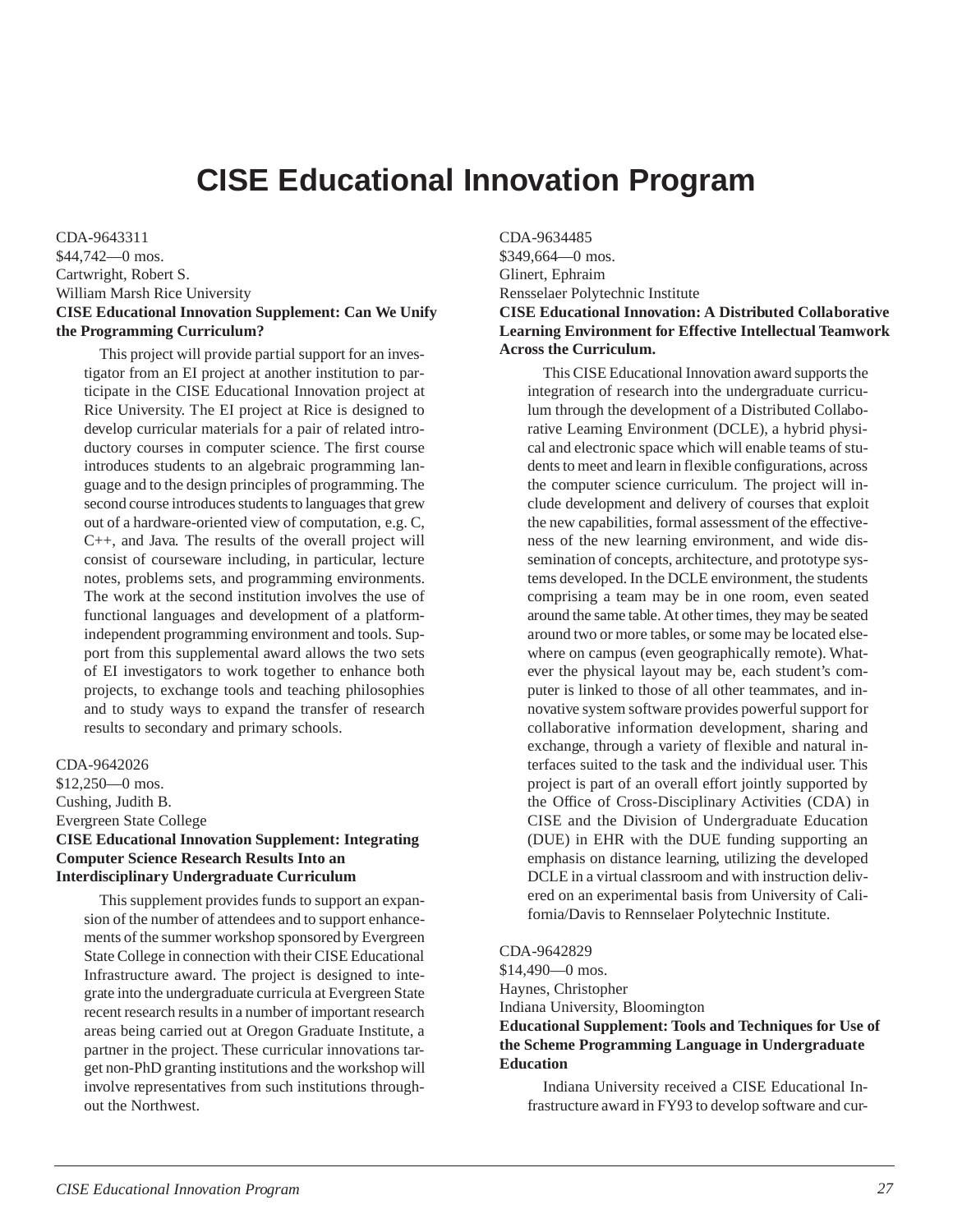<span id="page-26-0"></span>ricular materials to support a dialect of the Scheme Programming language in undergraduate computer science courses. The project is being conducted in collaboration with Oberlin College. Both institutions are using functional languages within the undergraduate curriculum. Indiana University is developing a platform-independent programming environment and tools. Oberlin College is focusing on improving introductory courses using formal methods and static typing. In the summer of 1996, as critical components of the dissemination process for this award, five one-week workshops are scheduled. This award provides supplemental funding to support an experienced faculty member for one-month to teach in these workshops and to further refine the materials that the project has developed in support of the use of Scheme in introductory courses.

### CDA-9641632

\$43,725—0 mos. Jones, Rhys P. Oberlin College **Educational Supplement: CISE: Enhancement of the Introductory Computer Science Curriculum**

This project will provide partial support for a postdoctoral position so as to reappoint an experienced, qualified individual to continue critical work under this Educational Infrastructure grant, originally awarded in 1993. The overall project is designed to significantly enhance the undergraduate curriculum with the introduction of materials from programming language research. Support from this award allows the Postdoctoral Associate to continue his work on the project and to teach classes otherwise assigned to the PIs. The three researchers (the two PIs and the Postdoctoral Associate) will then each devote effectively 1/3 FTE to the Educational Innovation project as it moves through its critical dissemination and evaluation phases. The work will involve setting up websites with materials for instructors at other institutions to use, along with provisions for easily downloading the software and instructional materials.

### CDA-9634425

\$199,023—12 mos. Long, Tim Ohio State University West Virginia University **CISE Educational Innovation: Development and Dissemination of a New Undergraduate Course Sequence in Software Design and Development**

This CISE Educational Innovation award supports the integration of research into the undergraduate curriculum through the development and dissemination of a new sequence in software design and development. The project is a joint effort between Ohio State University and West Virginia University, with OSU as the lead institution. The project involves the design, development, installation, and evaluation of an innovative three-quarter sequence in software design and development. The sequence is integrated and unified in its philosophical and technical bases. A major part of the effort includes the development of a software composition workbench consisting of an integrated set of software tools. The workbench will be capable of guiding students and software developers in their application of the methodologies taught in the course sequence and it will instill in software developers a particular mental model of software and how to construct it. Dissemination will be facilitated through training workshops for visiting faculty from a number of other institutions. The total project is supported in part also by the Fund for Improvement of Secondary Education (FIPSE) in the Department of Education.

### CDA-9634470

\$391,565—12 mos. Ranka, Sanjay University of Florida

### **CISE Educational Innovation: Mainstreaming Parallel and Distributed Computing in the Computer Science Undergraduate Curriculum**

This CISE Educational Innovation project incorporates the latest research in parallel and distributed computing into core courses in the undergraduate computer science curriculum. It introduces students to important concepts in these areas and demonstrates both theoretically and practically their usefulness in a wide variety of application areas. The basic parallel and distributed computing concepts are integrated into several existing courses including those on simulation, computer vision, operating systems, numerical analysis and databases. Investigators from Research Centers at the University, including the centers on Database Systems, Computer Vision and Visualization, Software Engineering, and Parallel Computing are involved in this Educational Innovation Project.

### CDA-9643310

\$13,578—0 mos. Smith, Jonathan University of Pennsylvania **CISE Educational Innovation Supplement: TeleMentoring**

### **A Novel Approach To Teaching Undergraduate Computer Scientists**

This project provided funds for acquisition of special hardware items under this Educational Infrastructure grant, originally awarded in 1992. The EI project utilizes the unique Bellcore Video Window as a means of teaching undergraduate computer science laboratory courses and to develop TeleMentoring as a distance learning technique. The Video Window was used in research projects by members of the AURORA Gigabit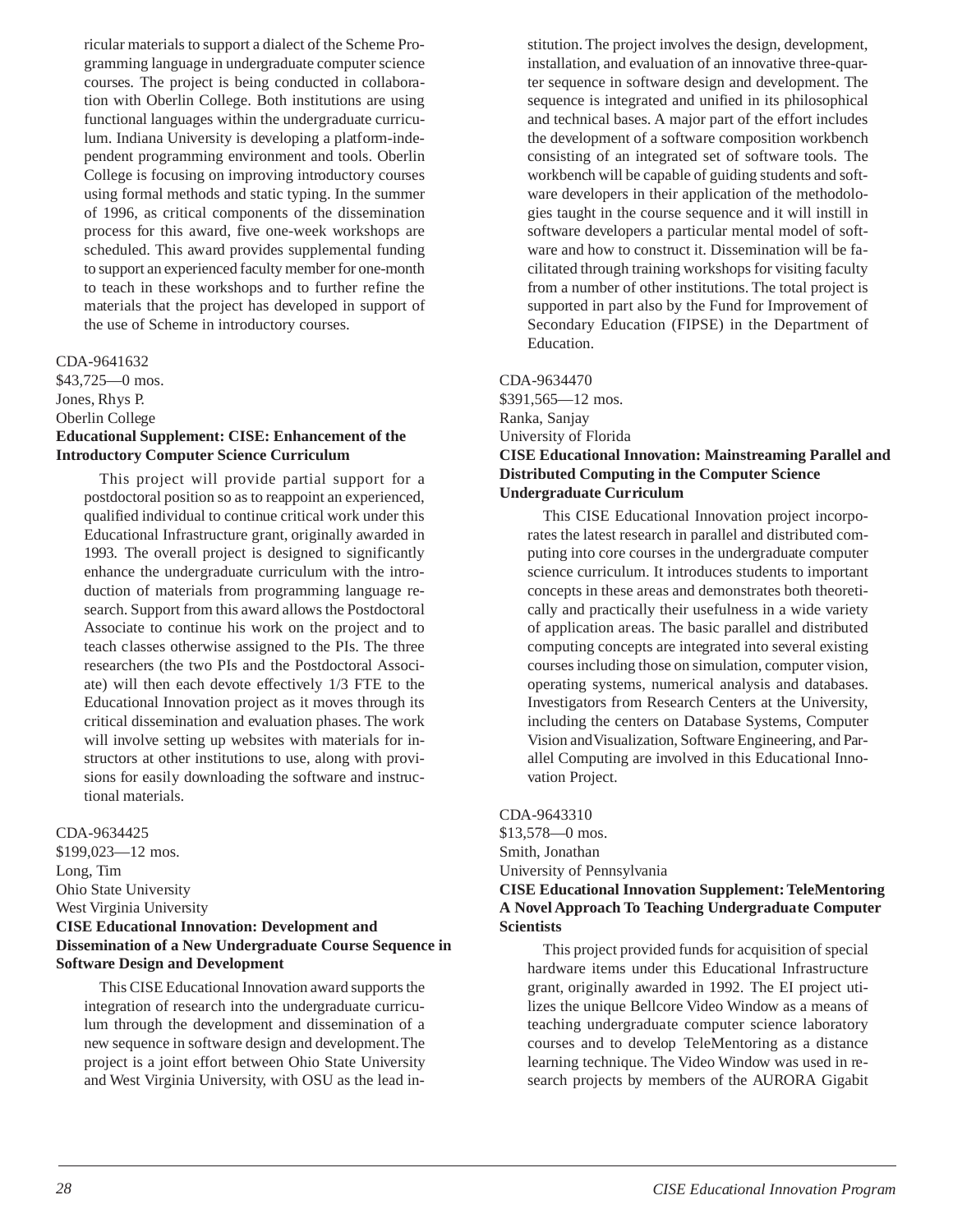<span id="page-27-0"></span>Testbed and experimental prototype custom hardware elements were utilized as part of the system. The units acquired under this award will allow the project to attach the Video Window to newly installed commercial ATM equipment, to replace the failing experimental prototypes and hence to preserve the educational value of the system.

### CDA-9634462

\$184,942—12 mos. Vemuri, Ranganadha

University of Cincinnati

### **Innovation in VLSI Systems Education: Integration of High Level Synthesis, Analysis and Test Generation Research Results into Undergraduate Minor Curriculum in VLSI Systems Engineering**

This CISE Educational Innovation award supports the integration of research in high-level VLSI synthesis, performance analysis and test vector generation into the undergraduate curriculum in VLSI systems engineering. The model curriculum will contain topics on the development of high-level functional and behavioral modeling of VLSI designs, use of high-level VLSI synthesis techniques and tools, developing and using performance models throughout the design process, and generation of design verification tests. Curriculum support material will include mini-books on these topics, term project modules, and, most importantly, free software tools for high-level synthesis, performance analysis and test generation. All of the curriculum material will disseminated through the Internet and the World-Wide-Web.

### CDA-9634333

\$329,794—12 mos. Wulf, William University of Virginia **CISE Educational Innovation: Research Integration and Dissemination for Undergraduate Computer Science Curriculum.**

This CISE Educational Innovation award supports the integration of research into the undergraduate curriculum through the development of three new upper division courses along with establishment of a visiting faculty program and other working relationships with institutions to enhance dissemination of the results of the project. The new courses are in the areas of computer aided design, usability engineering, and translation systems. Dissemination will be accomplished through use of the World-Wide Web, through special relationships with a selected set of diverse schools, and a visiting faculty program in which individual faculty from other institutions will be in residence at the University of Virginia campus so as to become directly involved in the project and to then transport the material back to their home institutions. Development and dissemination of the new courses has the potential to impact curricula widely.

### CDA-9643438

\$50,632—12 mos. Zhang, Jianping Utah State University **CISE Educational Innovation Supplement: Multimedia Computer-Based Computer Literacy Courseware and ID Expert/CS—An Authoring System**

This supplement supported a workshop in Salt Lake City, Utah , to evaluate the effectiveness of projects supported by the CISE Educational Innovation program, with a focus on dissemination mechanisms and evaluation methods. The workshop was held in conjunction with the Frontiers in Education Conference, a major annual conference sponsored by the ASEE, the IEEE Education Society and the IEEE Computer Society, with some of the EI workshop participants also making presentations at the FIE Conference. Participants in the workshop were principal investigators of funded EI projects, two invited experts in project dissemination and evaluation, and selected NSF staff. A workshop report contains summaries of the funded EI projects, analysis of the dissemination and, evaluation mechanisms that have been used and are planned and, includes lessons learned that can be applied to future projects.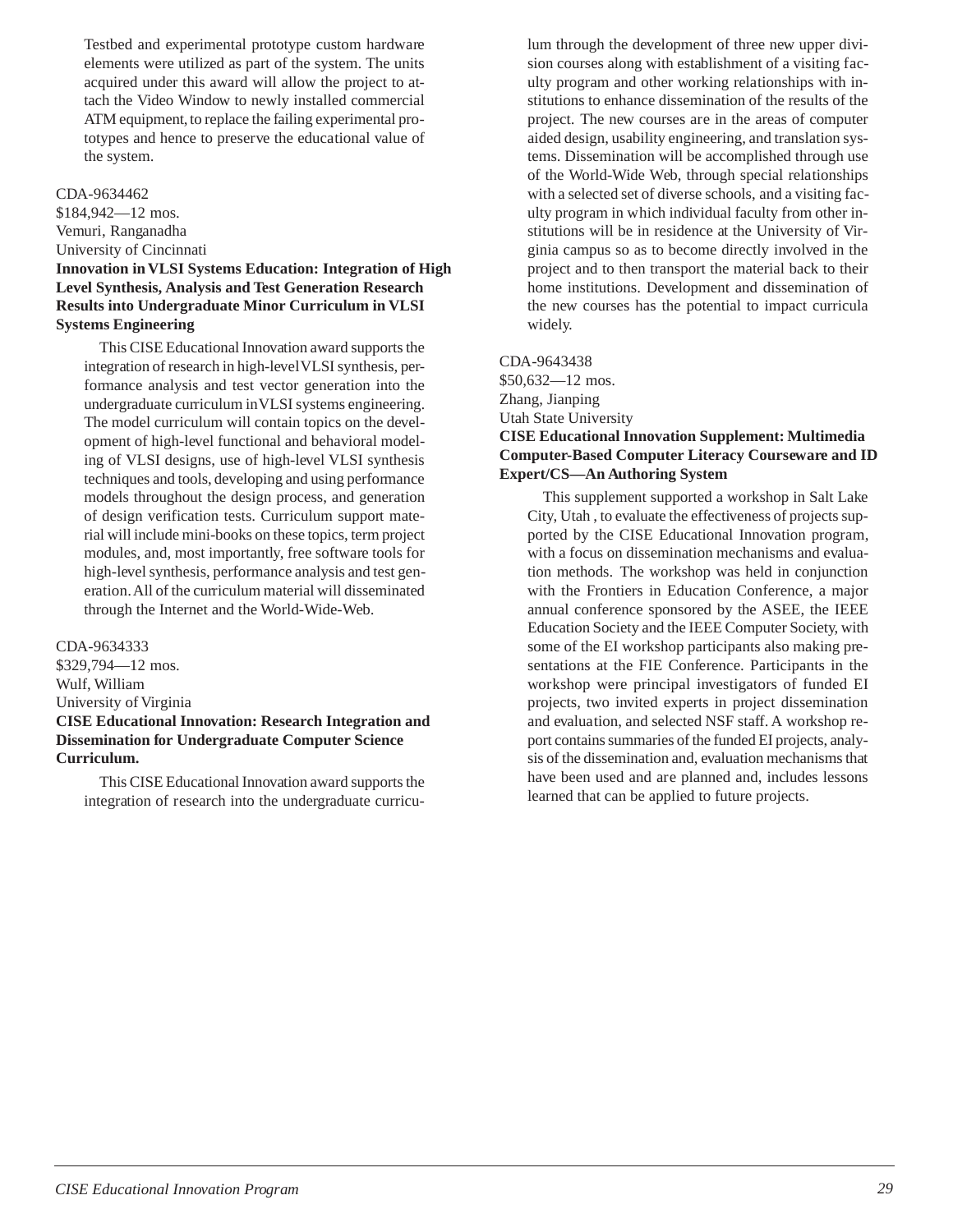# <span id="page-28-0"></span>**CISE/EHR/ENG/MPS Collaborative Research on Learning Technologies**

CDA-9616373 \$237,298—12 mos. Bailey, Diane University of Southern California **CISE/EHR/ENG/MPS Collaborative Research on Learning Technologies:**

Taming the Complexities of Modern Manufacturing: A Network Enabled Virtual Factory to Support the Exploration and Learning in Engineering Education: The University of Southern California has been awarded a 1-year grant of \$237,298 to start on the development of a virtual factory on the World Wide Web to present manufacturing complexities in an understandable form for university engineering students. University instructors will use the workspace to illustrate the concepts of factors management in a realistic setting, and students will assume roles of various factory personnel in small team settings. Student teams may span institutional boundaries thus allowing information-sharing among students and professors at a number of institutions.

CDA-9616563 \$50,000—12 mos. Campbell, Thomas Bell High School **CISE/EHR/ENG/MPS Collaborative Research on Learning Technologies Program**

Project Technovision X-33, Planning Year: The Los Angeles Unified School District has been awarded funding in the amount of \$50,000 for a period of 12 months for a planning grant to study the effect of access to technology on the education of a traditionally underrepresented, culturally and linguistically undeserved student/parent population. The proposed research will lead to the formation of policy and curricular changes which will significantly affect education in urban, low-income communities into the twenty-first century. The project will involve the collaboration of many different entities: K-12, teachers and administrators; university researchers and professors; governmental organizations; and private businesses. During this planning year, approximately 15 specific collaboratively development projects will be tested for feasibility and eventual implementation. Data and analyses gathered from these projects will be disseminated widely, using

the full resources of the Internet and the World Wide Web.

CDA-9616410 \$50,000—06 mos. Carraher, David

TERC, Inc.

### **CISE/EHR/ENG/MPS Collaborative Research on Learning Technologies**

Visualization Research Center TERC, Inc. has been awarded \$50,000 for a 6-month period to plan a research Center for the study of scientific and mathematical visualization.

The goals of the center are:

(1) to undertake interdisciplinary empirical research on the technological development and cognitive interpretation of visualization technologies; and

(2) to improve K-12 math and science education by creating innovative visual curricular tools and

(3) to contribute toward a new conceptual framework on the role of visualization in learning and understanding mathematics and science.

To promote a broad understanding of visualization as historically, culturally, and psychologically grounded, the Visualization Research Center will draw upon expertise not only from the natural and mathematical sciences but also from the humanities and social sciences. Partnerships are being established with the National Academy of Arts and Sciences, the Massachusetts Institute of Technology Media Lab, the CalSpace at University of California-San Diego, Pennsylvania State University, the Boston University Medical Center Hospital, and the Cranbrook Institute, among others.

CDA-9616991

\$50,000—06 mos. Cole, Ronald Oregon Graduate Institute of Science & Technology

**Collaborative Research on Learning Technologies: Conceptualization of a Flagship Center for Collaborative Research in Learning and Human Language Technologies**

The Oregon Graduate Institute has been awarded funding in the amount of \$50,000 for a period of 06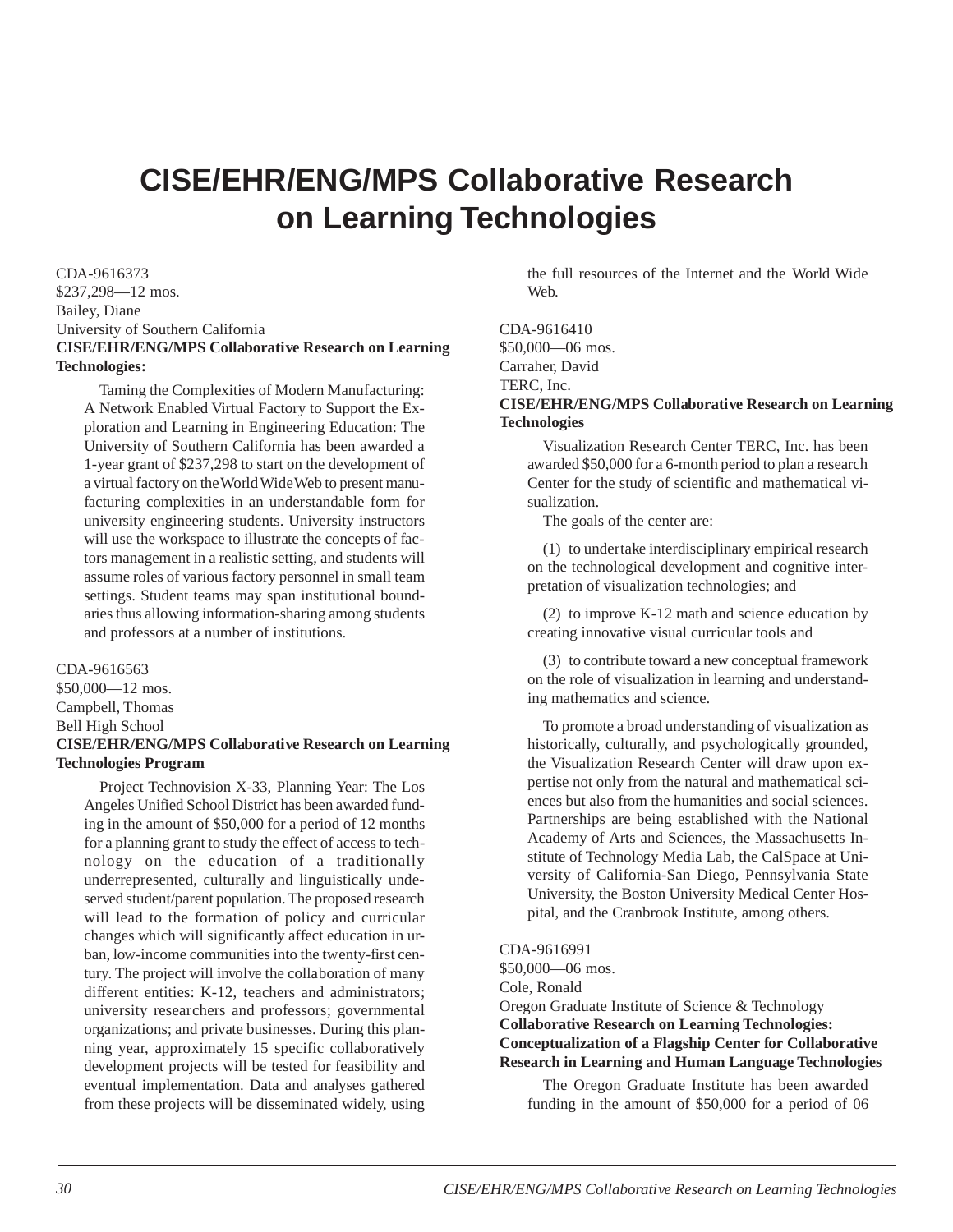<span id="page-29-0"></span>months to plan a NSF Flagship Center for Collaborative Research on Learning and Human Language Technologies. The mission of the proposed Center is to support basic research on the use of human language technology to create better tools and strategies for learning. Areas of research and tool development will include using speech as an input modality in computer assisted learning; speech training for second language learning or articulation training; speech as a primary input modality for physically challenged individuals; and speech as a context for learning about other things.

### CDA-9616441

\$215,498—12 mos. Dev, Pravati Stanford University **Design-Based Learning of Vertebrate Biology, Comparative Anatomy and Physiology of Virtual Creatures**

Stanford University has been awarded \$215,498 for a one-year planning grant to help integrate pre-college education implementation and research questions and strategies with an ambitious program of developing advanced computer-based tools for teaching biology at the secondary and undergraduate levels. Prior efforts to create interactive virtual creatures have restricted interaction to viewing selected structures. This project will develop and evaluate for their educational efficacy a small library of transitional creatures that will allow virtual dissection and other simulated physical manipulations on a personal computer.

### CDA-9616544

\$50,000—12 mos. Dubinsky, Ed Georgia State University **CISE/EHR/ENG/MPS Collaborative Research on Learning Technologies Program**

Incorporating Computers and Group Work to Develop Effective and Efficient Learning Experiences Georgia State University has been awarded funding in the amount of \$50,000 for a period of 12 months to initiate a planning effort leading to the creation of a collaborative research program to investigate the effects of using an innovative instructional approach, called ACE Teaching Cycle, on the learning of undergraduate mathematics in relatively large size classes. The ACE Teaching Cycle is based on a cognitive theory of learning and integrates activities of students: writing computer programs and using the programs to represent mathematical concepts, investigating mathematical phenomena using computer tools (both constructed by the student and provided in the form of software packages), and students working in cooperative groups.

CDA-9616992 \$50,000—12 mos. Evans, D. L. Arizona State University

**CISE/EHR/ENG/MPS Collaborative Research on Learning Technologies Program: Planning Grant for Center for Collaborative Research in Learning Technologies based at Arizona State University**

Arizona State University has been awarded funding in the amount of \$50,000 for a 12 month planning grant for a Center to address the rapid development of two types of delivery systems—integrated software for science, engineering, and mathematics education use, and technology improvements for distributed/distance education. The desired outcomes are to enhance the quality and accessibility of education at all academic levels, K-16, graduate, and extended education. A key role of the Center will be to provide tools for functioning as team and facilitation of team processing. Partners in this planning project include Motorola, Intel, Cox Communications, Peoples Choice, and the Foundation Coalition Schools.

### CDA-9616500

\$50,000—08 mos. Ewing, R. Texas A&M University **Collaborative Research On Learning Technologies: A Center for Collaborative Research in Learning Technologies—Planning Proposal**

Texas A&M University has been awarded \$50,000 for a period of 08 months to provide support for planning to develop a proposal for a Center for Collaborative Research on Learning Technologies (CRLT) at Texas A&M. The Center would serve as a major focal point for on-going research projects, and would provide leadership and administrative support for large scale collaborative projects involving interdisciplinary teams of researchers and participants from a multiplicity of locations and backgrounds. The Center would also provide for the dissemination of research and newly developed technologies, and serve as a link to the telecommunications and other related hi-tech industries, working actively with private industry to commercialize successful technologies for their introduction into the classroom of the 21st century.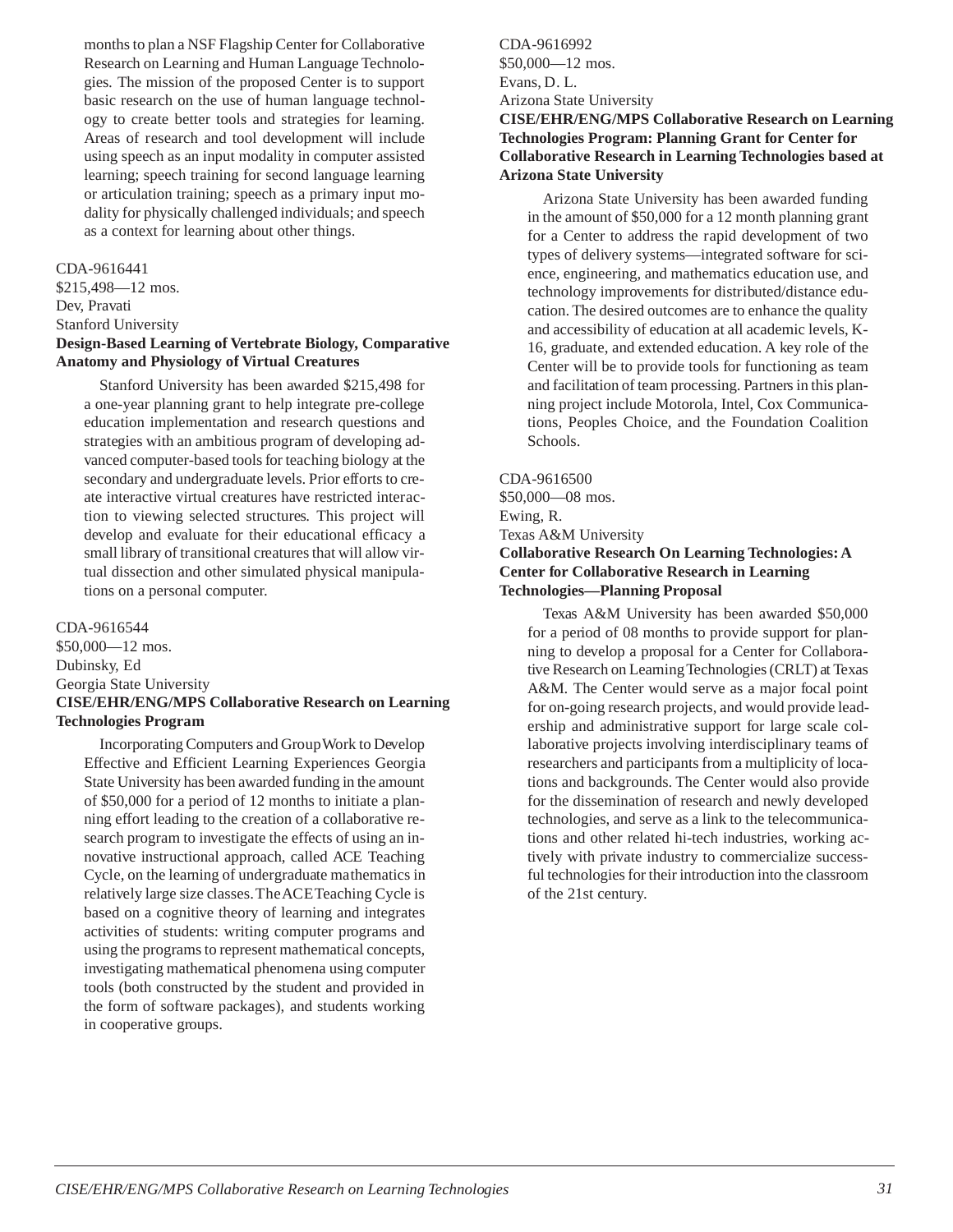### <span id="page-30-0"></span>CDA-9616485 \$50,000 —12 mos. Fischer, Gerhard University of Colorado **CRLT: Making Learning a Part of Life: Theories, Technologies, Practices, and Assessment in Support of Lifelong Learning.**

The University of Colorado has been awarded funding in the amount of \$50,000 for a period of 12 months to initiate a planning effort to establish a CRLT Center focused on the theme "making learning a part of life: theories technologies, practices, and assessment in support of self-directed life long learning" The Center will build on funded research in computer science, cognitive science, psychology and education. The University of Colorado and its extended community will function as a testbed for the development and evaluation of learning technology tools and approaches. The planning grant will allow current research approaches to be shaped into specific activities that will comprise the collaborative project of the Center.

Partners in this planning grant include MIT, University of Colorado, University of California at Berkeley, University of Wisconsin, Addison-Wesley Interactive, Apple Computer, and Netscape.

CDA-9616478 \$372,292—12 mos. Fontana, Lynn George Mason University **How Can an Information Environment Support Higher-Order Thinking Skills in Science Education?**

George Mason University has been awarded a 1-year grant of \$372,292 to examine how emerging information technologies can be integrated to create a learning environment that supports new approaches to science instruction at the college and secondary school levels. Basic research will address how to integrate effectively knowledge about science instruction, higher-order skills acquisition, instructional design, intelligent assessment, and computer networks. A student-centered, interdisciplinary, problem-centered and collaborative information environment to support teaching and learning will be built and field-tested.

### CDA-9616396

\$49,945—12 mos. Gilland-Swetland, Anne University of California—Los Angeles **CISE/EHR/ENG/MPS Collaborative Research on Learning Technologies Program**

Digital Portfolio Archives in Learning: Modeling Primary Content Transformation for Science Education The University of California, Los Angeles has been awarded funding in the amount of \$49,945 for a 12 month planning grant to develop a process model that (1) transforms primary sources into digital library content; (2) allows teachers to build personalized information systems or "Digital Portfolio Archives" (DPAs) that contain content and associated descriptions derived from the digital library, together with other relevant materials that teachers wish to incorporate; (3) enables students to incorporate components of teachers' DPAs, and (4) facilitates the optional incorporation of these DPAs back into the digital library, but as a distinct layer of usercreated content distinguished to provenance. Content for the base digital library will be drawn from the seven archival, manuscript, and museum repositories at UCLA. The development and testing of the DPA process model builds on the work of, and feeds into several educational and technological initiatives underway at UCLA, including cross-disciplinary collaborations with the Smithsonian Institution, the Los Angeles County Museum of Art, and Special Collections at the UCLA University Research Library. This planning grant will generate: (1) generalizable processes for structuring digital libraries and enriching content descriptions that meet the needs of primary content creators, providers, and non-traditional users such as teachers and students; (2) knowledge of how teachers might select primary content and integrate it into classroom activities if it were digitally accessible; and (3) knowledge of how digitized primary sources might contribute to the enhancement of students' understanding of, and engagement in, the health and natural sciences.

CDA-9616990 \$684,260—24 mos. Honey, Margaret Education Development Center **CISE/EHR/ENG/MPS Collaborative Research on Learning Technologies: The Portal Project**

The Education Development Center, Inc. has been awarded \$684,260 for a 24-month period to develop computational tools, with access to World Wide Web resources, to support effective learning and integration of computational processes with real-world research problems. This software consists of a suite of computerbased, Web-enabled programs for systematically documenting, examining, and offering feedback on students' project work. The goals of the project are: (1) to develop the Portal Tools; (2) to implement the tools in up to 70 schools in five states; and (3) to evaluate the impact of the tools on student learning, through case studies and analysis of student presentations and process documents.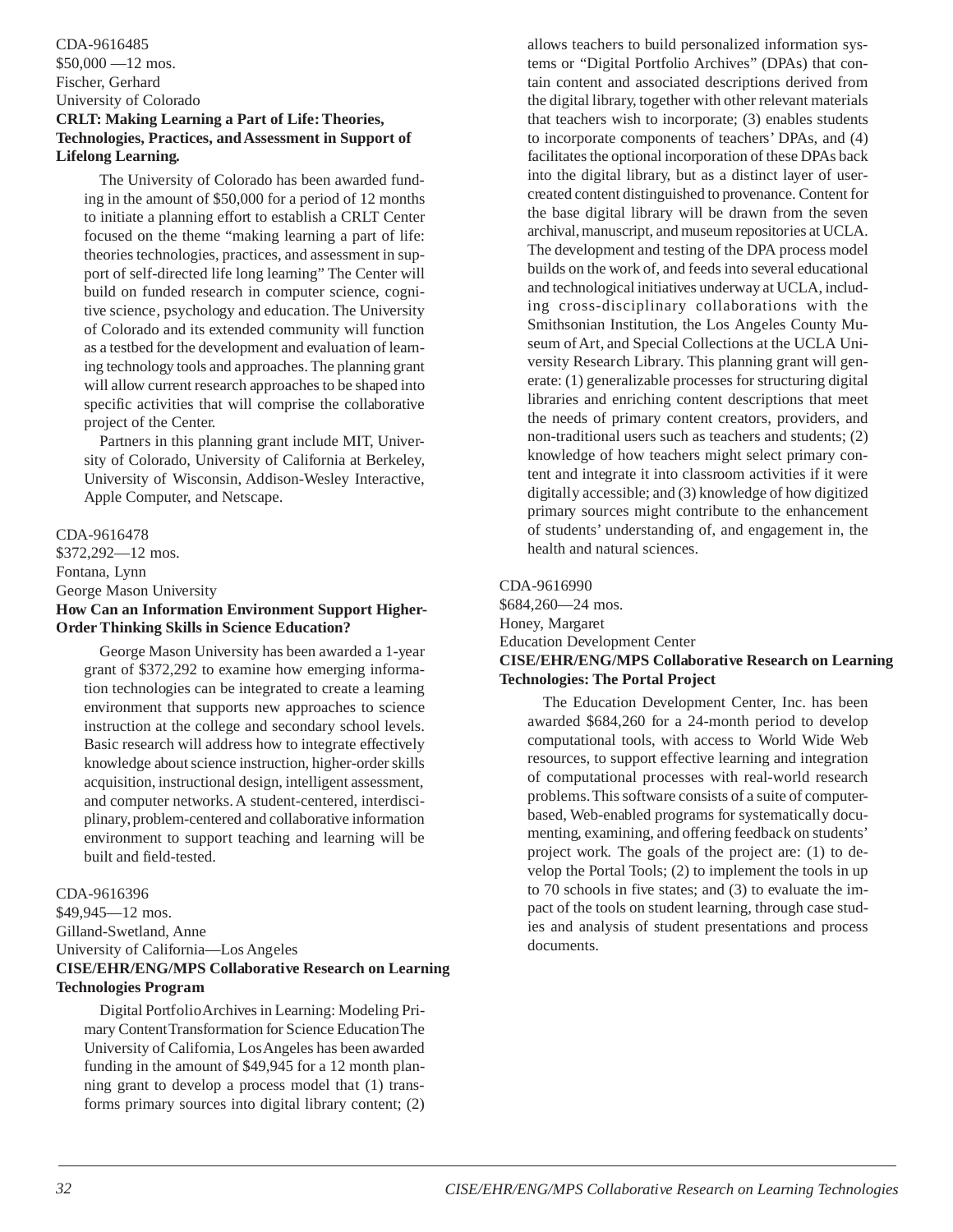### <span id="page-31-0"></span>CDA-9616397 \$50,110—12 mos. Kolodner, Janet Georgia Tech Research Corporation **CISE/EHR/ENG/MPS Collaborative Research on Learning Technologies Program**

A Design Education Center: Using Cognitive Science and Technology to Facilitate Learning and Doing Design Georgia Tech has been awarded funding in the amount of \$50,110 for a period of 12 months to initiate a planning effort to design a multi-institute, multi-disciplinary, collaborative center to design, develop and evaluate environments (both physical and virtual) for design education at all education levels; to design, develop and evaluate curricula, curriculum guidelines, and classroom practices for learning and doing design. The center will serve as a research center, a forum for issues in design education, a forum for teacher and faculty development, and an agent for pragmatic dissemination of the results of its research. Partners in this planning grant include MIT, University of Colorado, University of California at Berkeley, University of Wisconsin, Addison-Wesley Interactive, Apple Computer, and Netscape.

### CDA-9616611 \$599,947—25 mos. Kozma, Robert SRI International **CISE/EHR/ENG/MPS Collaborative Research on Learning Technologies**

Building Virtual Places for Collaborative Simulations: A Heterogeneous Network Architecture to Support Distant Learning SRI International has been awarded \$599,947 over 25 months for an effort to study collaborative learning within two learning communities: undergraduate chemistry students and science teachers involved in professional development. The results of the research will be used to design and develop a networkbased learning environment that supports a range of asynchronous and synchronous collaborative interaction among distributed teams on heterogeneous platforms. The project will involve collaborations between social scientists studying social and task environments in learning, and computer scientists developing collaboration technologies that will support these environments.

### CDA-9616532

\$589,701—36 mos. Madigan, David University of Washington **Use of On-Line Assessment in Forming and Coaching Learning Groups**

University of Washington has been awarded a 3-year grant for \$589,701 to develop experimental software tools and methodologies to support various on-line assessment activities in both the High School environment and the University environment. Tools will be developed that combine assessment functions with facilities to translate results of assessment into meaningful interventions in both physical and virtual classrooms. The facilities include means of visualizing assessment of information for individual students and groups, means for organizing groups of students for particular activities, electronic mail exchanges, and means to help teachers articulate pedagogical goals and progress within the contexts of these groups. The project experimentation will focus in the subject area of probability and statistics with the aim of enhancing the productivity and effectiveness of teachers in guiding their student groups in mastering the subject matter using Internet-based group discussion.

### CDA-9616445

\$50,000—12 mos. O'Keefe, Barbara J.

University of Illinois

### **CISE/EHR/ENG/MPS Collaborative Research on Learning Technologies Program**

National Center for Collaborative Research: The University of Illinois, has been awarded \$50,000 for a 12 month period to develop the rationale and plan for establishing a virtual National Center for Collaborative Research (NCCR) on Learning Technologies. The proposed NCCR will perform multi-disciplinary research and development in learning technologies. The activities of the proposed center will be directed toward developing and evaluating web-based learning technologies for application domains in which the community of learners is relatively heterogeneous. These application domains include learning in K-12 and College environments, learning for industrial competitiveness, and learning for health care and social services. Partners in this planning grant include BBN, University of Arizona, Southern Illinois University, and the University of Southern California

CDA-9616584 \$50,000—12 mos. Pea, Roy SRI International **Center for the Integration of Learning Technologies**

SRI International has been awarded a 1 year grant for \$50,000 to plan for a model center for collaborative research on learning technology. This center will eventually address pressing issues in the integration of research and education, train postdoctoral scholars to work at the intersection of technology and instruction, support a community-wide dialogue about the future of educational technology, and develop or refine methodologies that enable this work. Collaborative partners are SRI International, the University of California at Berkeley, and Vanderbilt University. Teams will share research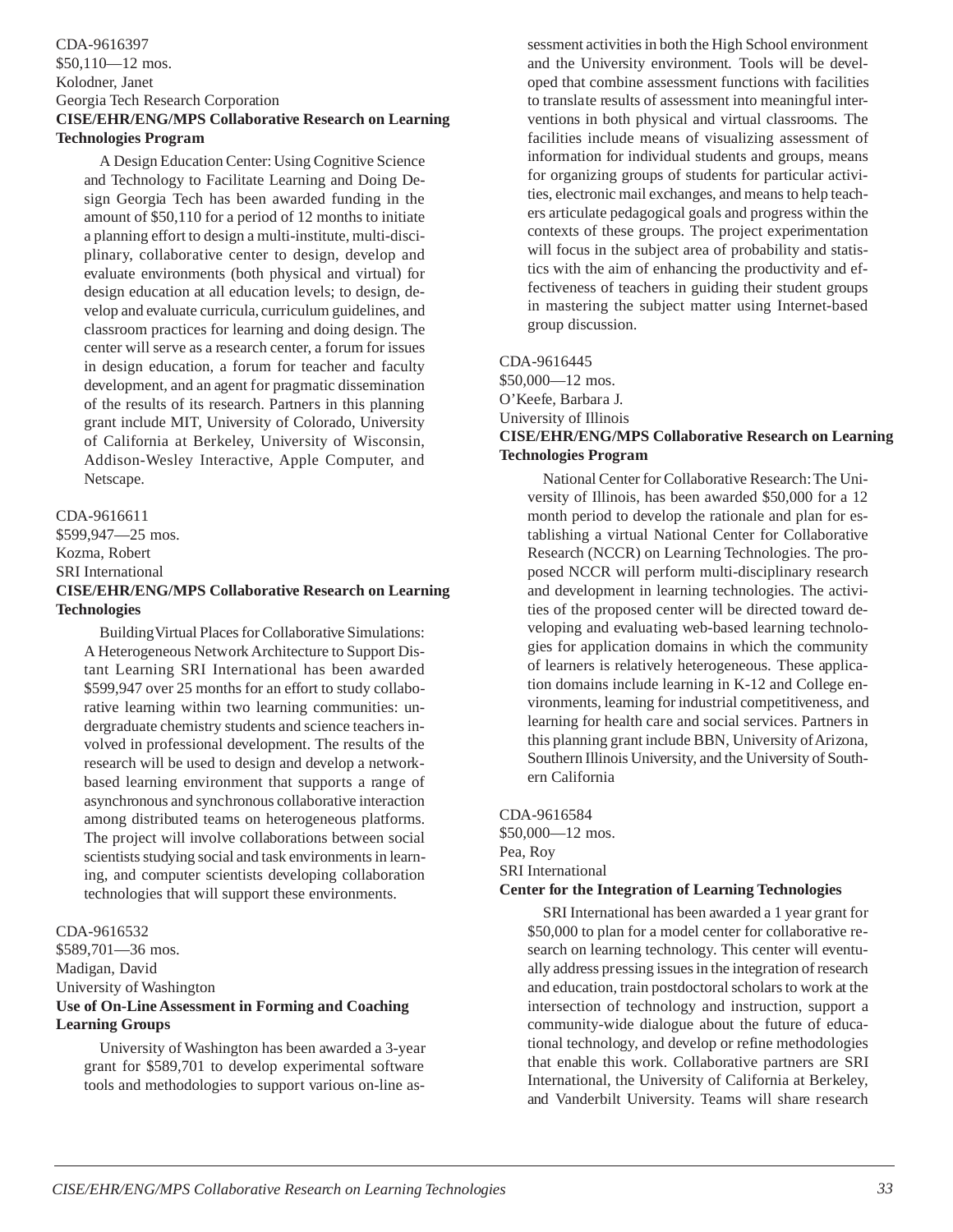<span id="page-32-0"></span>approaches and findings in detail, identify commonalties and differences in finding and approach, establish priorities, and commission activities. During the planning year, the team concept will be tried out and evaluated with initial activation of one theme team. Planning year activities include also the design of a system for continuous evaluation and refinement of CRLT activities, development of a plan for postdoctoral interdisciplinary research training, and the establishment of linkages to leverage the intellectual and financial contributions of other investigators and institutions, including university scientists, school systems, industry scientists and groups, think tanks, technology-based corporations and libraries. The World Wide Web will be an integral part of the Center's communication and dissemination activities.

### CDA-9616444

\$880,658—36 mos. Resnick, Michael Massachusetts Institute of Technology **CISE/EHR/ENG/MPS Collaborative Research Learning Technologies**

Beyond Black Boxes: Bringing Transparency and Aesthetics back to Scientific Instruments Massachusetts Institute of Technology has been awarded \$880,658 over 3 years for a collaborative project between MIT, Wellesley College and the University of Colorado, to develop computational tools and project materials to allow children to create their own scientific instruments, engaging them in designing and building, as well as in observing, measuring and interpreting. It is hypothesized that more students, like scientists of old, will be motivated to participate in scientific activities, and in addition the design process will help them develop critical capacities for evaluation. The project promises to provide students with deeper understanding of the relationships between science and technology, and between science and the real world. The project will develop a family of tiny, fully programmable computational devices (crickets) that students can embed in everyday objects. Crickets can control motors and lights, receive information from sensors and communicate with one another via infrared light. The technologies will be evaluated in a range of settings, including work with teachers in classrooms and a vocational-technical school. In addition to testing their hypothesis, the PI's will evaluate theoretical learning issues of balance between physical and virtual objects, and between "transparent" and "opaque" objects.

### CDA-9616434 \$50,000—12 mos. Schank, Roger Northwestern University **CISE/EHR/ENG/MPS Collaborative Research on Learning Technologies Program**

Technology Transfer and Development of Transferable Learning Technology: A Center for Collaborative Research on Learning Technologies Based at Northwestern University: Northwestern University has been awarded funding in the amount of \$50,000 for 12 months to plan an NSF Center for Collaborative Research on Learning Technologies with the theme of "Technology Transfer and the Development of Transferable Technology." The mission of the Center will be two-fold. The infrastructure mission of the Center will be to transfer learning technologies developed at Northwestern to teachers, and content learning for applications to science, mathematics, and technology education in schools, homes, and workplaces. Its research mission, to be carried out collaboratively with these teachers and content experts, will be to develop and investigate tools and technologies for the design and implementation of education software that truly are transferable—i.e., tools and technologies that teachers and content experts can really use, even if they are not expert programmers, to develop new, high quality educational software applications that meet the needs of their students in science, mathematics and technology.

CDA-9616585 \$149,318—12 mos. Schlager, Mark SRI International **CRLT: Tapped in MUVES to the Web: A Web-Aware Multi-User Virtual Environment for Studying On-line Collaboration**

SRI International has been awarded funding in the amount of \$149,318 for a period of 12 months. SRI and several San Francisco Bay Area K-12 science professional development providers (six Lawrence Hall of Science programs, Life Science Program, California Science Project, and the Science Education of the Bay Area) will jointly develop a new vision of on-line professional development activities in a place where teachers with diverse interest, skills, and backgrounds can meet and learn from one another on any given day; where teachers can be exposed to not one but many education reform concepts and approaches; where teachers can find quality resources in minutes rather than hours; and add and annotate resources that they find useful. The goals of this project are to (a) scale up from prototype to implementation and (b) to conduct the research needed to assess the utility of the concept and technology and inform the development of future collaborative on-line learning communities.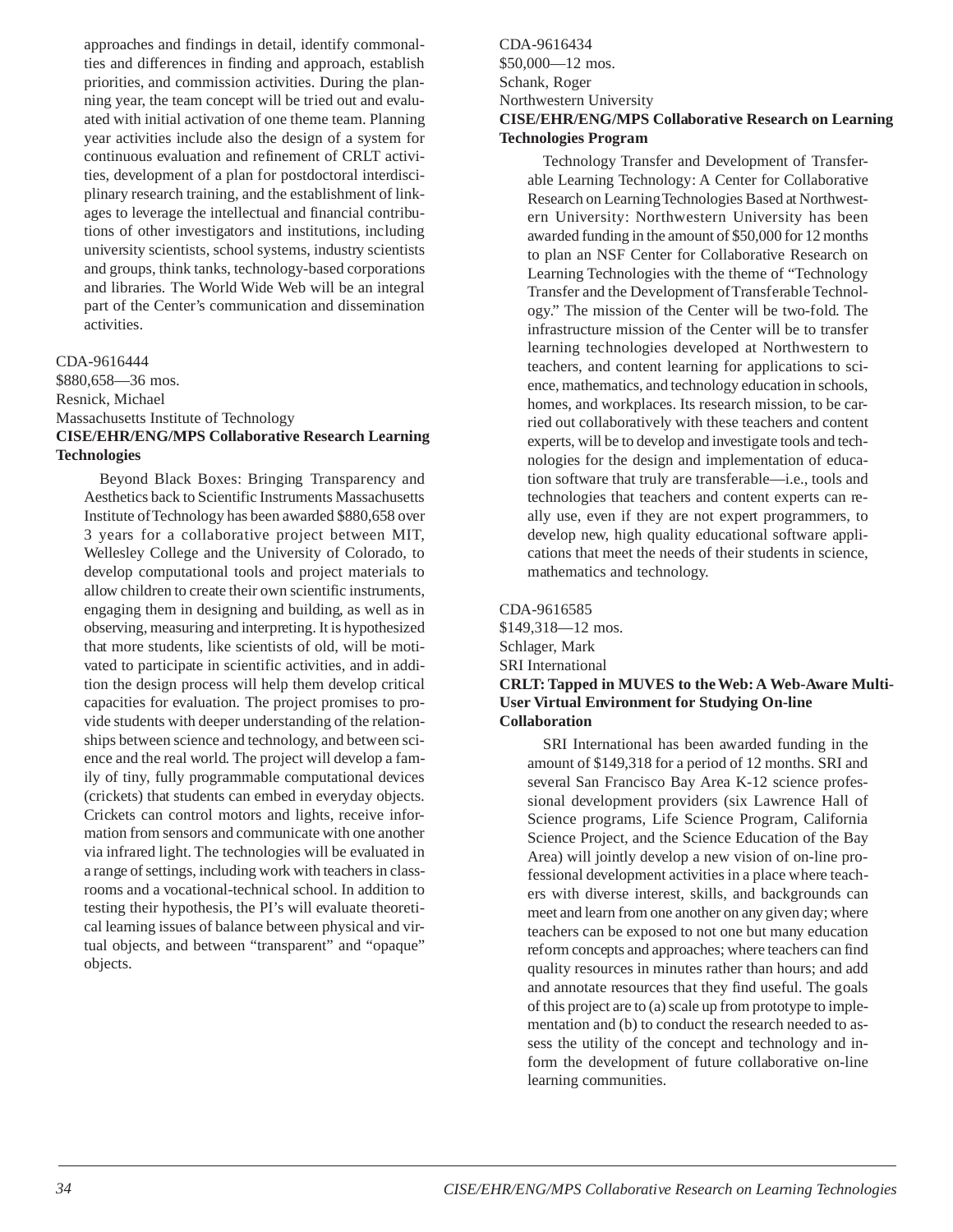### <span id="page-33-0"></span>CDA-9616564 \$50,000—12 mos. Semper, Robert Exploratorium

### **CISE/EHR/ENG/MPS Collaborative Research on Learning Technologies Program**

Toward the Development of a Center for Collaborative Research on Learning Technologies: The Exploratorium in San Francisco, California has been awarded funding in the amount of \$50,000 for a period of 12 months to initiate a planning effort leading to the creation of a Center for Collaborative Research on Learning Technologies. The Center will draw upon the efforts and expertise of a wide ranging group of San Francisco Bay Area participants from industry, research, and education to formulate powerful responses to challenges and opportunities in science, mathematics, engineering and technology education. During the proposed planning period, the Center will initiate reexamination of the basic methods and practices of these fields in light of the pedagogical potential to newly developing learning technologies. At the heart of the Center's activities will be a set of carefully selected projects that address major educational challenges and opportunities. The Center is particularly interested in projects that focus on the convergence of new hybrid technically-augmented learning spaces/situations and new pedagogical theory. By focusing efforts on a specific problem or content area of sufficiently wide interest to the fields, the Center will be able to identify core issues for education as a whole; and thus be able to design generalizable research strategies. It is anticipated that important work will be undertaken by members from primary and secondary school system and by informal education (such as directors of public libraries or broadcasting groups) of different kinds.

### CDA-9616565

\$858,545—36 mos. Stanley, Eugene Boston University

### **CISE/EHR/ENG/MPS Collaborative Research on Learning Technologies**

Teacher Researcher Collaboration in Scientific Modeling: The High School Science Virtual Machine Laboratory Boston University has been awarded \$858,545 to establish over 3 years an approach to high school science education by allowing students to model and visualize physical, chemical and biological phenomena of increasing complexity. The project will take advantage of two advances in technology: One is the emergence of JAVA, a platform independent language that enables transmission of applications over the WEB to run locally on any platform. The other is the existence of public domain versions of distributed parallel computing operating systems. One such system, PVM, will be used and modified to enable students to use many computers in a school as a larger parallel computer. The tools and

applications will be used by the researchers and teams of high school teachers to develop education-oriented modeling programs that do not sacrifice needed functionality or sophistication.

### CDA-9616499 \$298,698—12 mos. Walters, Jim Maricopa Technical Community College **CISE/EHR/ENG/MPS: Collaborative Research on Learning Technologies: Community-Based Learning Systems: Exploring Models in Use.**

Maricopa Technical Community College has been awarded \$298,698 for a 1 year planning project that will use the motivational and social learning potential of Multiple User Design environments (MUDs or MUSEs) in conjunction with computational modeling to help students develop conceptual understanding of scientific concepts. The social characteristics of MUDs, which students construct themselves, bring students into environments where they interact with adult mentors, including teachers, who expand student's horizons. While engaging in their current state, MUDs can be transformed into powerful pedagogical spaces. This planning project will develop the technological aspects of MUDs to integrate computational modeling, and define specific pedagogical goals, building on the work of Mari Muse with Longview Elementary School, a Title K-6 school, serving a culturally diverse population of students. The project is a collaboration of Longview Elementary, Phoenix College (part of Maricopa Community College District, and Xerox Parc Alto Research Center.

### CDA-9616436

\$50,000—12 mos. Woolf, Beverly Park University of Massachusetts, Amherst **CISE/EHR/ENG/MPS Collaborative Research On Learning Technologies Program**

A Center for Intelligent Multimedia Instructional Systems: The University of Massachusetts, Amherst has been awarded funding in the amount of \$50,000 for 12 months to plan a Center for Intelligent, Multimedia Tutoring Systems (IMTS) for science, mathematics, engineering and technology education in higher education and for lifelong learning. ITMSs combine the power of visualization and animation with the student modeling capabilities of intelligent tutors to produce interactive learning environments that are highly effective for conveying complex, dynamic processes. The Center plan will incorporate studies of many existing ITMSs, including a number of systems developed at the University of Massachusetts. This particular corpus of work, combined with new systems that the University has pledged to develop, provides both an accumulated body of experience in IMTS development and an opportunity to submit many of them to the kind of laboratory analysis that will offer new educational insights into their effectiveness.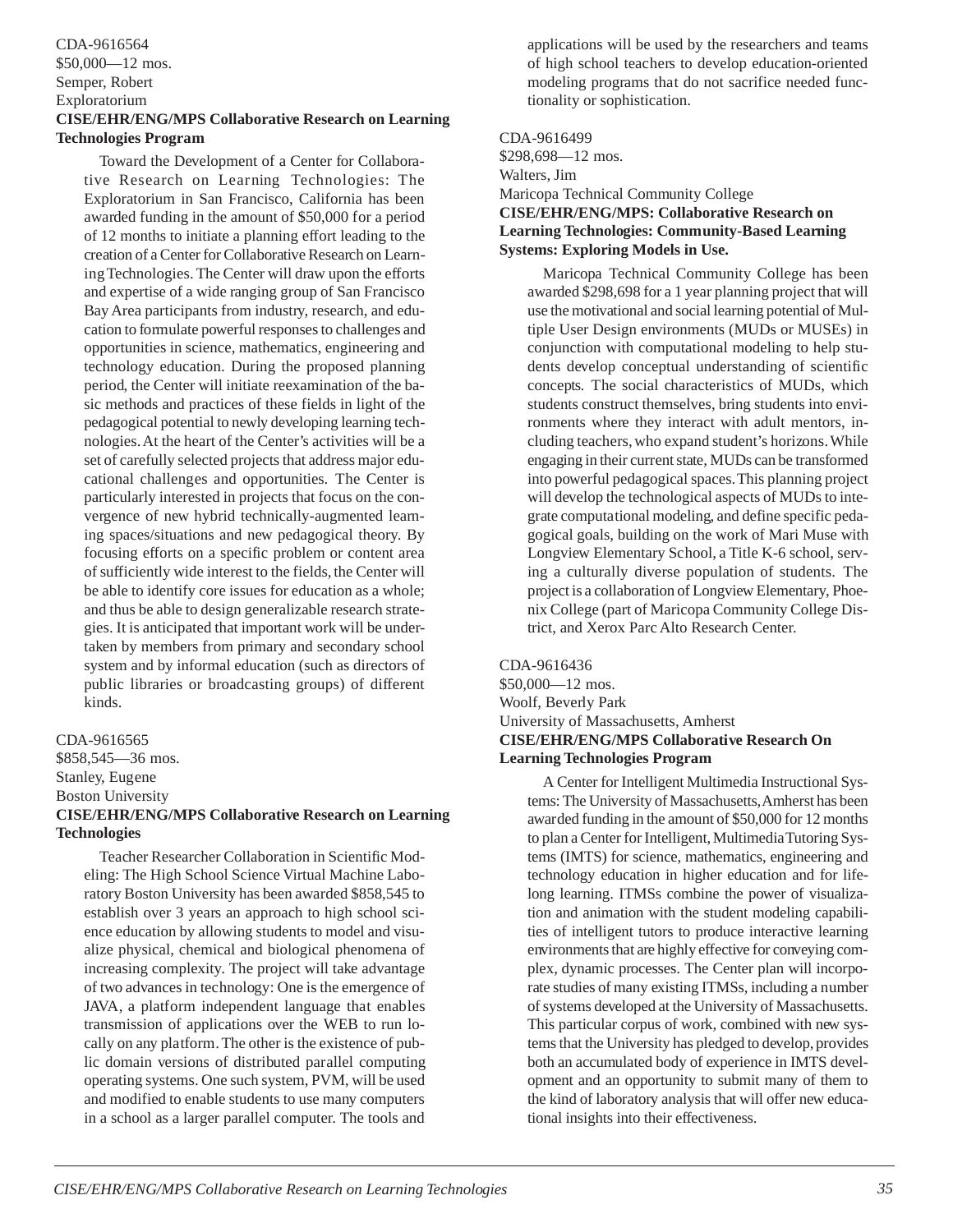# **Academic Research Infrastructure**

<span id="page-34-0"></span>CDA-9601787 \$0—24 mos. Adeyemi, Hazekiah Clark Atlanta University (Funded by Office of Science and Technology Information \$250,000) Total Award \$250,000 **Academic Research Infrastructure: Acquisition of Instrumentation to Provide Scientific and Data Visualization Capability at Clark Atlanta University**

This Academic Research Infrastructure award supports the acquisition of a high end visualization computer. The research projects supported by this instrumentation include:

1. Research in the Geographic Information Systems laboratory including health risk assessment, GIS DB improvement, and 3-D Virtual GIS.

2. Research on the synergy of Design, Simulation, and Visualization in Engineering.

CDA-9601602 \$0—36 mos. Bergeron, R. Daniel University of New Hampshire (Funded by Office of Science and Technology Information \$475,859) Total Award \$475,859 **Academic Research Infrastructure: Laboratory for Advanced Communications Systems**

This Academic Research Infrastructure award supports the acquisition of high speed networking equipment including wireless and wired networking infrastructure and switches. The research projects supported by this instrumentation include research on local electromagnetic field characterization, testing tools for wireless local area data communications standards, modelbased network diagnosis, implementation and evaluation of algorithms for ATM Quality of Service policies, and the design, implementation and evaluation of data parallel I/O using high speed networks and heterogeneous workstations.

CDA-9601632 \$0—24 mos. Bramley, Randall Indiana University (Funded by Office of Science and Technology Information \$1,204,208) Total Award \$1,204,208

### **Academic Research Infrastructure: Acquisition of a Distributed Computation and Immersive Visualization Environment for Complex Systems**

This Academic Research Infrastructure award supports the acquisition of a high speed SMD computing system operating at a peak speed of approximately 15 GFLops. The research projects supported by the equipment include:

1. The computational study of gravitational instabilities in realistic protostellar disks.

2. The computational study of collisional stellar systems.

3. Gravitational lensing.

4. Schrodinger equations for molecules.

5. Sedimentary basin and whole planet evolution modeling.

6. Quantum chromodynamics.

7. Global illumination simulations of complete, large scale structures (bridges, etc.).

### CDA-9601802

- \$0—24 mos. Cuny, Janice E.
- University of Oregon

(Funded by Office of Science and Technology Information \$444,000) Total Award \$444,000

**Academic Research Infrastructure: Collaborative Research Between Geological Sciences, Astrophysics, and Computer Science: Infrastructure Support for a Visualization Laboratory**

This Academic Research Infrastructure award supports the development of high speed computational, networking, and graphics facility. The research projects supported by the facility include:

1. Geophysical studies of mid-ocean ridges.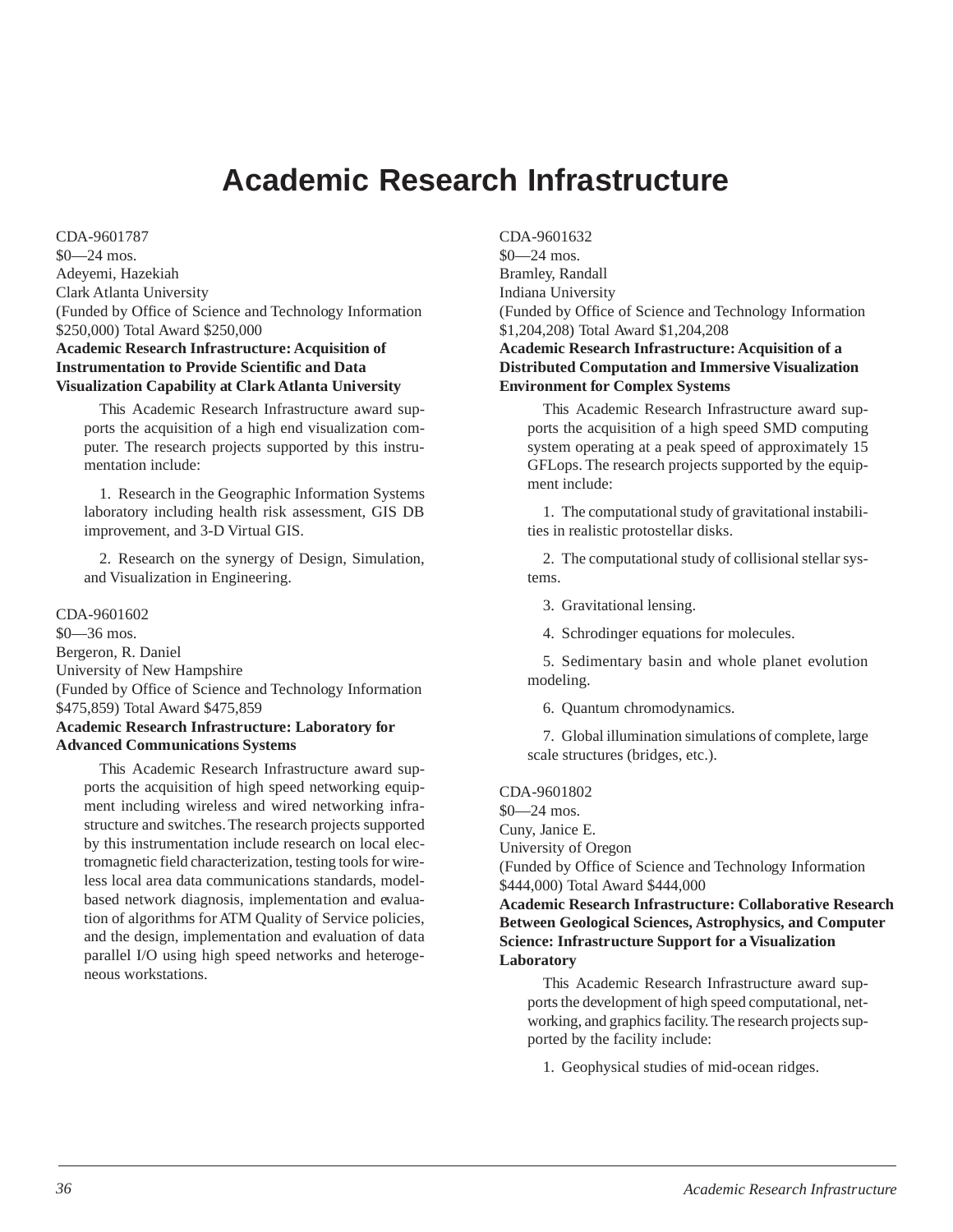<span id="page-35-0"></span>2. Kinematic and dynamic modeling of the deformation of the western United States lithosphere.

3. Geological and environmental fluid mechanics.

4. Characterization of fault rupture and the recurrence behavior of large earthquakes: and

5. Retrieving and processing observational astrophysical data by representing it as a virtual N-dimensional universe.

CDA-9601670 \$0—36 mos. Garcia, Oscar N. Wright State University (Funded by Office of Science and Technology Information \$241,314) Total Award \$241,314

### **Academic Research Infrastructure: Development of Specialized Communications and Terminal Equipment for Research in Information Technology and Education Technology**

This Academic Research Infrastructure award supports the acquisition of a ]networked human factors experimental facility. The projects supported by this equipment include:

1. Multimodal human-computer dialogue.

2. Computer sensor instrumentation and their integration.

3. Accessibility to large multimodal databases by novel query methodologies.

4. Experimentation with various virtual environments in collaboration with psychologists and educational researchers.

5. Experimentation and development of software engineering environments to support human-computer interaction software development and usability assessment.

### CDA-9601861

\$0—36 mos.

Hollebeek, Robert

University of Pennsylvania

(Funded by Office of Science and Technology Information \$2,000,000) Total Award \$2,000,000

**Academic Research Infrastructure: Development of a Wide Area Scaleable Infrastructure for Data Intensive Computing: Consortium Proposal**

This Academic Research Infrastructure award supports the acquisition of equipment to enhance the National Scaleable Cluster Project. The equipment will be sited at 3 universities to further the development of a national meta computing center. The equipment consists of large fast disk arrays, high performance computer cluster enhancements, ATM network switches to

OC-12 capabilities, network connections, and associated software. The research projects supported by the equipment include:

1. Applications computing that is data intensive including data mining of particle physics data, digital library development of the linguistics data consortium, digital library development of astrophysics, gravitational lenses data maps, galactic large structure simulations, and the development of numerical and statistical digital libraries.

2. Real time computing applications including collecting reduced astronomical data, medical imaging, and telepresence.

3. Parallel compute intensive applications including liquid crystal imaging, phase transition simulations, crystal surface computational studies, and vortex flow studies.

4. High speed network research including network striping and the inclusion of tertiary store in high performance memory hierarchies.

5. Computer science research on scaleable object stores, research on caching, transforming, and replicating data, and software tools for cluster management.

CDA-9601519 \$0—12 mos. Kraimeche, Belkacem Cooper Union (Funded by Office of Science and Technology Information \$193,000) Total Award \$193,000

### **Academic Research Infrastructure: Acquisition of an Automated VLSI Test Facility**

This Academic Research Infrastructure award supports the acquisition of an automated VLSI testing facility to support research in VLSI design and test engineering. The research projects supported by the equipment include ATM switching fabric designs for VLSI implementation, Systolic Array implementations of CODECs using innovative coding algorithms, and speech coding for wireless communications implemented in VLSI circuits.

CDA-9601874

\$0—36 mos. Kriz, Ronald

Virginia Polytechnic Institute

(Funded by Office of Science and Technology Information \$850,000) Total Award \$850,000

### **Academic Research Infrastructure: Acquisition of a CAVE: Breaking Research and Education Barriers by Developing 3-D Visualization CAVE Technology**

This Academic Research Infrastructure award supports the acquisition of a virtual environment labora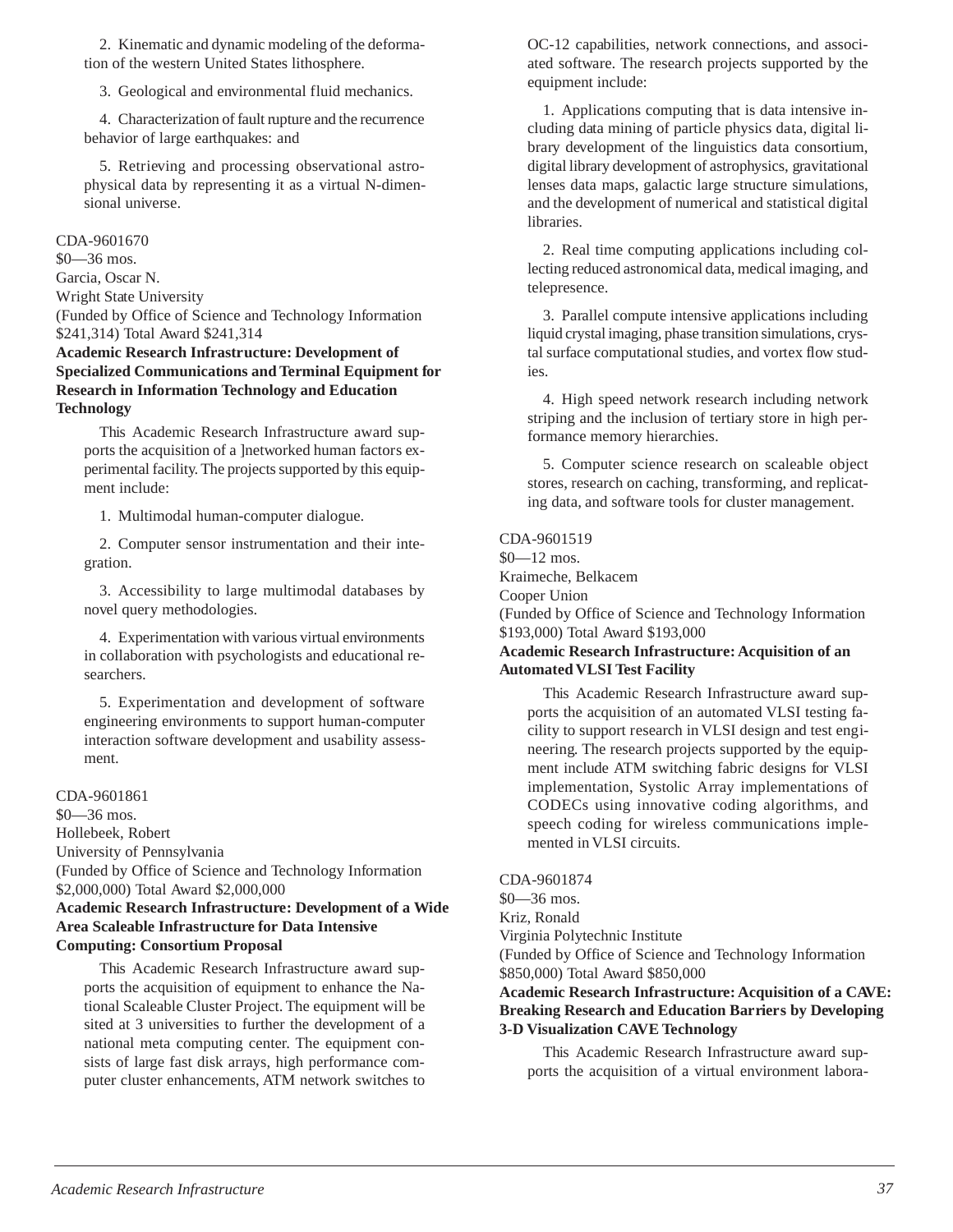<span id="page-36-0"></span>tory incorporating the CAVE Immersive virtual reality system. The projects supported by this equipment include:

- 1. User interfaces using Immersive VR.
- 2. Visualization of scientific phenomena.
- 3. Molecular modeling applications.

4. General research on human centered systems enabled by Immersive virtual reality.

CDA-9601580

\$0—12 mos.

Loh, Eugene C.

University of Utah

(Funded by Office of Science and Technology Information \$1,000,000) Total Award \$1,000,000

### **Academic Research Infrastructure: The Purchase of a Scaleable Parallel Computer to Complete the High End Computing Infrastructure**

This Academic Research Infrastructure award supports the acquisition of a high speed SMD computing systems operating at a peak speed of approximately 15 GFLops. The research projects supported by the equipment include:

1. Astrophysics research in simulation of cosmic ray cascades.

2. Numerical simulations of strong nuclear interactions.

3. Molecular structure simulations.

4. Quantum chemistry.

5. Applied seismology.

6. Advanced materials including nanostructures and electronic properties of solids.

7. Atmospheric physics.

### CDA-9601692

\$0—24 mos.

Mediavilla, Ricardo

Inter American University of Puerto Rico Bayamon Campus (Funded by Office of Science and Technology Information \$108,258) Total Award \$108,258

### **Academic Research Infrastructure: Development of Automatic Test Station for Network Synchronization Performance Characterization**

This Academic Research Infrastructure award supports the development of an automatic test station for synchronization characterization of telecommunications networks. The research projects supported by the award include:

1. The development of the test station.

2. Development of software for the generation of test signals and for the user interface.

3. Research on better synchronization in synchronous optical networks.

CDA-9601675 \$0—36 mos. Reddy, A.L. Narasimha Texas A&M University (Funded by Office of Science and Technology Information \$127,450) Total Award \$127,450 **Academic Research Infrastructure: Development of a Novel Systems Software for Multimedia and High Performance Computing**

This Academic Research Infrastructure award supports the development of a distributed network of workstation for multi-media research. The research projects supported by the award include video server applications, distributed circuit simulation, test generation, and device level multimedia scheduling.

### CDA-9601804

\$0—24 mos. Scholtz, Robert A.

University of Southern California

(Funded by Office of Science and Technology Information \$403,852) (and Engineering \$100) Total award \$403,952 **Academic Research Infrastructure: Acquisition of Instrumentation for Testing of Ultra-Wideband Wireless and Wired Communications and Design of Enabling Instruments**

This Academic Research Infrastructure award supports the acquisition of very high speed analysis and test equipment for research on high speed communication networks. The research projects supported by the equipment are:

1. The design and implementation of ultra-wideband wireless and wired computer network systems.

2. An experimental research project on the design of an impulse radio wireless network for Ghz bandwidth base stations.

3. A research program in ultra high-speed circuit and test fixturing.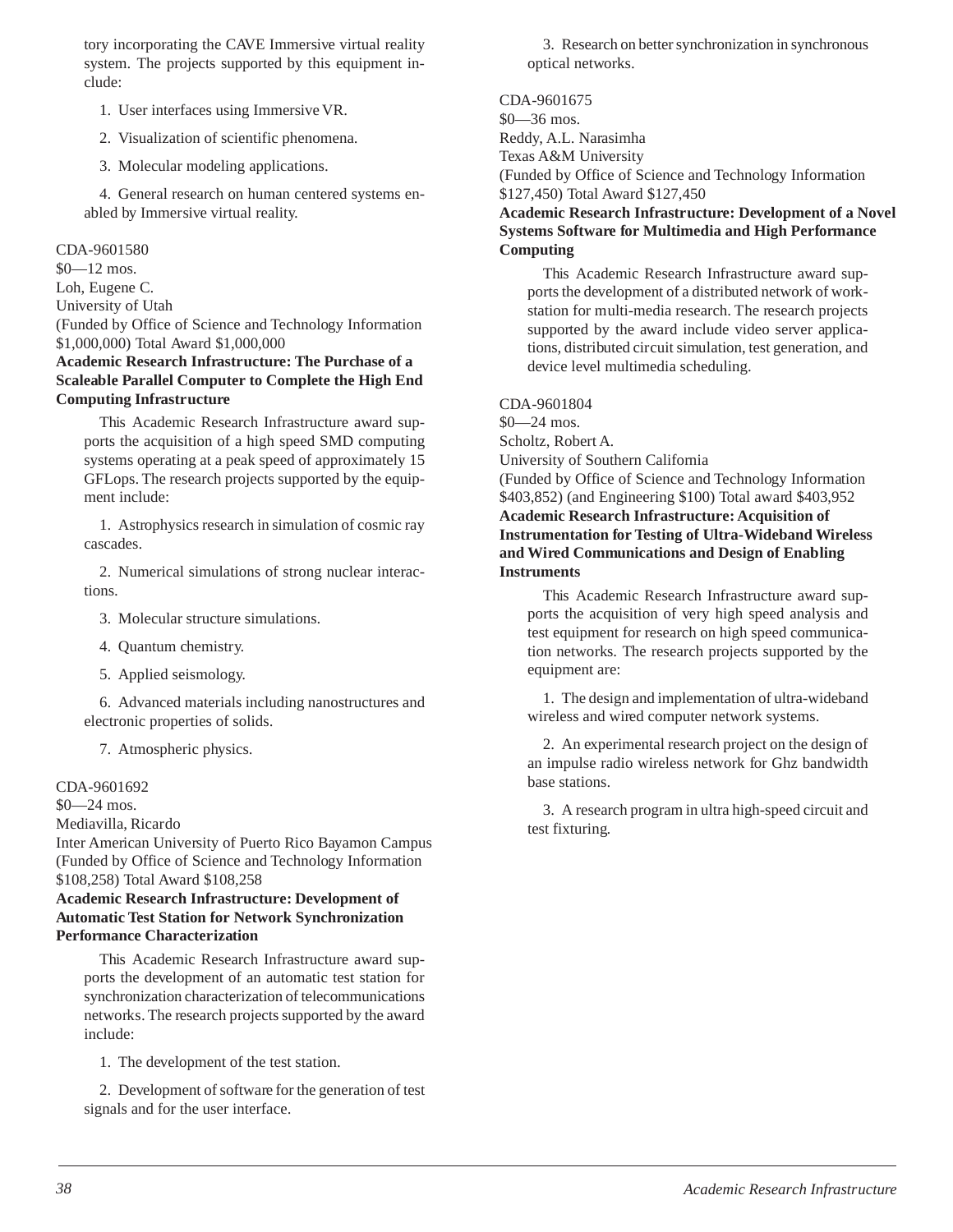<span id="page-37-0"></span>CDA-9601655 \$0—12 mos. Schwartz, Jacob E.

New York University

(Funded by Office of Science and Technology Information \$578,878 12 mos.) Total Award \$578,878

### **Academic Research Infrastructure: Instrumentation Acquisition for Improvisational Animation Research and Training**

This Academic Research Infrastructure award supported by the facility include:

1. Communication (simulated conferences, shared virtual worlds).

2. Education (computer guides and instructors, largescale simulations), and

3. Entertainment (synthetic performance, role playing games).

This research seeks to bring human participation more fully into a virtual environment.

### CDA-9601737

\$0—12 mos.

Scott , T. Gordon

Jarvis Christian College

(Funded by Office of Science and Technology Information \$50,600) Total Award \$50,600

### **Academic Research Infrastructure: Jarvis Christian College Science Research Training Equipment Acquisition**

This Academic Research Infrastructure award supports the acquisition of computer and laboratory equipment for computer modeling and environmental science. The research projects supported by the award include faculty and undergraduate research on molecular synthesis, environmental science, and molecular modeling.

### CDA-9601603

\$0—36 mos.

Shapiro, Steven S.

Guilford College

(Funded by Office of Science and Technology Information \$85,500) Total Award \$85,500

### **Academic Research Infrastructure: Acquisition of Computation and Visualization Tools for Disciplinary and Interdisciplinary Research Training of Undergraduates in Astronomy, Chemistry, Geology and Physics.**

This Academic Research Infrastructure award supports the acquisition of computation and visualization workstations. The workstations are to be used for faculty and undergraduate research in computational science. The research projects supported by the equipment include projects on astronomy and chemistry using spectral studies of galactic clouds; geology and physics using predictive techniques to determine mantle viscosity from rebound effects of the glacial age—this research also will involve GIS access and use; interdisciplinary research involving novel uses of computational visualization.

CDA-9601797

\$0—24 mos.

Shephard, Mark

Rensselaer Polytechnic Institute

(Funded by Office of Science and Technology Information \$850,000) Total Award \$850,000

### **Academic Research Infrastructure: Developmet of a Distributed High-Performance Computing Environment for Research in Science and Engineering**

This Academic Research Infrastructure award supports the acquisition of a high speed network and high speed computational workstations to build a high performance distributed computing environment. The research projects supported by the equipment include:

1. Development of distributed parallel processing techniques for scientific computations.

2. Application of distributed parallel computing to support research in the areas of material processing, multiscale failure analysis, and multiphase flows.

3.Development and application of virtual reality techniques to investigate the results of large scale simulations and to interactively steer the simulations.

4. Research, development, and evaluation of student mobile computing for delivery of anywhere, anytime instruction.

5. Research and development in advanced networking, and the development of an ATM-based network to support all facets of this program.

### CDA-9601954

\$0—36 mos. Sugar, Robert

University of California—Santa Barbara

(Funded by Office of Science and Technology Information \$627,392) Total award \$627,392

### **Academic Research Infrastructure: Acquisition of a High-Performance Computing Facility**

This Academic Research Infrastructure award supports the acquisition of a high speed SMD computing system operating at a peak speed of approximately 15 GFLops. The research projects supported by the equipment include:

1. Computational materials science in the NSF funded Materials Research Laboratory.

2. Computational cheistry in crystal growth, zeolite properties, and surface chemistry.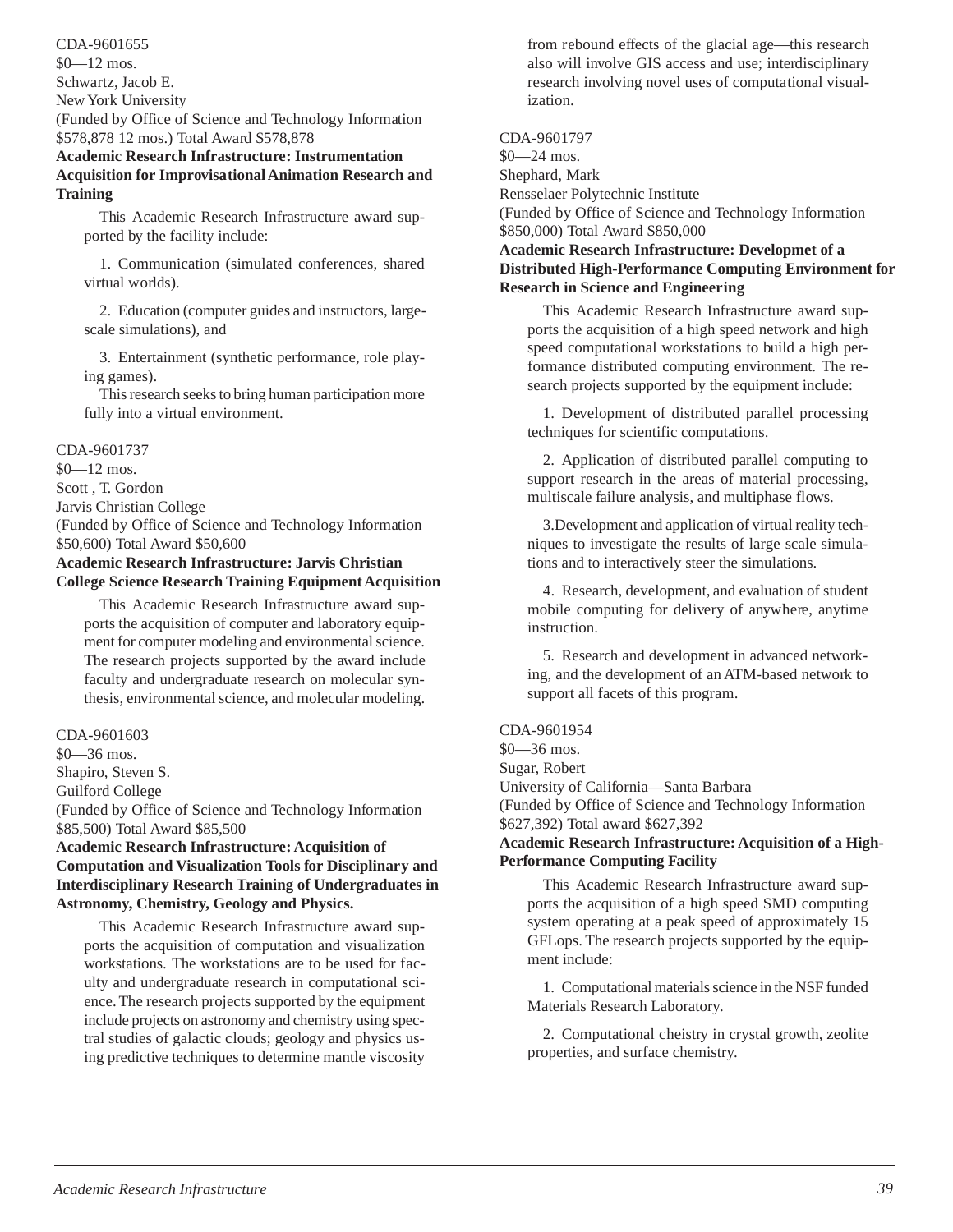3. The computational investigation of electronic microstructures.

4. Simulation of 3-D ground motion in earthquake simulations of the LA basin.

5. Quantum chromodynamics.

6. Fluid mechanics, geophysical fluid dynamics, and free and moving boundary problems.

7. Research at the Institute of Theoretical Physics, the National Center for Ecological Analysis and Synthesis, and the Alexandria Digital Library project.

8. Research in computer science, numerical mathematics, and general scientific computation for SMD architectures.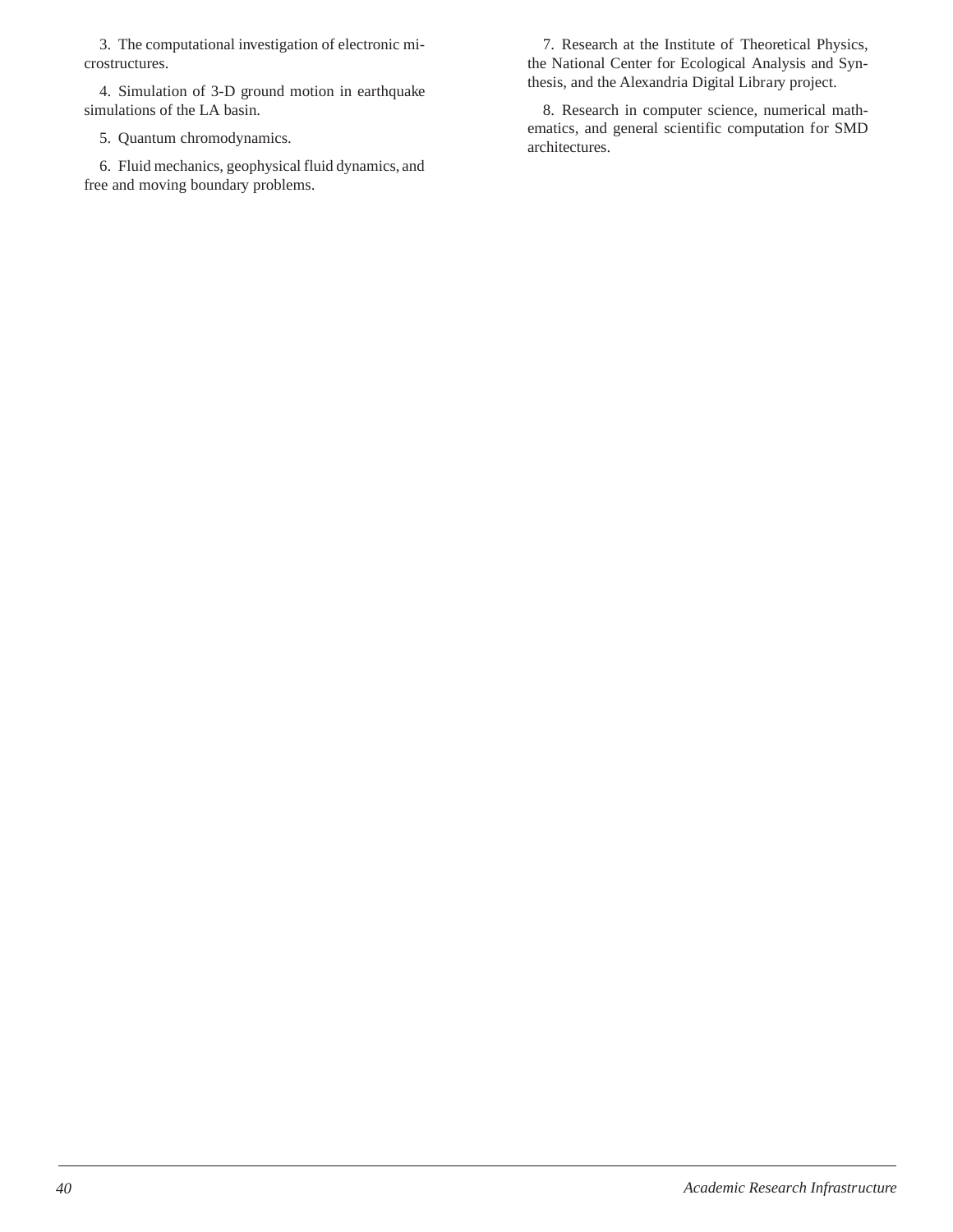# **CISE Postdoctoral Research Associates**

<span id="page-39-0"></span>CDA-9625577 \$46,200—12 mos. Carroll, John M. Virginia Polytechnic Institute & State University **CISE Postdoctoral Research Associate: Networks for Collaborative Education in the Blacksburg Electronic Village**

This award supports associate Jurgen Koenemann. This project is part of an effort to create and study a virtual physics laboratory for middle and high school students in a rural area of Southwestern Virginia. The virtual laboratory is implemented as a real-time, multiuser domain, integrated with World-Wide Web resources. The postdoctoral work focuses on two technical challenges within this paradigm of network-based collaborative education: (1) supporting the design of virtual laboratory activities and materials by teachers, and (2) evaluating usability and learning outcomes for teachers and students. Regarding (1), a set of software tools will be developed to help teachers locate and incorporate World-Wide Web resources into activities they design for the virtual laboratory. For example, the tool will automatically generate appropriate hyperlinks and manage simulation software. Regarding (2), an evaluation tool will be developed to facilitate the collection and analysis of "critical incident" reports, episodes in which something went very well or very badly for the user. The reports will be linked to portions of the virtual laboratory software that may have been implicated in causing the critical incident to facilitate diagnosis and redesign.

CDA-9625756

\$46,191—12 mos. Colgate, James E. Northwestern University **CISE Postdoctoral Research Associate: Robust Haptic Display of Dynamical Virtual Environments**

This award supports associate Brent R. Gillespie. To provide for direct interaction and to more effectively immerse their users, the designers of virtual environments now have the option to render objects for the haptic (touch) senses, thanks to the new and flourishing field of haptic interface technology. At present, however, the fidelity of haptic display is limited. Restrictions must be placed on the mechanical impedance of the virtual object or exceptional computational power must be demanded of the interface controller lest sustained or even

unstable vibrations arise between user and virtual object. This postdoctoral research aims to remove these obstacles by developing simulation and control methods which guarantee the absence of unstable vibrations and other non-physical interactive behaviors. The research begins by noting that the destabilizing effects of sampled-data and computational delays can be fully compensated out if the entire coupled Dynamical system is modeled, including the human limb. On-line system identification of the coupled human limb is integrated into the controller design to allow for active behavior on the part of the human. Concurrent theoretical treatments and hardware/software development efforts are employed to extend the methods to Dynamical objects and objects which are subject to changes in kinematic constraint.

### CDA-9625668

\$46,200—12 mos. Davis, Larry University of Maryland, College Park **CISE Postdoctoral Research Associate: High Performance Computing for Remote Sensing Applications**

This award supports CES associate David Bader. The main objective of the proposed training and research plan is to develop innovative computational methods and software for applying high performance computing to fundamental problems arising in the analysis of remotely sensed image data. This work will be conducted at the University of Maryland Institute for Advanced Computer Studies (UMIACS) in close cooperation with Professor Davis (Computer Science), Goward (Geography), Ja'Ja' (Electrical Engineering), and Townsend (Geography), who are pursuing a number of closely related efforts. The application to be developed is a high performance system for estimating net primary production (NPP) using the production efficiency model (PEM) developed at the University of Maryland. The overall aim is to build a family of software modules that make use of a variety of algorithms to carry out geometric correction of images, to eliminate signals from extraneous sources (e.g. atmospheric correction), to sample spatially and temporally, and to generate derived geophysical properties. The modules will be constructed using proven portable and practical high performance programming languages and libraries. Our applications development will be conducted on two high performance computing platforms at UMIACS; a 16-node IBM SP-2 and a Digital Alpha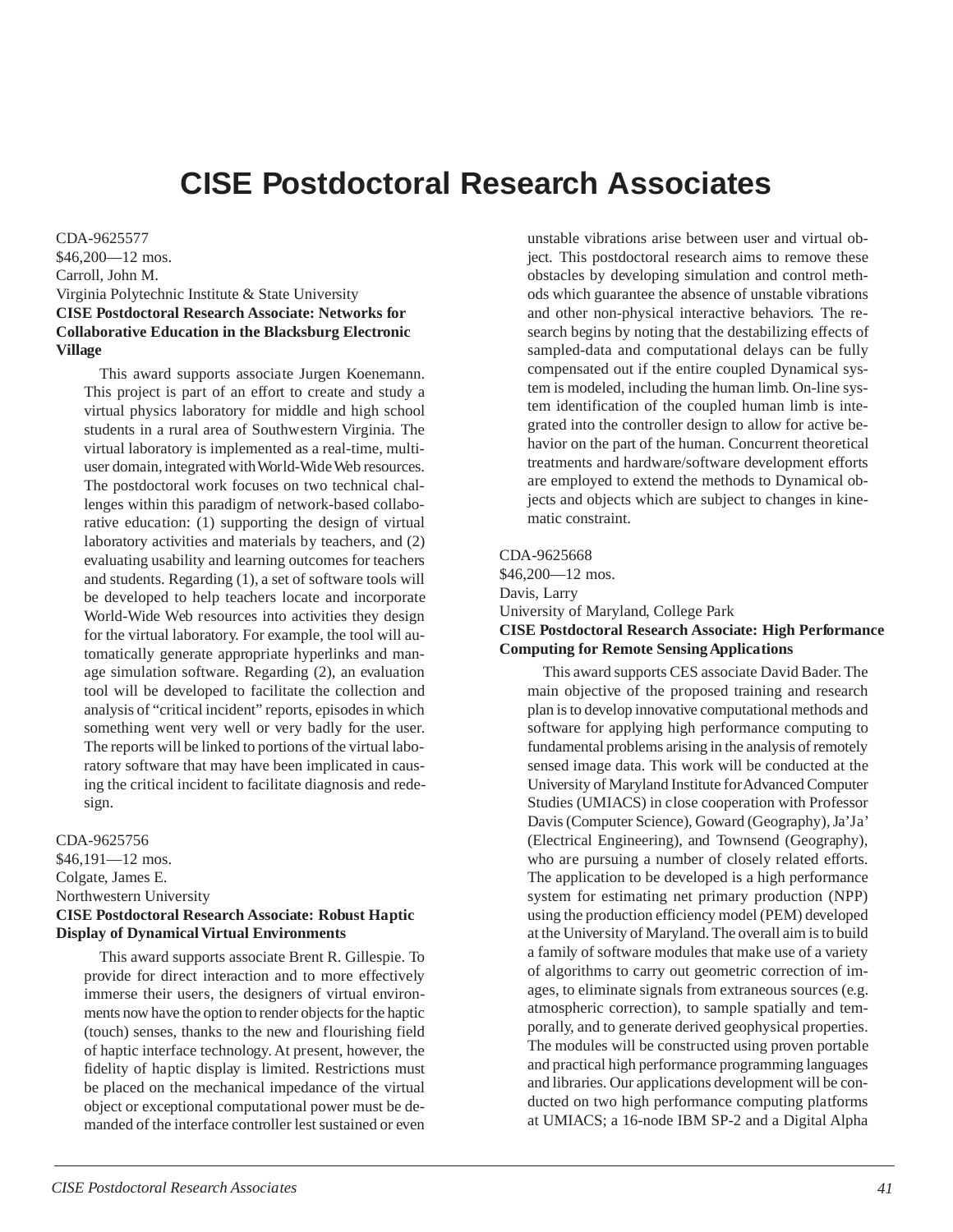<span id="page-40-0"></span>cluster consisting of 40 Alpha processors networked via a Digital ATM Gigaswitch. The Maryland facility has approximately 300GB of online disk storage and a multiterabyte tertiary storage system.

CDA-9625816 \$46,200—12 mos. Farin, Gerald E. Arizona State University **CISE Postdoctoral Research Associate: Approximation of Complex Geometry's and Data Reduction with NURBS**

This award supports associate Anshuman Razdan. At a high level, this research aims to develop a methodology for the computer representation of complex objects such as bone surfaces. Anthropologists and bio-medical engineers are restricted for lack of mathematical structure of data that can be analyzed, an example being the surfaces of bones. Computer Aided Geometric Design (CAGD) techniques will be applied to convert this unstructured data into a structured form. Dense point cloud data will be used to describe the discretized surfaces as a smooth parametric NURB (Non Uniform Rational B Spline) surface(s). Data reduction techniques will be developed to reduce the amount of data required to describe the surface(s). 3D tools will be developed to facilitate interrogation and analysis of these surfaces, to quantify measures such as curvature. The research will collaborate with a physical anthropologist at the new inter-disciplinary facility on campus, called PRISM. The surface models will also generate the STL (stereolithography format) files for 3D hard copy outputs on rapid prototyping machines. These can be used as tactile models for research into human morphology and the teaching of comparative anatomy and bio-engineering courses.

CDA-9625755 \$46,200—12 mos. Ginsberg, Matthew L. University of Oregon, Eugene **CISE Postdoctoral Research Associate: Planning and Scheduling as Constraint Satisfaction Investigating Fundamental Similarities and Differences**

This award supports CES Associate David Joslin. Although planning and scheduling are closely related fields, the latter has enjoyed far greater success in recent years. Research in the field of scheduling has benefited greatly from treating scheduling problems as constraint satisfaction problems (CSPs); the application of CSP techniques to planning has been more limited, and has tended to be ad hoc. The Descartes algorithm, introduced by Joslin in 1995, has demonstrated that planning problems can be transformed into dynamic CSPs, allowing CSP techniques to be applied uniformly to all decisions. The CSP formulation also makes it possible to leverage successful scheduling algorithms in the solution of planning problems. The focus of this research is on understanding when and why CSP-based scheduling techniques are (or are not) effective when applied to planning problems. In the first phase, an efficient scheduling algorithm is integrated with the Descartes planning algorithm. The resulting hybrid system is experimentally evaluated on both planning and scheduling problems. In the second phase, differences between planning and scheduling are characterized in terms of a common CSP representation, and these differences are exploited to improve the performance of the planning system.

CDA-9625910

\$20,910—12 mos. Kuh, Ernest S. University of California, Berkeley **CISE Postdoctoral Research Associate: Research in Computer Aided Design of VLSI Circuits with Emphasis on**

**Deep Submicron Technology**

This award supports associate John P. Lillis. With the advent of deep submicron technology, the VLSI community is now faced with many new technical challenges which are currently inadequately addressed by the state of the art in Computer Aided Design for VLSI circuits. Because of the scaling of feature size in the submicron domain, performance of VLSI systems is now largely dominated by interconnect delay. Some powerful techniques for addressing this interconnect dominance are timing optimization by buffer insertion, wire sizing and performance driven routing. We propose that the time during the award period be used to further develop these techniques into a mature, cohesive set of tools. Among the research objectives of the proposals are (1) development of algorithms for routing and buffer insertion to address the problems of electromigration and crosstalk noise, (2) experimental evaluation of gate replication techniques for timing optimization and (3) integration of the optimization techniques at a higher level in the physical layout process which included circuit placement. All of these topics are of great practical importance in deep submicron systems of today and the future.

CDA-9625875

\$46,200—12 mos. Lilja, David J. University of Minnesota, Twin Cities **CISE Postdoctoral Research Associates: Processor Allocation in Hierarchical Heterogeneous Networks of Workstations**

The wide availability and reasonable cost of networks of workstations makes them an attractive alternative to traditional supercomputer systems. However, the low degree of uniformity in the execution and communication times of parallel applications in heterogeneous systems can impose significant constraints on the possible parallel task scheduling solutions. The primary goals of this work are to develop techniques for determining the appropriate number and type of processors to be allocated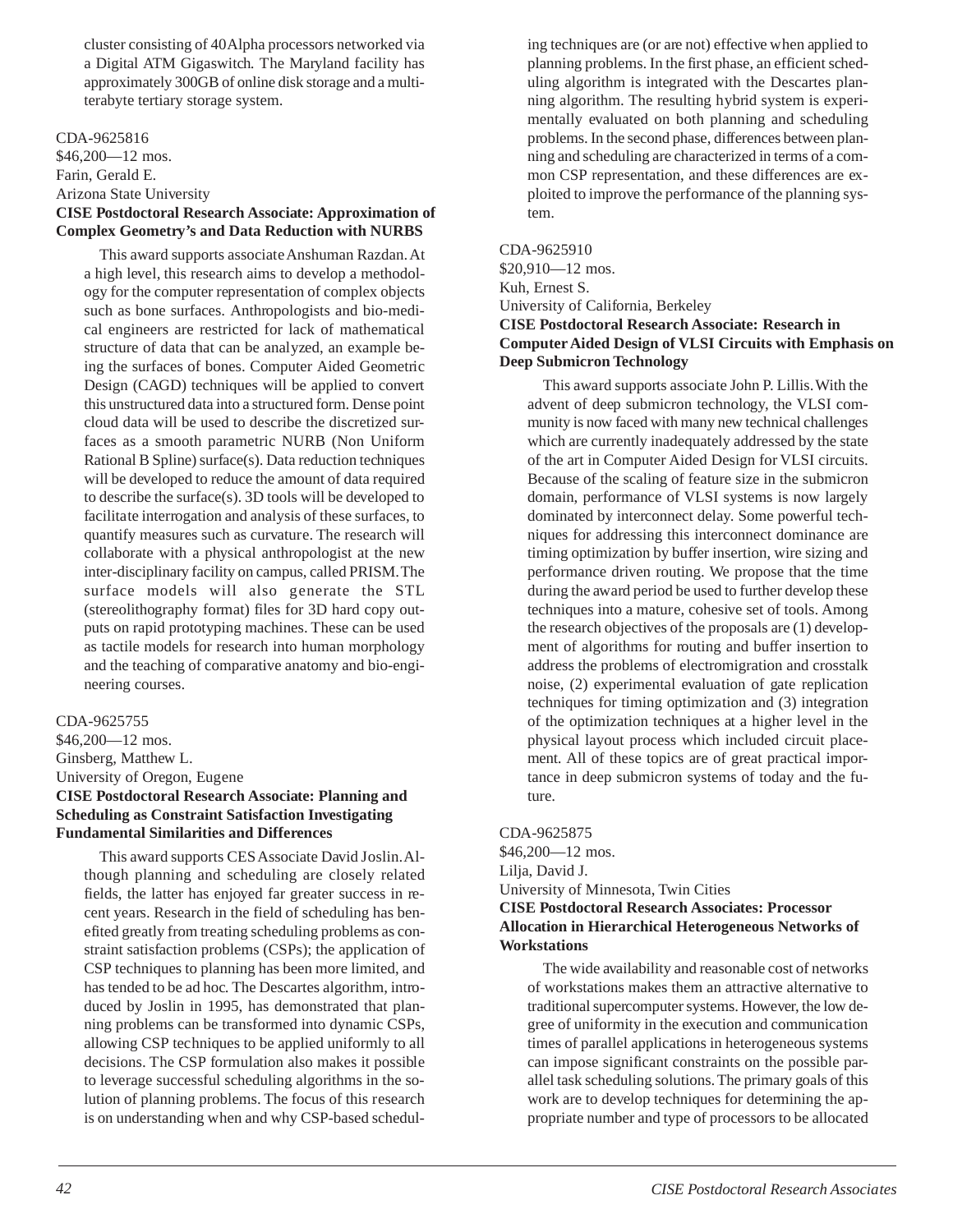<span id="page-41-0"></span>to each application in a heterogeneous network of multiprogrammed workstations, and to match the diverse hardware platforms to the computational and communication requirements of the specific application tasks. The proposed "matching factor," which provides a performance indicator for pairing hardware and applications in a dedicated environment, will be extended with scheduling heuristics for a network of multiprogrammed workstations with heterogeneous processor types and interconnection networks. The highly experimental nature of this work will greatly benefit from the interaction with computational scientists and engineers working at the University of Minnesota, and from the availability of the University's unique hardware and software resources.

### CDA-9626370

\$46,200—12 mos. Mitchell, Joseph S.

### SUNY @ Stony Brook

### **CISE Postdoctoral Research Associate: Efficient Geometric Algorithms in Support of Virtual Reality Systems**

This award supports CES associate Claudio Silva. The goal of this project is to advance the state of the art in virtual environment systems by making use of methods of the field of computational geometry and the power of highly parallel computing architectures. New efficient algorithms are being devised and implemented for critical geometric problems that arise in virtual environments and three-dimensional simulations, including collision detection, visibility/visualization, and mesh simplification. A prototype software system is being written, incorporating new algorithms (sequential and parallel), and a library of efficient code for geometric primitives. Special attention is being given to robustness and efficiency issues of the algorithms and implementations. The impact of the project will be to advance the state of the art in virtual environment simulations, by increasing the complexity of the models that can be handled in real time.

### CDA-9625748

\$23,100—12 mos. Sohraby, Khosrow University of Missouri-Kansas City **CISE Postdoctoral Research Asociate: Teletraffic Modeling and Analysis of Communications Network with Parallelizable Algorithms and Their Implementations**

Design, dimensioning and control of high-speed telecommunication networks requires a thorough understanding of traffic characteristics of various types of communication services and the ability to use these characteristics for performance assessment. Teletraffic modeling techniques existing in the literature either lead to very large-scale structured Markov chain solution problems for which available algorithmic approaches suffer from huge CPU time requirements, or to models for which, at this time, there are no practically analytical results for queuing analysis. The PIs do Teletraffic modeling consisting of simple, general and systematic algorithms to model building based on D-BMAP's (discretetime Batch Markovian Arrival Process). The modeling process is desired to capture the first and second order statistics of the original traffic streams that are known to play the dominant role in Teletraffic performance. Moreover, the PIs propose parallel algorithms for modeling as an alternative to techniques based on serial procedures for large-scale nonlinear optimization problems. Such traffic models when fed into single server queues can be analyzed by the paradigm of M/G/1 or G/M/1 type Markov chains. They propose to use matrix sign function based algorithms for the associated invariant subspace computation. These algorithms have high convergence rates (unlike the linear convergence rates of existing algorithms), they are amenable to parallelization and, therefore, it is now possible to efficiently analyze moderately sized M/G/1 and G/M/1 type Markov chains.

### CDA-9625898

\$45,561—12 mos. Vardi, Moshe Y. William Marsh Rice University **CISE Postdoctoral Research Associate: Diagrammatic Reasoning in Hardware Verification**

This award supports CES associate Kathryn Fisher. Diagrams are fundamental to hardware design. Designers use them extensively to convey details, to express properties, and to reason informally about designs. Despite this, little attention has been paid to supporting diagrammatic reasoning in verification. As a result, a substantial gap exists between design practice and verification methodology that makes performing verification difficult for designers. The project aims to bridge this gap through a logic developed around common hardware representations. The logic has five syntactic representations: three diagrammatic and two sentential. The inference rules support reasoning with information from multiple representations, thereby providing formal support for how diagrammatic information is used in practice. The practical objective is to investigate whether this logic makes verification easier for designers. A verification tool based on the logic will be implemented and evaluated alongside existing methodologies by both novices and experienced practitioners. The main theoretical objective is to examine how diagrammatic information can help refine the current boundaries between automated and interactive verification methodologies. The integration of these approached will be an important feature of the tool.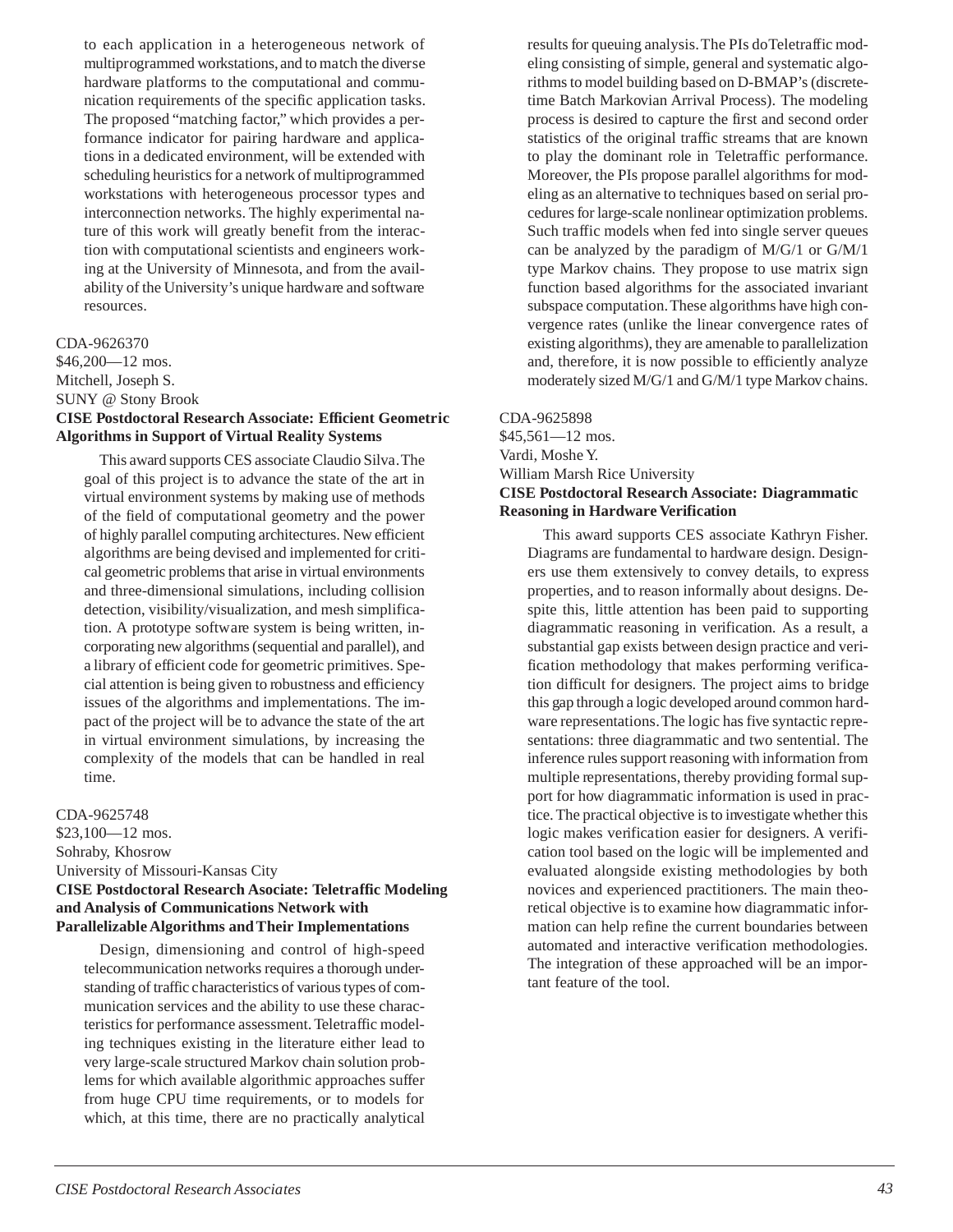### <span id="page-42-0"></span>CDA-9626318 \$46,200—12 mos. Zwaenepoel, Willy William Marsh Rice University **CISE Postdoctoral Research Associate: Scalability of Software Distributed Shared Memory**

This award supports CES associate Povl Koch. Software Distributed Shared Memory (DSM) architectures strike a balance between the distributed-memory and shared memory architectures by providing an abstraction of shared memory in software on distributed memories. They are built using standard processors/workstations and they are easy to program using a shared address space based on virtual memory pages. DSM systems are suitable for many parallel scientific applications. Although many systems have been designed, only the scalability issues for hardware shared-memory systems have been addressed. For software DSM systems, the focus has been on performance with a moderate number of nodes using relaxed memory consistency models and multiple-writers protocols. Most experiments have been on 8 nodes and a few with 16 nodes. When going from 8 to 64 or more nodes, each may have multiple processors, scalability problems exist with the current size of data structures and their allocation and deallocation. A scalable DSM should only capture actual causality of modifications, minimize space overhead per shared page, and the address space should be dynamically partitioned. We plan to analyze and build a scalable DSM system to run on a distributed-memory machine with 64 nodes and a fast interconnect.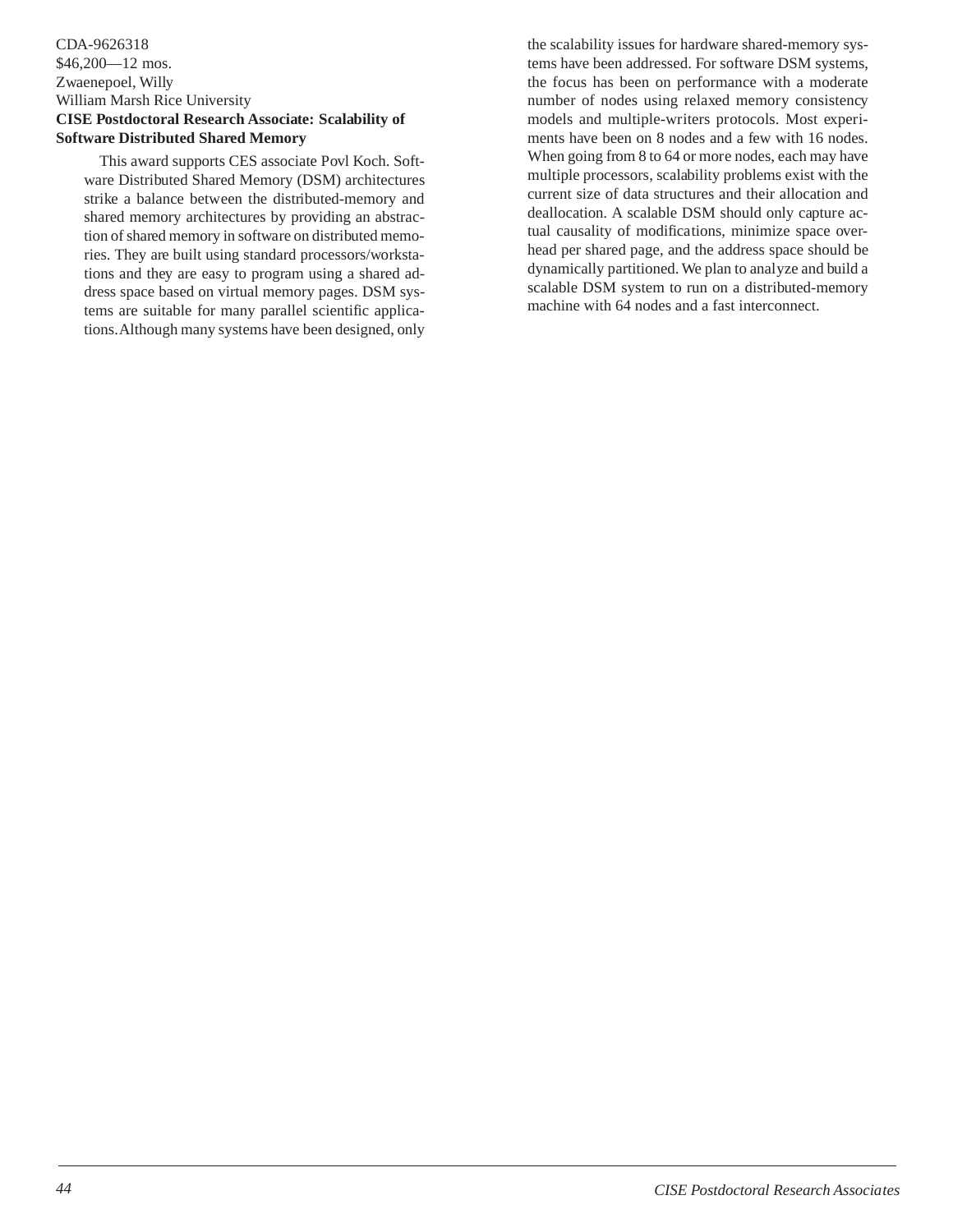# **CISE Research Instrumentation**

<span id="page-43-0"></span>CDA-9529499 \$93,180—12 mos. Bajaj, Chandrajit L. Purdue University **CISE Research Instrumentation: Repetitive Contact Modeling, Analysis and Visualization**

The 3D motion and position measurement system coupled to a high performance graphics workstation is used to model, analyze and visualize the effects of repetitive contact on human joints. It is part of a high performance computational environment for research on human joints and problems caused by repetitive strain. The motion and position measuring system measures and tracks the movement of light emitting diodes mounted on a body with an RMS accuracy of 0.1 mm and a resolution of 0.01 mm. This system enables the measurement of the kinematics of knees and for determining the kinematics in the hand during typing and piano playing activities. The system also has a probe with light emitting diodes that enable the establishment of landmarks and coordinate reference points on bones as well as mapping surface geometry's of the joint surfaces. The high performance graphics permit real-time, interactive visualization and querying of geometric models and stress/strain analyses. The potential payoffs of the research are in clinical diagnostics, surgical techniques and preparation, prosthesis design.

### CDA-9529520

\$31,051—12 mos. Barreto, Armando B. Florida International University **CISE Research Instrumentation: Multiprocessor Workstation for Advanced Digital Signal Processing Research**

Emerging Digital Signal Processing techniques are being applied to the solution of challenging problems of signal detection and system modeling: Dynamic neural networks are used as spatio-temporal classifiers for the detection of electroencephalograph (EEG) patterns that can be elicited voluntarily, as part of the process of motion preparation. Reliable detection of these patterns will provide the basis for the development of a new form of computer interface that will be accessible even to individuals deprived of motor execution functions. Similarly, chaotic dynamics analysis is being applied for the

detailed study of the three-dimensional propagation of ocean acoustic waves. Indices such as the Lyapunov exponent are numerically estimated using real sound propagation data collected in the North Atlantic to characterize the chaotic properties of the phenomenon. While these emerging DSP techniques hold great promise to increase our capability to obtain useful information from signals and develop accurate models of physical phenomena, they are complex and computationally intensive. The availability of multiprocessor workstations is necessary to shorten the algorithm development and analysis cycles (i.e., large-scale dynamic neural network training, numerical Lyapunov exponent estimation, etc.) to practical levels. Additionally, these systems will familiarize our faculty and students with parallel algorithm development techniques

### CDA-9529459

\$100,000—12 mos. Berry, Michael W. University of Tennessee **CISE Research Instrumentation: High Performance ATM Network for Computational Science**

An ATM networked 12 high-performance workstations supports several research projects in the Computer Science Department at the University of Tennessee, including in particular: Scientific Applications in a Distributed Computing Environment, PET Image Reconstruction in a Distributed Environment, Parallel Algorithms and Software for Unstructured Mesh Computations, Fast Checkpointing in Parallel Environments, and Parallel Sparse Matrix Computations. This computing laboratory provides required resources of CPU time, local memory, communication bandwidth and disk storage for the computationally intensive projects. Some of the research tasks require this dedicated laboratory for their exceptionally long runtimes. The systems project requires access to such an environment to run meaningful experiments. In addition, the dedicated laboratory facilities may be reconfigured or subjected to simulated faults without concern about the effects on other users. The research projects will produce public-domain software. Because several government and industrial sites will soon have facilities similar to that which we propose, regular access to such a laboratory is essential for quality software research and development.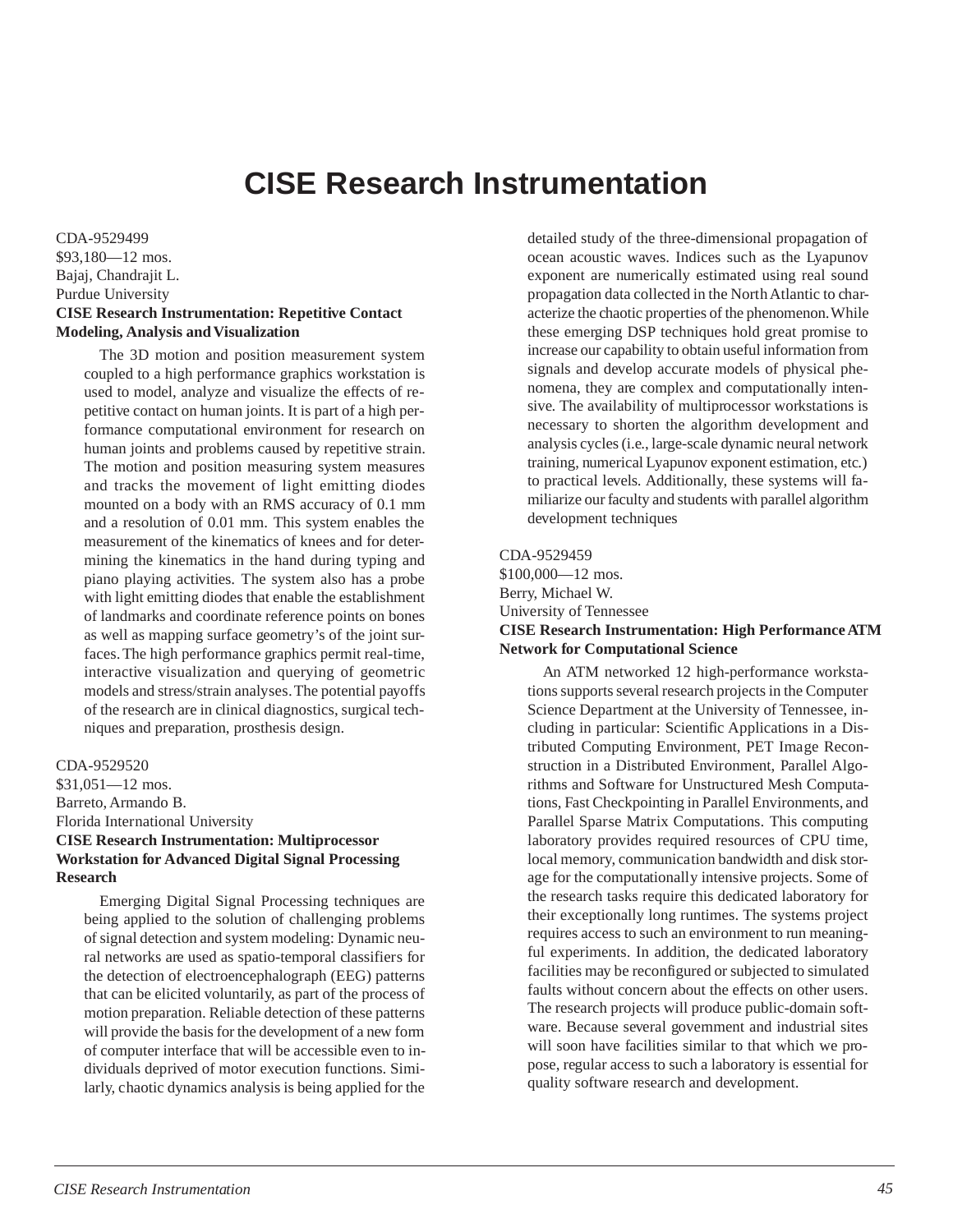### <span id="page-44-0"></span>CDA-9529462 \$36,627—12 mos. Burleson, Wayne P. University of Massachusetts-Amherst **CISE Research Instrumentation: Equipment for Real - Time System Protyping**

The development of real-time embedded computing systems requires a combination of software simulation and hardware emulation to verify functionality and estimate performance, costs, power consumption and reliability. The requested equipment is for the development of a generic approach to the prototyping of realtime systems as well as specific hardware and software for applying this approach to ongoing research projects in Wireless Networks and Real-time Robotics. The equipment consists of a small network of Personal Computers which run Computer Aided Design tools for software simulations as well as serving as hosts for hardware emulation systems based on microprocessors and digital signal processors. Together , the entire system allows the rapid development, verification and analysis of systems which could not be explored by either simulation or emulation alone. In particular, it allows the statistical study of data-dependent and environment-dependent properties which are difficult to model analytically and too slow using traditional software simulation.

CDA-9529403

\$95,167—12 mos.

Chen, Marina

Boston University

### **CISE Research Instrumentation: Real-Time, Multimedia and High Performance Computing in Distributed Systems**

The requested instrumentation is to enhance and support a rapidly growing research group in areas of high performance computing and communication, digital multimedia, and real-time systems. The instrumentation consists of a 12 x 12 ATM switch connecting nodes that serve as compute engines, files servers, and video clients which provide high bandwidth access to the university's supercomputing facility. Five research projects will directly benefit from the requested instrumentation:

1. Parallel compilers,

2. Performance prediction of high-bandwidth networking environments connecting a Heterogeneous set of computers and supercomputers,

3. Efficient multi-threaded shared memory parallel computing on distributed systems,

4. Information dispersal and retrieval protocols to provide for real-time, fault-tolerant communication, and

5. 3D extension on deformable shape modeling for content-based retrieval for video and image databases.

The advancement of these projects depends on emerging technology of high-bandwidth networking environments connecting a heterogeneous set of computers and supercomputers, and the availability of a network that delivers a guaranteed bandwidth and real-time graphics and video I/O capabilities.

CDA-9529530 \$76,918—12 mos. Cohen, Elaine University of Utah

### **CISE Research Instrumentation: Layered Manufacturing Machine in Support of Rapid Prototyping and Unmanned Manufacturing**

A rapid prototyping machine, Helisys, supports research in computer and information science and engineering, particularly in following projects: (1) Science and Technology Center for Computer Graphics and Scientific Visualization, (2) Concurrent Integrated Design and Manufacturing, (3) Rapid Virtual Prototyping of Mechanical Assemblies, and (4) Sensing Strategies for Advanced Manufacturing. The machine is a Laminated Object Manufacturing (LOM) System which is used to generate visualization models, to help in verification of reconstructed models, and to support a variety of casting operations and other secondary manufacturing operations including vacuum forming and silicon rubber molding. The LOM process in the Advanced Manufacturing Laboratory is used primarily for research in manufacturing and to produce prototype parts for other research programs. The process is also used to offer a variety of experimental manufacturing services over the network. The educational use of rapid prototyping provides strong visualization feedback in solid modeling and shape understanding for undergraduate and graduate level courses as well as for high school students selected from the state of Utah under a National Science Foundation Young Scholars Program.

CDA-9529561

\$62,000—12 mos. Cook, Diane J. University of Texas—Arlington **CISE Research Instrumentation: Design of a Distributed Computing Environment Using Power PC Micro Kernel**

The goal of this project is to investigate, design, and develop a unique distributed computing environment using a cluster of 12 networked PowerPcs. The uniqueness of the proposed research is based on the development of a set of tailor-made, PowerPC micro kernel routines to efficiently manage the overall system for a specific, large-scale AI application: parallel knowledge discovery from large complex databases. The main objectives are: (1) Developing a set of new and unique load balancing schemes for management of distributed systems. The schemes will be tailored for AI applications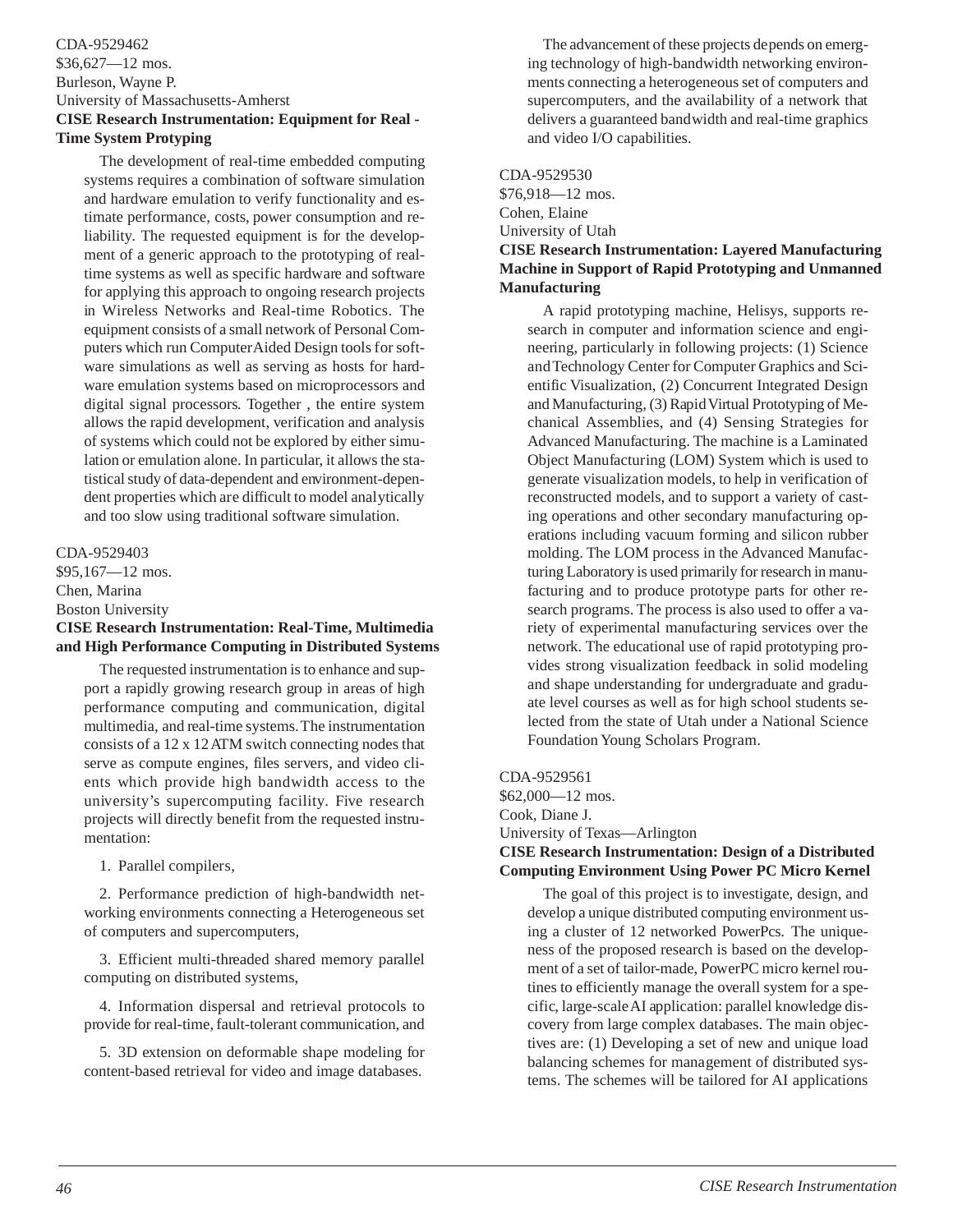<span id="page-45-0"></span>and implemented using the PowerPC micro kernel routines. (2) Developing a new distributed system for parallel knowledge discovery from large complex databases. The application will be carried out using the computing facility and proposed load balancing environment.

### CDA-9529524

\$37,510—12 mos. Erlinger, Michael A. Harvey Mudd College **CISE Research Instrumentation: ATM Switch and Workstation**

The ARC is a Southern California consortium investigating ATM (Asynchronous Transfer Mode) for suitability as a high speed networking technology for advanced applications such as medicine, teleconferencing, and metacomputing. ATM service is being provided by Pacific Bell and GTE, while the local premise equipment, switches and workstations, is being provided by each ARC member. Using the ATM equipment provided by the CISE grant, experiments in the areas of remote learning, network management, and performance evaluation will be performed by HMC and CGS. In the area of remote learning the ARC network will be used to support real-time interactive courses and seminars between HMC and CGS and other ARC members. During such sessions ARC network performance and management will be investigated by HMC and CGS researchers. Because of the high speed nature of ATM, new paradigms for performance and management will be developed by ARC researchers. A primary goal of the research conducted by HMC and CGS will investigate through experiments the suitability of ATM for supporting advanced network applications. Without NSF support for an ATM switch and workstation, Harvey Mudd College and the Claremont Graduate School would be unable to participate actively in ARC activities

### CDA-9529549

\$61,300—12 mos. Fischer, Gerhard University of Colorado at Boulder **CISE Research Instrumentation: Shared Interaction in Support of Design, Learning, and Planning**

Two InterSim (Interactive Simulation) stations are being developed, each composed of a large interactive surface and multiple 3-D interactors. These systems allow us to move beyond the interaction model of single user/ single computer—with an emphasis upon shared interaction to mediate social aspects of learning, design, and planning. These paradigms integrate the use of physical objects—to support and encourage face-to-face interaction among the participants—with virtual objects to provide computational support for the model underlying the simulation. When linked across a network, these systems can allow the interaction with simulations and among individuals at a distance. A two-phase prototyping process is being used: First, an initial version utilizing front-surface projection is being developed, allowing us to deal with some of the software and device-controller issues and demonstrating the applicability of the approach. Subsequent development will utilize newer technology to create a back-imaged system to resolve shadowing problems. To test and guide its development, applications of the technology are underway in the form parallel efforts in the areas of Conflict Resolution, Decision Making and Planning; Learning by Design: Cross-Cultural Science Classroom Interchange; and Human-Centered, Intelligent Agents Supporting Communication and Collaboration.

### CDA-9529471

\$67,177—12 mos. Hachtel, Gary D. University of Colorado **CISE Research Instrumentation: High Performance Computing Environment for Symbolic Synthesis and Verification.**

Decision diagrams are data structures that allow the compact representation of very large sets. Problems involving graphs with 10 to the 36th edges and beyond have been solved successfully, thanks to the compactness of decision diagrams and the efficiency of the symbolic algorithms that manipulate them. Such large problems routinely arise in the synthesis and verification of today's digital systems. The requested instrumentation is intended to support the development and experimental validation of a system (called BOLD-HSV) that addresses the aforementioned synthesis and verification problems for the very large digital systems that the continued technological advances will make possible in the near future. The algorithms that are going to be developed require high speed computers and large amounts of memory. Experiments performed at the University of Colorado and elsewhere show that, although one can trade memory for time, the best results are obtained with large memories (over 0.5 GB). The proposed instrumentation will make it possible the study of the performance of the algorithms on realistic test cases, also with respect to new computer architectural features, like sophisticated memory hierarchies.

### CDA-9529470

\$61,028—12 mos. Hanson, Eric N. University of Florida—Gainesville **CISE Research Instrumentation: Research in Parallel and Shared-nothing Database and Storage Systems**

The University of Florida Computer and Information Science and Engineering (CISE) department is undertaking the following three research efforts: (1) a project investigating the use of shared-nothing multiprocessors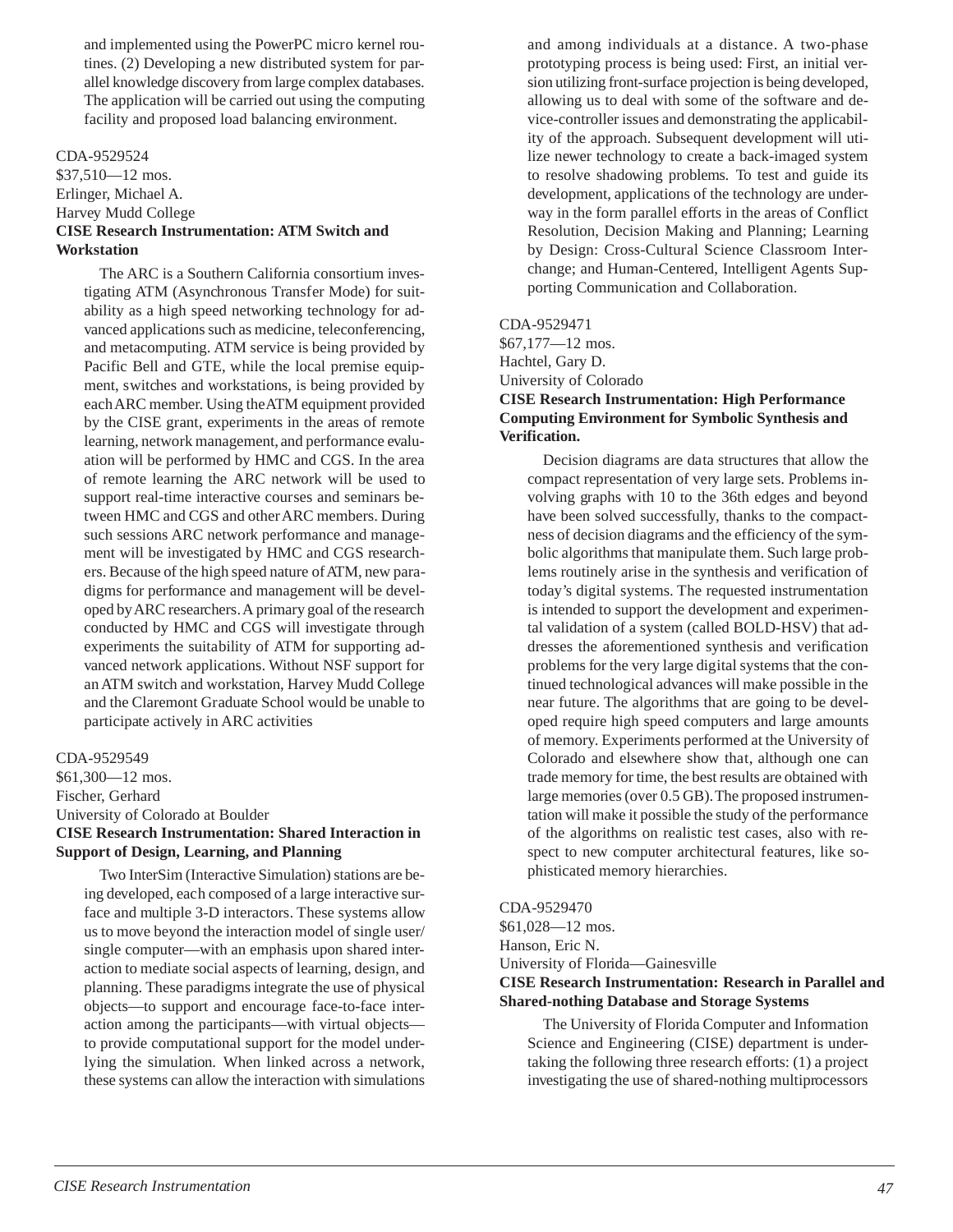<span id="page-46-0"></span>for fast rule processing in active database systems using a partitioned, parallelized discrimination network, (2) a project to develop and evaluate parallel techniques and algorithms for object-oriented knowledge-base management systems to support data partitioning and distribution, query processing, query optimization and knowledge rule processing using a network-of-workstations (NOW) environment, and (3) a project to develop high performance storage servers to allow storage and processing of data generated by high energy physics experiments. All of these projects are experimental in nature, and involve implementing parallel software prototypes. This experimentation is essential to help validate design proposals and get feedback on the designs to help refine and improve them. The research instrumentation, consisting of four new high-speed workstations and a very-high-speed communication network, allows the construction of a parallel processor to conduct the work described.

### CDA-9529529

\$31,867—12 mos. Jacobson, Douglas W. Iowa State University **CISE Research Instrumentation: Computer System Security Laboratory**

A research laboratory in computer system security is supported by this grant. The projects targeted for the laboratory collectively address the problems of denial of service and intrusion detection, two problems of increasing importance as the nation becomes dependent on the computer communication infrastructure. Research has identified several methods of attacks that can render a network unusable. Hardware obtained from this grant will facilitate the establishment of a laboratory with an isolated subnet, a network logic analyzer, and several UNIX-based workstations and personal computers. In this environment, the researchers have full control of all components so that network traffic can be closely monitored, and denial of service experiments can be safely and fully explored. The end goal of the collection of projects outlined in the proposal is to develop an insight into potential countermeasures for intrusion and denial of service attacks.

### CDA-9514898

\$175,300—12 mos. Jain, Raj Ohio State University **CISE Research Instrumentation: ATM Testbed for Multimedia and Distributed Computing**

This research proposes to establish an ATM Networking Testbed. The Testbed is targeted to provide networking research infrastructure to enable experimental research in the areas of ATM networking, ATM switch testing, parallel computing, distributed computing, and multimedia. Specifically, the Testbed will be used for the following four research projects: a) Development of performance metrics and benchmarks for various components involved in ATM networked systems including switches, network interface cards, end-system hardware, and operating systems; b) Development of new mechanisms and primitives for communication and synchronization over networks of workstations (NOWs) connected with ATM interconnection; c) Development of an environment for simulation and implementation of computer protocols that are subject to faults, security attacks, and real-time constraints; and d) Reinventing of the familiar spreadsheet paradigm to enable transparent parallel computation and distributed sharing, circumscribed by the simple yet powerful programming and modeling paradigm. The National ATM Performance Test Lab established by this proposal will provide impartial performance measurements using standard benchmarks for equipment from different vendors. This will also allow the creation of a vigorous center for experimental research in high-speed multimedia networking and parallel processing over ATM-connected networks.

### CDA-9529304 \$46,680—12 mos. Kaiser, Gail E. Columbia University **CISE Research Instrumentation: Semantics-based Prefetching for Mobile Computing**

This proposal investigates collaborative workflow environments, and previously constructed an infrastructure that assumes conventional high-speed networking. Professor Kaiser is developing new algorithms and techniques to support mobile hosts. The research addresses prefetching based on semantic information on what the user is likely to do next drawn from the workflow definition tailoring the specific environment instance, to permit low-bandwidth and temporarily detached operation by participants in collaborative enterprises. Professor Duchamp is developing operating system support for intelligently prefetching files from a file system or objects from an object base. The goal is to improve performance and automate cache loading prior to disconnecting from the network, via two types of prefetching: The first is performed by the file system, transparent to applications; the file system "learns" file access patterns and uses these patterns to prefetch if/when the patterns recur. The second type of prefetching is application-directed; applications with knowledge of their future data accesses can use a special interface to instruct the operating system what to prefetch. Professor Kaiser's workflow system is the major example application for this type of prefetching. Both the collaborative work and operating systems directions require mobile notebook computers for development, testing, and measurement of the prototype support.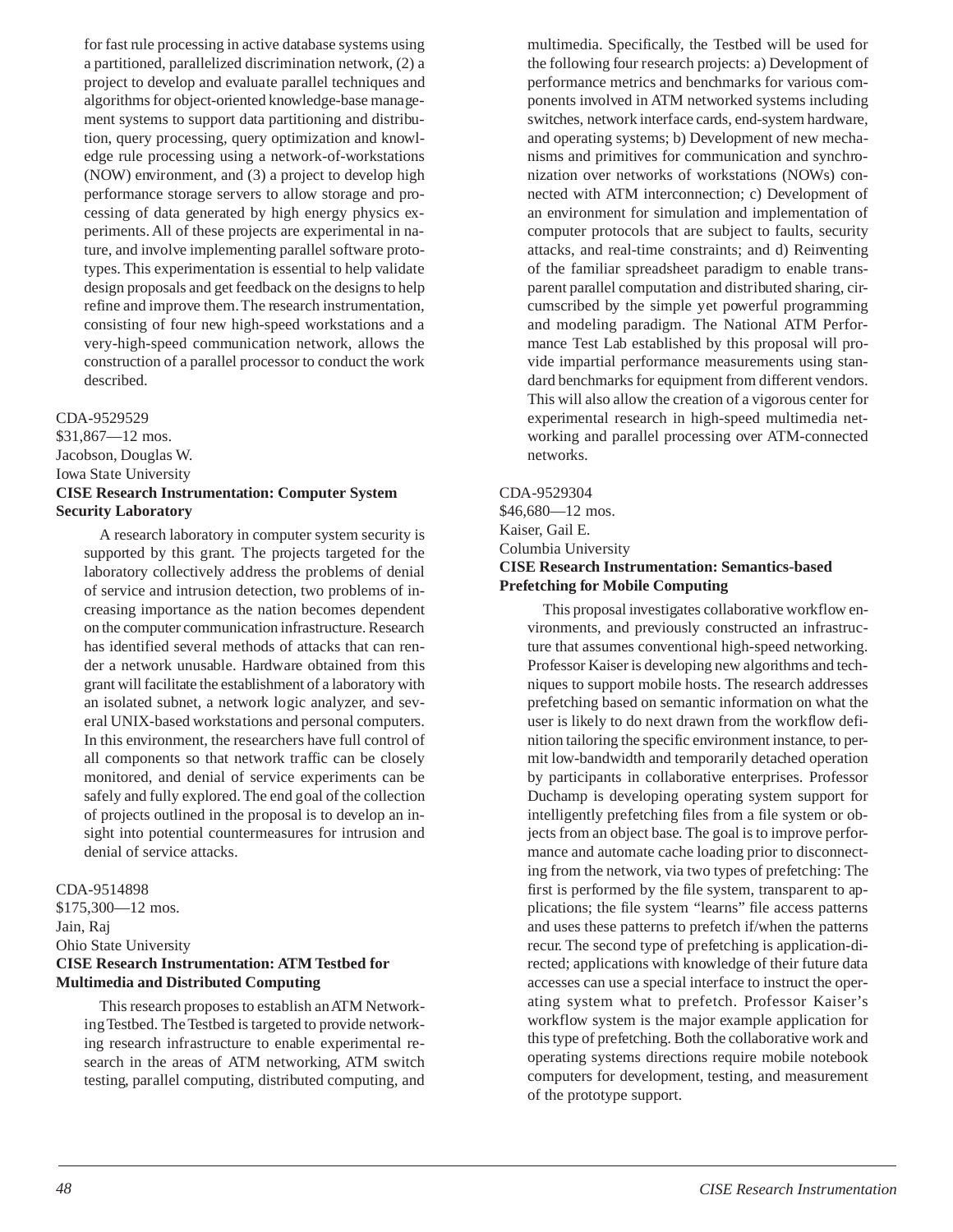### <span id="page-47-0"></span>CDA-9529518 \$200,000—12 mos. Kearney, Joseph K. University of Iowa

### **CSE Research Instrumentation: Instrumentation for Virtual Environments Integrating Dynamics and Real-Time Interactivity**

The equipment for high-speed computation and realtime image generation is used for a coordinated set of research projects attacking the computational requirements of interactive, real-time simulation with rich physical and behavioral interactions. The research focuses on four related areas: (1) Merging geometric analysis, dynamic analysis, and control programming for interactive, real-time multibody simulation; (2) Numerical methods for fast, accurate solution and integration of motion equations; (3) Scenario authoring and behavior modeling for semiautonomous agents; and (4) Distributed, real-time systems. building on existing facilities, the instrumentation provides a combination of compute power, graphics power, interaction hardware, and workstations to support real-time simulation and virtual environments research.

### CDA-9529503

\$54,187—12 mos. Ozsoyoglu, Gultekin Z. Case Western Reserve University **CISE Research Instrumentation: Presentation Languages in Multimedia Databases**

Multimedia presentation refers to the concurrent presentation of multimedia data using monitors for text, video or still images, and speakers for audio. Each presentation contains multimedia segments retrieved from a database, and is constructed and played out by a presentation manager software. This research has three components. (a) A prototype system is developed to automate the assembly of presentations from multimedia databases for beginning computer users. The system is then revised and evaluated in different application domains. One example is a Course-Assistant software in education. (b) A presentation construction language for intermediate computer users is implemented and evaluated in different application domains. The language provides control on the number and contents of concurrent segments in a presentation, and has the ability to specify playout-time changes in a presentation, and communication and synchronization among multiple playout managers. (c) For advanced users, a presentation manipulation language is developed and evaluated. The development is carried out on multimedia personal computers with MPEG capture and playout capabilities and on workstations, acquired by the instrumentation grant. The development platforms are Windows NT and UNIX.

### CDA-9529463 \$55,815—12 mos. Peshkin, Michael A. Northwestern University **CISE Research Instrumentation: Robot for Human Workspace**

The requested equipment of computer hardware and software for real-time control of robotics systems is used in furtherance of research in computer and information science and engineering in the departments of Mechanical Engineering and Electrical and Computer Engineering. The real time control and computation system is associated with the robot requested under this proposal and other robots in several closely related projects. Specific research tasks are as follows. (1) Research and development of robot-assisted surgical systems. Most immediately, a system for directing linear insertions, such as biopsies and orthopedic pins, under fluoroscopic imaging. These systems require fast dedicated computers for control, and a 6-axis force sensor to facilitate interaction with a surgeon. (2) Research and development of assertive devices to be used in the final assembly of automobiles and light trucks, with General Motors. This project requires a considerable amount of highspeed real-time digital signal processing hardware, and associated software.

### CDA-9529541

\$51,546—12 mos. Psarris, Kleanthis The University of Texas at San Antonio **CISE Research Instrumentation: Research in Parallel**

# **Computer Systems Design using Workstation Clusters with High-Speed Networks**

This award is for the acquisition of a cluster of four multiprocessor workstations to support several research projects, including the research on the design of architectures and compilers for distributed shared memory multiprocessors and on large-scale applications such as the design and implementation of parallel discrete event simulators. The proposed instrumentation provides a multi-granular parallel and distributed computing platform, where both tightly coupled and loosely coupled systems coexist. It interconnects four Sun workstations with an SCI (scalable coherent interface) based highspeed network. The SCI interconnects will provide lowlatency message passing and shared memory support. The SUN workstations with Solaris OS support threads and high precision clocks. The low-latency inter-workstation communication and threads will be used to implement parallel architecture simulators and parallel discrete event simulators. Precise clocks will be used to extract message communication and shared memory traces from applications. These traces in turn will be used to evaluate the new architectural mechanisms through simulations. The shared memory support pro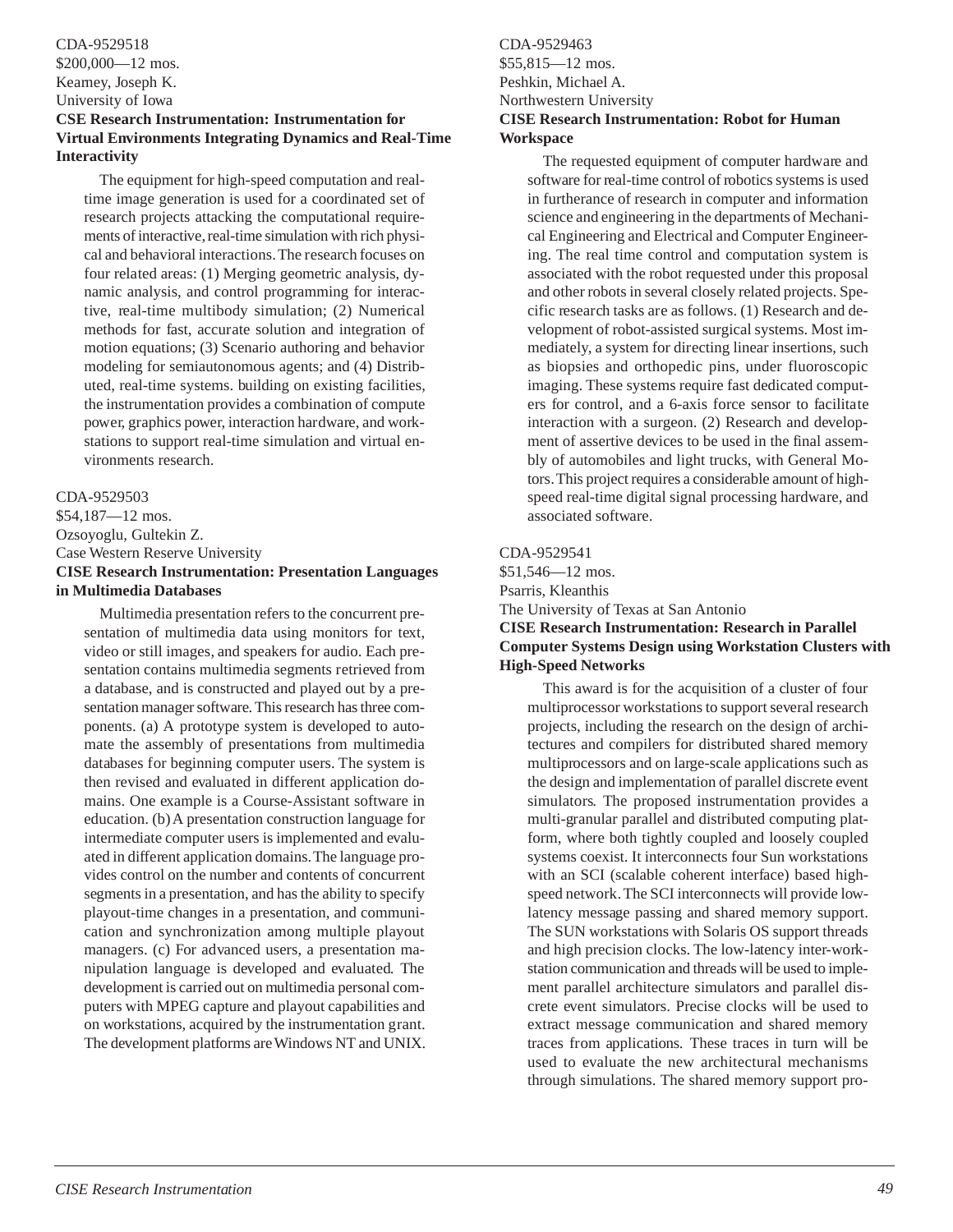<span id="page-48-0"></span>vided by the interconnect will be used to run the parallel code generated by a parallelizing compiler. Several benchmark applications will be compiled and run on the equipment to evaluate the effectiveness of various dependence analysis techniques.

### CDA-9529418

\$86,840—12 mos. Ibarra, Oscar H. University of California, Santa Barbara **CISE Research Instrumentation: A Next-Generation High-Performance Network of Commodity PCs**

The proposed instrumentation consists of a collection of commodity personal computers (PCs) connected by a commodity ATM network. This computing platform supports four experimental research projects in the area of high performance parallel and distributed systems. The first project investigates efficient communication primitives for cost-effective commodity computing and networking platforms. The objective is to enable important parallel computations to execute efficiently in this computing environment. The second project investigates a new parallelizing compiler technique called commutativity analysis. The objective is to extend the range of parallelizing compilers to include computations that manipulate complex pointer-based data structures. The third project investigates scheduling and run-time supporting techniques for irregular scientific computations. The objective is to understand how to map these computations efficiently onto a modern parallel computing environment consisting of commodity hardware components. The final project investigates issues in developing a scalable WWW server for digital library applications. The objective is to strengthen the server's processing capabilities to match huge expected increases in simultaneous access requests from the Internet. The main research activity in all of these projects is developing, testing and measuring software. The instrumentation provides the hardware platform required to perform these activities.

CDA-9529442 \$72,240—12 mos. Vaidya, Nitin Texas A&M University **CISE Research Instrumentation: Distributed Computing and Real-Time Networking Research**

This proposal requests funding for a homogeneous workstation cluster and ATM-FDDI networking hardware to aid research in distributed computing and realtime networking. The equipment is useful for several projects, including: (1) Real-time communication in heterogeneous networks: This project develops techniques for guaranteeing deadlines in heterogeneous networks popular in mission-critical systems. Requested equipment enables experimentation with a network consisting of ATM and FDDI. (2) Algorithms for distributed systems management: Algorithms are developed for managing performance and faults in distributed systems, using formal analysis and experimentation. Realistic assessment requires a dedicated cluster of homogeneous workstations to allow undisrupted testing and trend prediction. (3) Failure recovery schemes for parallel applications: Design of efficient recovery schemes is necessary to minimize execution time in presence of failures. The requested workstations provide a homogeneous computing environment necessary for quantitative comparison of different recovery schemes. (4) Distributed shared memory (DSM) system design: Requested equipment provides a workstation cluster and high-speed networking for development of an adaptive fault-tolerant DSM capable of achieving high performance.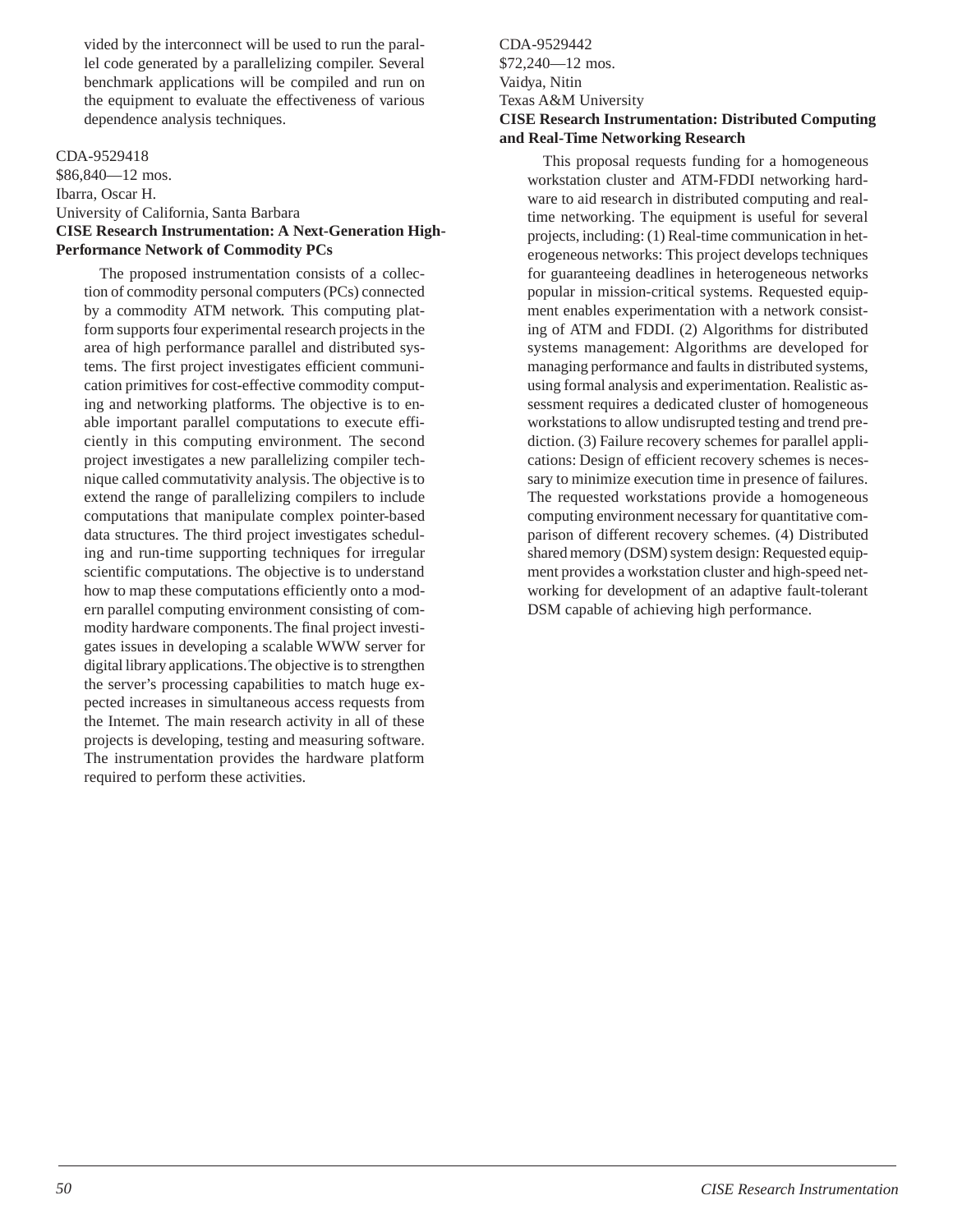# **CISE SPECIAL PROJECTS**

<span id="page-49-0"></span>CDA-9412718 \$149,193—12 mos. Alo, Richard University of Houston-Downtown **Special Projects: Visiting Scientist Programs for Minority Institutions and Small Colleges**

This project is designed to strengthen the research and related educational activities in computer and information science and engineering at minority institutions without doctoral programs. For the twenty-five selected institutions, it provides funds for Visitation Programs by recognized computer scientists, engineers and educators who can respond to the needs of the program proposal submitted by the institution to the Program Committee and who will establish a working relationship with the institution that is expected to extend beyond the period supported by this grant. The project includes a strong evaluation component that extends throughout the period of the grant.

CDA-9507756 \$288,039—12 mos. Condon, Anne **Special Projects: The CRA Distributed Mentor Project**

In an effort to increase the number of women entering graduate school in CISE disciplines, the Computing Research Association (CRA) has been awarded a continuation of the Distributed Mentor Project (Award CDA-9302536) where 20-25 female students are matched with a number of female professors in CISE research areas each of the years 1996-1998, to participate in a summer of research at the mentor's institution. The students will most likely be computer science or computer engineering majors although this is not required. In addition, the PI's have been funded to conduct a longitudinal evaluation of the two projects over the year's 1994-1998. The evaluation will measure how well the projects have met the goal on increasing the number of women in CISE disciplines entering graduate school. The most useful aspect of the mentoring/research will also be assessed on an annual basis in order to provide feedback for improving the remaining years of the project. The CRA is an association of U.S. and Canadian academic departments of Computer Science and Computer Engineering, and Industrial Laboratories engaging in basic computing research. The mission of CRA is to represent and inform the computing research community and to support and promote its interests. Dr. Weingarten is the Executive Director of CRA. Dr. Anne Condon, the academic leader of this project, is an Associate Professor of Computer Science at the University of Wisconsin

CDA-9642990 \$6,000—0 mos. Cuny, Janice Computer Research Association **Special Projects: Technical Support in Editing Transcripts**

### **from the Workshops on Academic Careers for Women in Computer Science**

This supplement to the CRA Special Project CDA 9411983 supports the expenses to be incurred in technically editing the transcripts from the workshops supported by the underlying proposal. Transcripts will be professionally edited into a single, coherent volume to be made available over the net. The workshops, held in conjunction with the Grace Hopper Celebration for Women in Computing, with Supercomputing 1994, and with the ACM Computer Science Conferences of 1995 and 1996, present practical information, advice and, basic information necessary to succeed in academic careers. The workshops are considered "outstanding, useful, invaluable, informative, and practical" by many. CRA is an association of U.S. and Canadian academic departments of Computer Science and Computer Engineering, and industrial laboratories engaging in basic computing research. The mission of CRA is to represent and inform the computing research community and to support and promote its interests.

CDA-9642997 \$10,000—0 mos. French, James C. University of Virginia **Special Projects: NCSTRL: A National Computer Science Technical Report Library**

The two students will work under the direct supervision of the PI. One student will help with the design and deployment of the new software to facilitate polling remote sites for their bibliographic data. The software will also have to ensure the integrity of the bibliographic data, detecting errors and alerting the contributing sites to problems. The other student will participate in the development and deployment of a new advanced browsing mechanism being design at the University of Vir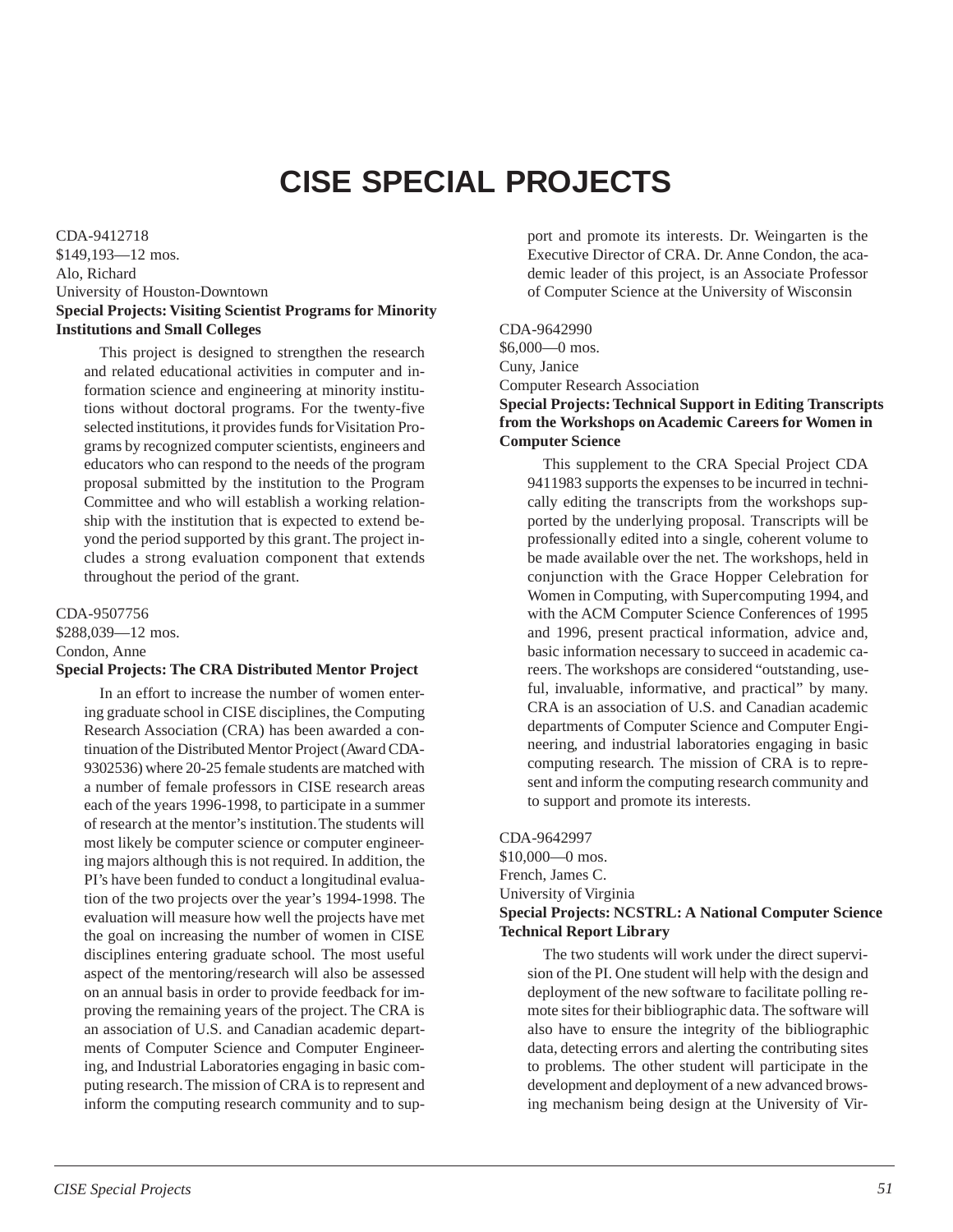<span id="page-50-0"></span>ginia. This mechanism will be used after initial keyword searching to help users identify more relevant documents. Since all seniors are required to produce a thesis, these projects will provide an opportunity to expose undergraduates to research "doing" to "writing."

### CDA-9634182

\$50,000—12 mos. Harrington, James NASA Goddard Space Flight Center **Special Projects: 6th Annual MU-SPIN Conference (1996) and Supplemental Support for on-campus Regional Training Workshop**

This interagency transfer purpose is to partially support a large conference and supplemental smaller workshops on high performance computing and communications and infrastructure development for minority institutions. NASA, through its National Space Science Data Center, has developed a program called the Minority University Space Interdisciplinary Network (MU-Spin). The program constitutes a major networking and education initiative for minority institutions, and other universities with large minority student enrollments. Connecting these institutions with the NASA Science Network, and promoting the activities such connections provide serve as primary goal of the program.

CDA-9612360 \$27,941—12 mos. King, Willis IEEE Computer Society **Special Projects: Annual International Workshop on Computer Science and Engineering**

This proposal, from the IEEE Computer Society, partially supports an International Workshop on CS and CE accreditation. Selected visitors from foreign countries will be brought to the meeting November 10-11, 1996, immediately following the FIE Conference in Salt Lake City, Utah. Goals include the understanding of educational objectives and standards of different nations, to attempt to form a common set of criteria for accreditation and to work toward mutual recognition of computing degrees among nations. The workshop is an IEEE-CS initiative and the Computer Society will provide 50% of the total cost. Other cooperating societies include ACM, ABET, CSAB, and IEEE.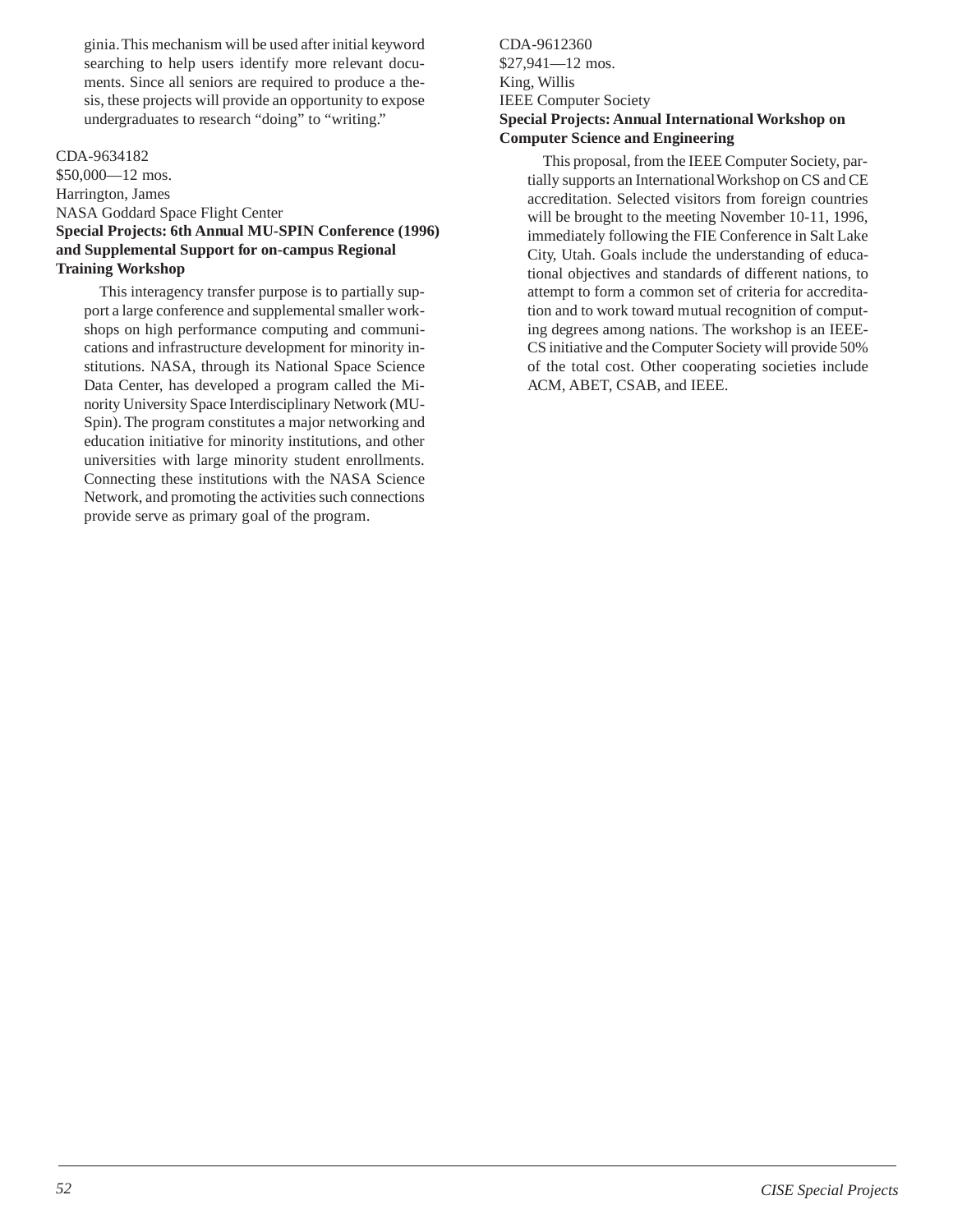# <span id="page-51-0"></span>**CISE Research Experiences for Undergraduates— Site Grants**

CDA-9642993

\$40,000—12 mos. Adjouadi, Malek Florida International University **REU Supplement: Research Experiences for Undergraduates in the NSF Center for Advanced Technology and Education**

This REU Supplement to NSF CISE Institutional Infrastructure-Minority Institutions (II-MI) Grant, Establishment of an Institutional Infrastructure: Center for Advanced Technology and Education (CATE), supports the involvement of eight students selected to foment undergraduate research utilizing the infrastructure provided by the grant in the following projects:

- —Image Processing
- —Multimedia
- —Robotics
- —Biomedical Engineering
- —Computer Networking
- —Parallel Processing

Three faculty researchers will continue their involvement in these research areas and would monitor the selected students who will in turn work their graduate colleagues.

### CDA-9642997

\$10,000—12 mos. French, James C. University of Virginia **REU: NCSTRL: A National Computer Science Technical Report Library**

The two students will work under the direct supervision of the PI. One student will help with the design and deployment of the new software to facilitate polling remote sites for their bibliographic data. The software will also have to ensure the integrity of the bibliographic data, detecting errors and alerting the contributing sites to problems. The other student will participate in the development and deployment of a new advanced browsing mechanism being design at the University of Virginia. This mechanism will be used after initial keyword searching to help users identify more relevant documents. Since all seniors are required to produce a thesis, these projects provide an opportunity to expose undergraduates to research "doing" to "writing."

CDA-9424075 \$41,186—12 mos. Hodges, Larry Georgia Tech Research Corporation **REU: Software Development Experimental Quantification, and Application Development for Virtual Reality and Realtime Visualization**

This Research Experiences for Undergraduates project will support undergraduates to participate in research projects in the areas of computer graphics, virtual environments and visualization. The goal is to involve junior and senior students in a long term research experience (1-2 years) in which they make real contributions to the research, present papers at academic conferences, and author or co-author papers submitted to journals. The research project will focus on software and algorithm development, experimental quantification, and application development for virtual reality and realtime visualization systems. The student participants will be split into two groups of four each. One group will focus on the development of design tools for 3-D environments, image display techniques and algorithms, and application of virtual reality to exposure therapy. The other group will develop methods and tools for highlyinteractive visualization and analysis in scientific applications. The methods and tools will be both for workstation-based and virtual environments and will be based on a common set of principles. Undergraduate participants will work in a state-of-the-art visualization laboratory and will meet weekly with faculty members and graduate students who are also involved in these projects.

CDA-9641023 \$10,800—12 mos. Lawrence, Patricia A. University of Texas, El Paso **REU Supplement: Effects of Interpersonal and Massmediated Messages on Hispanic Undergraduates' Decisions to Pursue Degrees in Computer Science**

This REU Supplement will support two undergraduates to work on the grant "Effects of Interpersonal and Mass-mediated Messages on Hispanic Undergraduates' Decisions to Pursue Degrees in Computer Science". The students will participate in tracking random samples of student respondents for the longitudinal survey, collect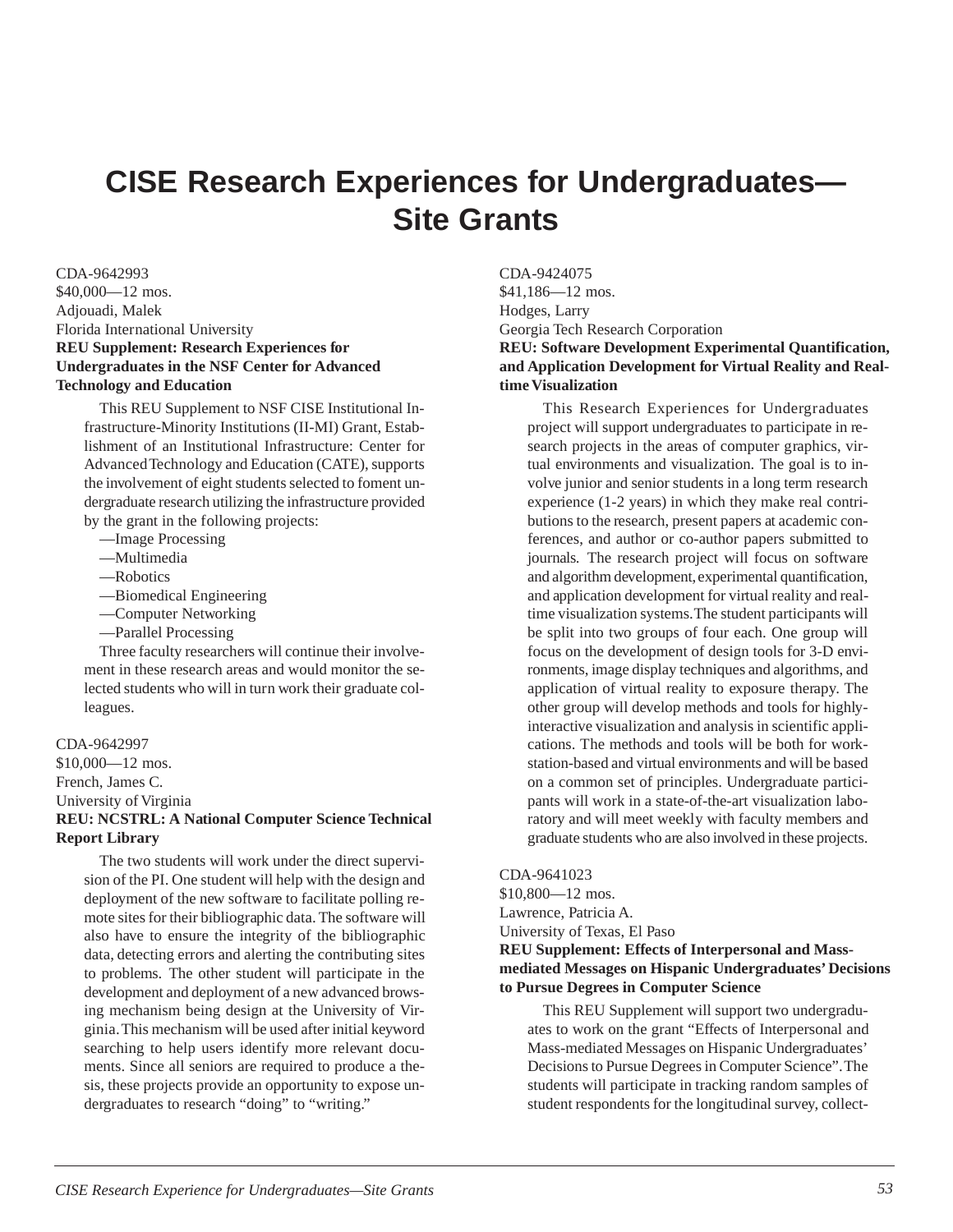<span id="page-52-0"></span>ing and entering data for computerized analyses, conducting statistical tests, and then assisting with writing the research report.

### CDA-9531543

\$64,000—24 mos. Miller, W. Thomas University of New Hampshire **REU: Intelligent Structures Group Research Experiences for Undergraduate Site**

This Research Experiences for Undergraduates project will support 17 students per year in programs carried out during the Summers and the academic years for two years. Twelve students will be supported during the Summers and five during the academic years. During each time period the students will be divided into three teams in the areas of analog and digital microelectronics design, intelligent robotics and machine vision, and computer communications. The Intelligent Structures Group, based within the Department of Electrical and Computer Engineering, provides a combination of structure and diversity to enhance the students experience. Group members have active collaborations with several other research units at UNH and the students will participate in these collaborative efforts.

CDA-9531730 \$46,400—12 mos. Murphy, Robin Colorado School of Mines **REU: Multiple Autonomous Mobile Robots For Search And Rescue Applications**

This Research Experiences for Undergraduates project will support ten students per year in programs carried out both during the Summers and the academic years, for two years. Activities will include technical (e.g., hands-on laboratory skills), intellectual (e.g., problem-solving skills), and on professional and personal development (e.g., communication and management skills). The project targets both CSM resident students and students from traditionally minority institutions. In the first year and a half, the students will use two identical mobile robots certified for search and rescue activities in underground mines and will demonstrate and test their results in the CSM Edgar Experimental mine. During the second year, the participants will transfer their software to small robots suitable for SAR work in collapsed buildings. The use of two sets of robots and two variations of the same task will reinforce the development of general purpose solutions and basic software engineering skills. Analysis and design procedures will be emphasized at each step of the project and the project also entails significant written and oral presentations during the year.

CDA-9531535 \$37,000—12 mos. Shirazi, Behrooz University of Texas, Arlington **REU: Research Experiences for Undergraduates in Software Tools for Concurrent Programming**

This Research Experiences for Undergraduates project will support six students in Summer programs each year, for three years. The goal of the project is to continue an already established REU site program so as to continue to provide opportunities for highly talented and qualified upper division women, minority and disabled undergraduate students to participate in research programs in the field of parallel processing. The students will investigate problems related to parallel program development, debugging, scheduling, and performance profiling under the supervision of the principal investigators and faculty mentors and in collaboration with graduate students. The students will be recruited nationally with emphasis on recruitment of students from institutions lacking research facilities and located in the southwest region of the United States.

CDA-9643536 \$10,000—12 mos. Singh, Ambuj University of California, Santa Barbara **REU Supplement: Broadcasting on ATM Networks**

This REU Supplement to NSF CISE Research Instrumentation Grant, 9421978, High Speed Cluster of Workstations, supports the involvement of two undergraduate students chosen to partake in the research concerning the design and implementation of various reliable protocols on the ATM network installed at UCSB. Broadcast protocols with different properties in terms of reliability, delivery order and assumptions about the underlying system synchrony have been proposed recently posing some interesting design issues. These implemented protocols are expected to lay the foundations for future work on building replicated databases on a cluster of foundations connected by an ATM network.

CDA-9527932

\$48,000—12 mos. Truhlar, Donald G. University of Minnesota **REU: Undergraduate Internship Program in Biophysical Computing and Computational Dynamics**

This Research Experiences for Undergraduates project will support nne students per year in programs carried out during the summers, for three years. The program's objective is to promote and help support undergraduate involvement in ongoing and new research in biophysical computing and computational dynamics and new software development efforts for scientific com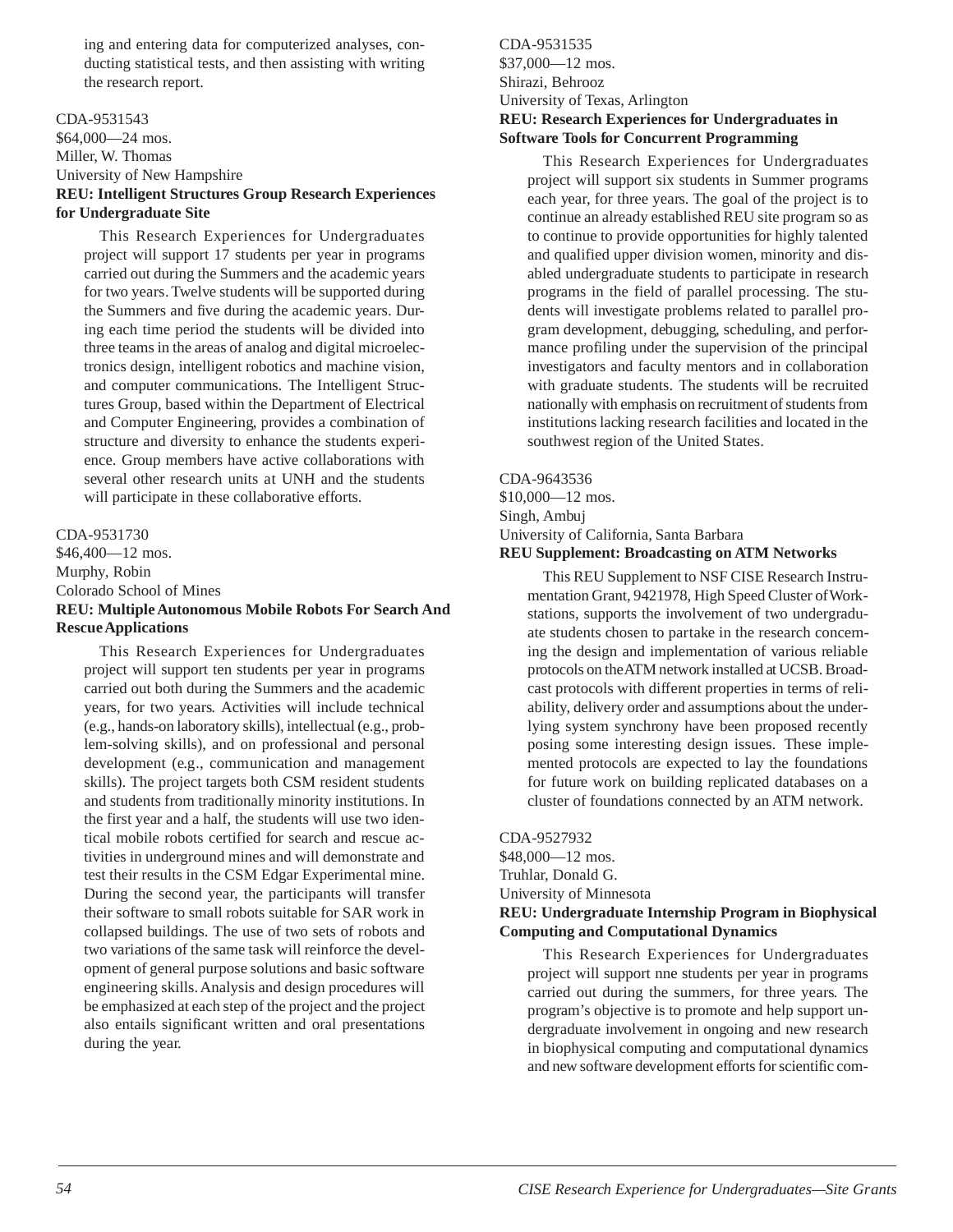<span id="page-53-0"></span>puting and graphics support for such research, as well as to carry out interesting and useful research. Undergraduates will work with faculty on a wide variety of projects. The Supercomputer Institute, an interdisciplinary research program spanning all colleges of the University, provides a focal point for the project and arranges sessions at which the students working on various subprojects share their work, visit each others' labs, and learn about related work.

### CDA-9531571

\$43,900—12 mos. Vakakis, Alexander F. University of Illinois Urbana-Champaign **REU: Undergraduate Symbolic Computations in Engineering and Science (USCES)**

This Research Experiences for Undergraduates project will supprt ten students per year in programs carried out during the summer, for three years. The project will promote the emerging field of symbolic computational science as an approach to computational modeling and scientific computing with problems drawn primarily from mechanical and industrial engineering. Specific goals of the project are (a) to introduce the students to modern computational and symbolic methodologies for solving challenging problems, (b) to increase understanding of the qualitative and quantitative nature of these problems, (c) to develop the students' ability to derive and interpret mathematical models, and (d) to provide an integrated educational experience to a selected group of undergraduate students with special emphasis on underrepresented groups. Members of the research team are from the University of Illinois and from Wolfram Research and use of the symbolic manipulation package Mathematica will be a focus of the effort.

### CDA-9531321 \$46,424—12 mos. Wiedenbeck, Susan University of Nebraska-Lincoln **REU: Research in Human-Computer Interaction and Multimedia Interface Design**

This Research Experiences for Undergraduates project will support ten students per year in programs carried out during the Summers, for three years. Students will be recruited from institutions across the nation, particularly from predominantly undergraduate institutions and with a maximum of three students per year from the University of Nebraska. The research topics will be drawn from the field of human-computer interaction (HCI) and multimedia interface design. The program will involve seminars, research projects, and academic year follow-up. The central activity will be the students' research projects during which they will conceptualize a specific problem within HCI, design a study to address the problem, instrument the study and run pilot tests. During the follow-up academic year, students will be encouraged to continue with data collection and analysis, with the help of the PI. Students are expected to leave the REU project with an understanding of the research process and the job of a researcher, an appreciation of creativity in science, and a sense of the excitement of scientific discovery.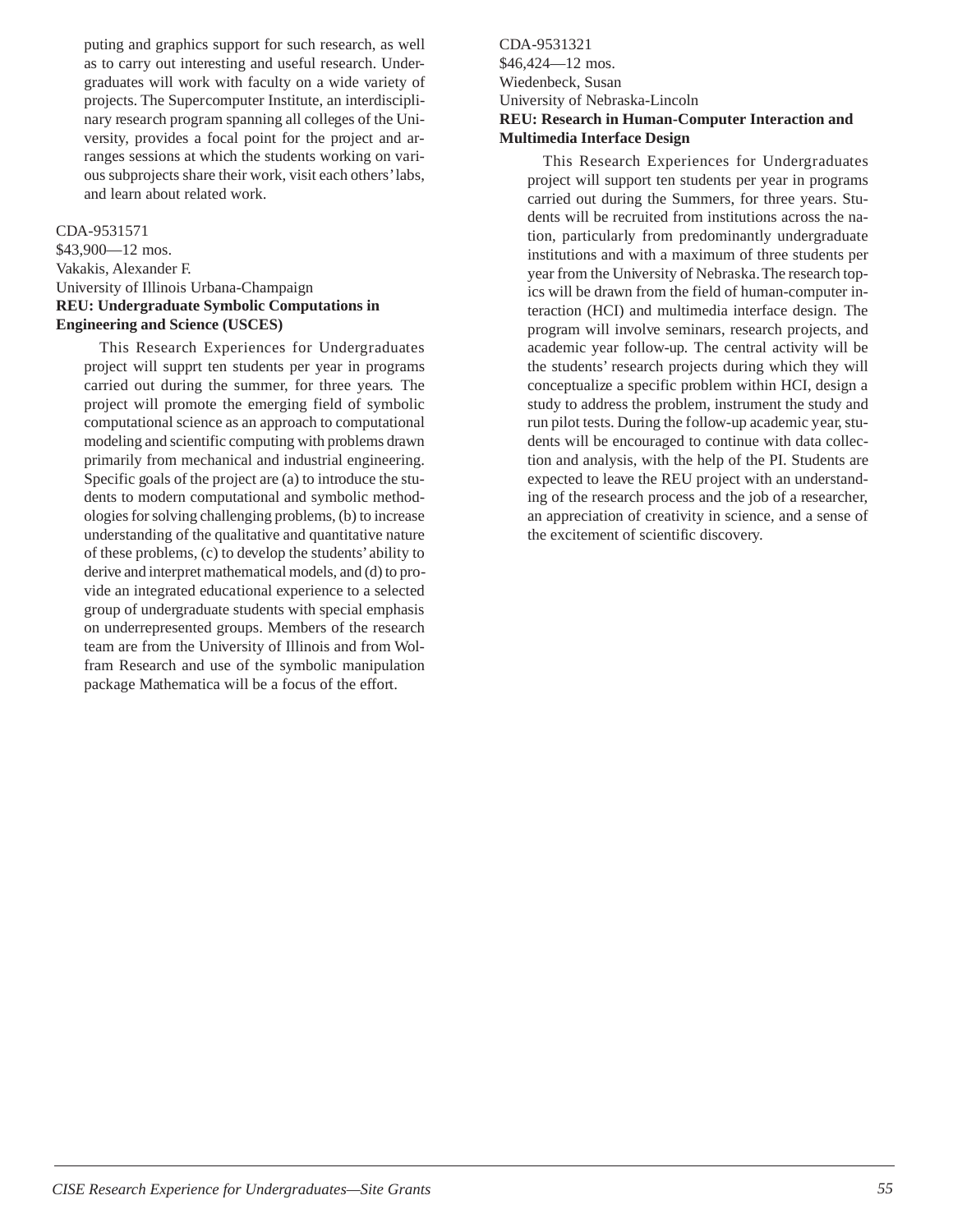# **Special Initiatives**

<span id="page-54-0"></span>CDA-9640679 \$150,000—0 mos. Spohrer, James C. Apple Computer, Inc. **Supplement: East-West Consortium: Next Generation Authoring Tools & Instructional Applications**

The East-West Consortium is a unique partnership of universities, publishers, a computer software and hardware manufacturer, and the government. The partnership aim is to develop next generation authoring tools to empower non-programmers to develop interactive content, training, and educational software. Since there is no single learning architecture that is appropriate for all situations, the consortium will develop a suite of tools and make them accessible to content and design specialists who are non-programmers. The consortium will build tools that have been pioneered by the university partners and by Apple. These include: cognitive tutor authoring tool (Carnegie Mellow University), knowledge-based tutor authoring tool (University of Massachusetts at Amherst), media-rich CBT authoring tool (Stanford Medical School), simulation with critics authoring tool (University of Colorado at Boulder), and simulation-based learning authoring tools (Apple). These tools will all be cross-platform using Apple-IBM Kaleidas Script X standard and be composed of many parts that can be integrated to build new hybrid tools using Apple, IBM, etc. Open Doc and SOM/DSOM standard. Apple will drive the use of these standards, provide the core tools technology for creating the task specific authoring tools, and provide a commercialization path for these efforts. To ensure that the development effort is responsive to commercial tool needs, the publishers in the consortium, Houghton Mifflin Company and PWS Publishing Company) are building next generation interactive content in the areas of beginning algebra and simulations for real world problem solving. Partnerships with publishers focused on medical application areas are also in place.

CDA-9642912

\$3,000,000—24 mos. Spohrer, James C. Apple Computer, Inc. **Supplement: East-West Consortium: Next Generation Authoring Tools & Instructional Applications**

The East-West Consortium is a unique partnership of universities, publishers, a computer software and hardware manufacturer, and the government. The partnership aim is to develop next generation authoring tools to empower non-programmers to develop interactive content, training, and educational software. Since there is no single learning architecture that is appropriate for all situations, the consortium will develop a suite of tools and make them accessible to content and design specialists who are non-programmers. The consortium will build tools that have been pioneered by the university partners and by Apple. These include: cognitive tutor authoring tool (Carnegie Mellow University), knowledge-based tutor authoring tool (University of Massachusetts at Amherst), media-rich CBT authoring tool (Stanford Medical School), simulation with critics authoring tool (University of Colorado at Boulder), and simulation-based learning authoring tools (Apple). These tools will all be cross-platform using Apple-IBM Kaleidas Script X standard and be composed of many parts that can be integrated to build new hybrid tools using Apple, IBM, etc. Open Doc and SOM/DSOM standard. Apple will drive the use of these standards, provide the core tools technology for creating the task specific authoring tools, and provide a commercialization path for these efforts. To ensure that the development effort is responsive to commercial tool needs, the publishers in the consortium, Houghton Mifflin Company and PWS Publishing Company) are building next generation interactive content in the areas of beginning algebra and simulations for real world problem solving. Partnerships with publishers focused on medical application areas are also in place.

CDA-9642945 \$400,000—0 mos.

Winner, Robert I. The Enterprise Computing Institute **HyperEducation Consortium**

> The HyperEducation Consortium for NII-Based Education is a partnership of Enterprising Computing Institute, Inc.—a private none profit research center; Digital Equipment Corporation, Digital Learning Services-a developer and distributor of educational courses and training services; and Aimtech—a developer of cross-platform software tools for developing interactive multimedia applications. The Consortium proposes to extend and use Aimtech's authoring system to enable the building of modular educational materials from electronic document forms. The educational modules can be adapted to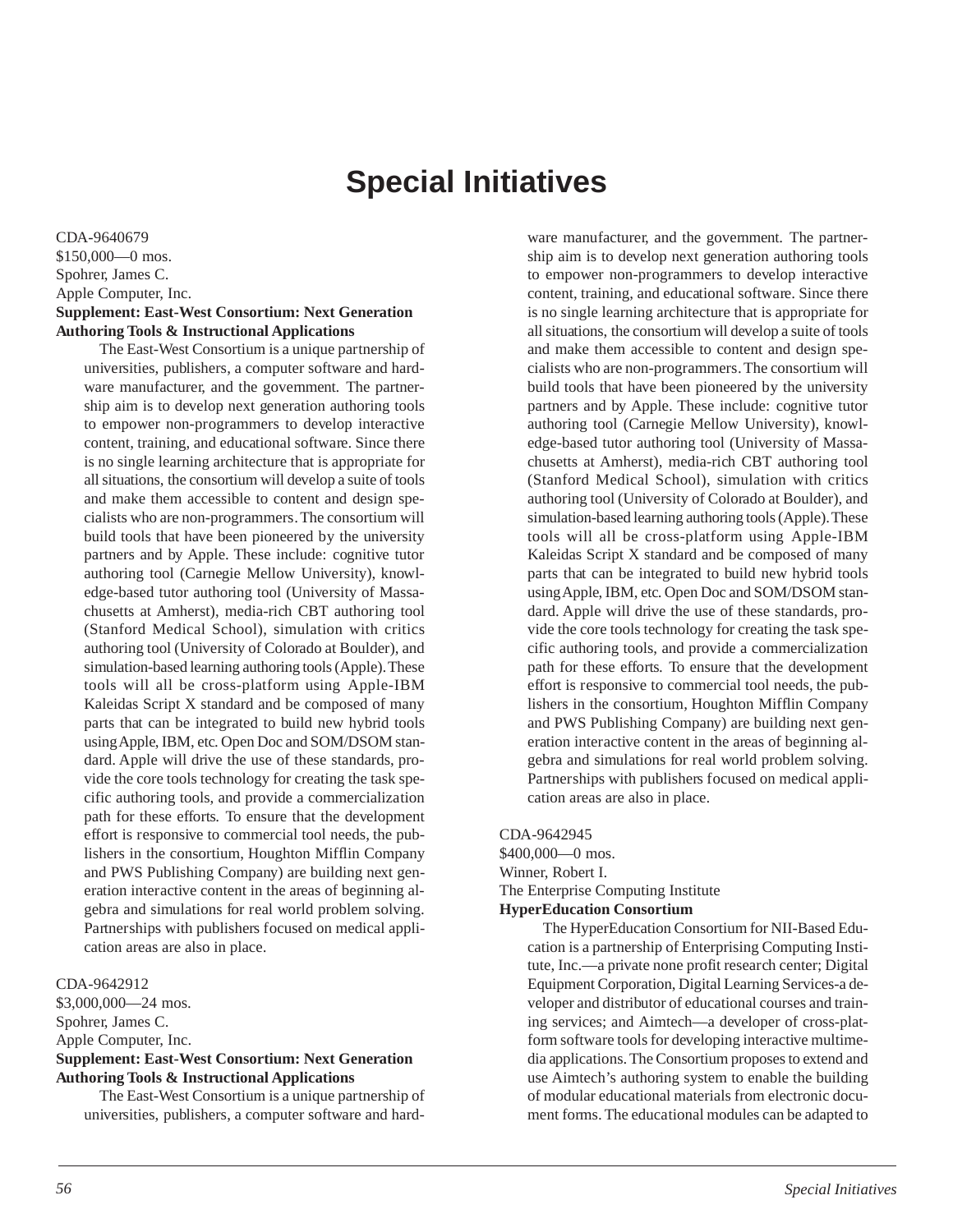a variety of learning styles for computer-based training, instructor led exercises, distance learning, performance support, and computer simulations. The Consortium plans to provide a mechanism that will enable educators to choose modules based on price, quality, use, and supporting materials. The modules can be stored locally or across the National Information Infrastructure. (NII).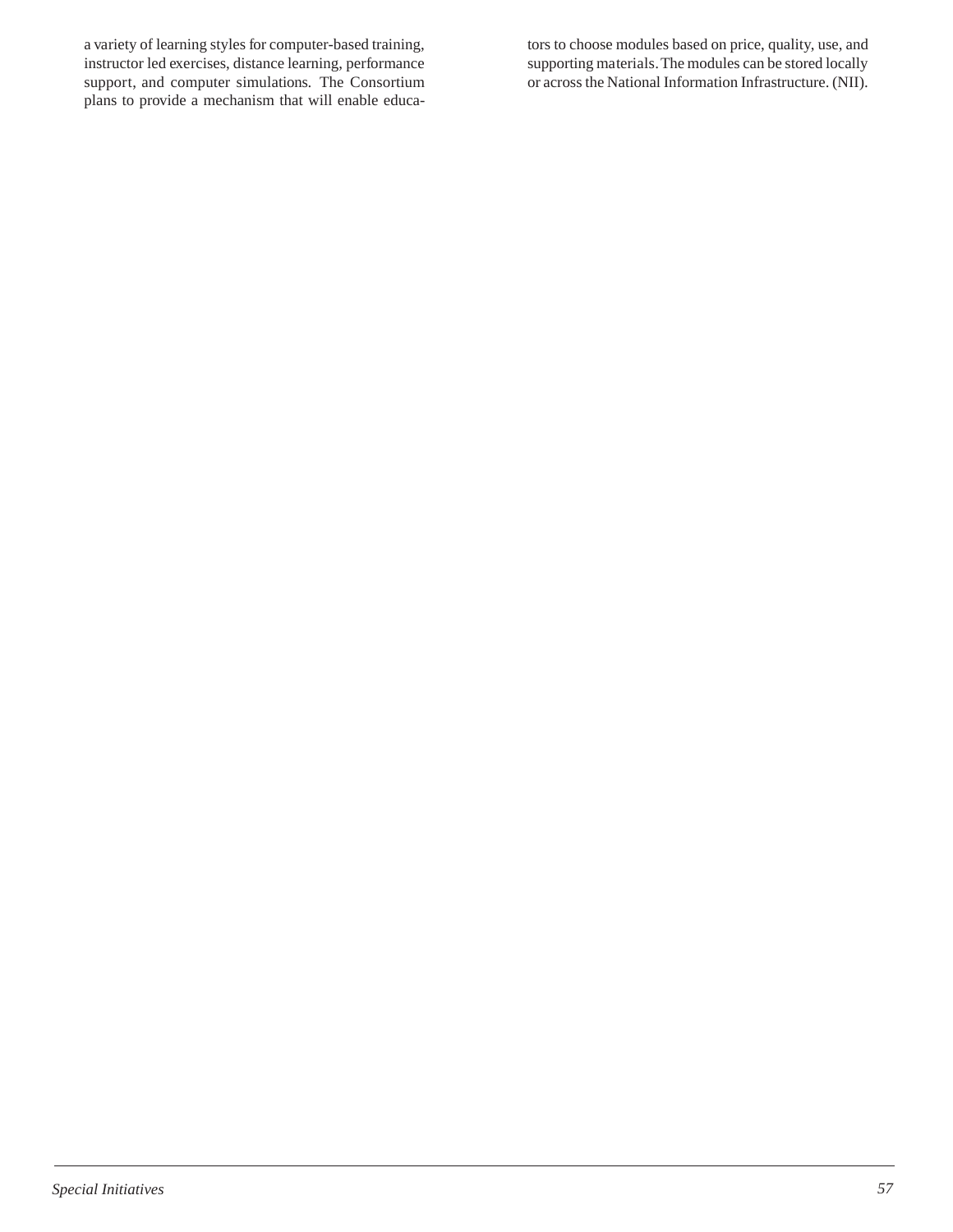# **Index**

# **A**

<span id="page-56-0"></span>

### **B**

| Bajcsy, Ruzena $\ldots \ldots \ldots \ldots \ldots \ldots \ldots \ldots \ldots \ldots 11$ |
|-------------------------------------------------------------------------------------------|
|                                                                                           |
|                                                                                           |
|                                                                                           |
|                                                                                           |
|                                                                                           |
|                                                                                           |
|                                                                                           |
|                                                                                           |
|                                                                                           |

# **C**

| Carroll, John M. $\dots\dots\dots\dots\dots\dots\dots\dots\dots\dots41$                        |
|------------------------------------------------------------------------------------------------|
|                                                                                                |
|                                                                                                |
|                                                                                                |
| Cole, Ronald $\ldots \ldots \ldots \ldots \ldots \ldots \ldots \ldots \ldots \ldots \ldots 30$ |
|                                                                                                |
|                                                                                                |
|                                                                                                |
|                                                                                                |
| Cuny, Janice $\dots \dots \dots \dots \dots \dots \dots \dots \dots \dots \dots 51$            |
|                                                                                                |
| Cushing, Judith B. $\dots \dots \dots \dots \dots \dots \dots \dots \dots \dots 27$            |

# **D**

| Dubinsky, Ed $\dots \dots \dots \dots \dots \dots \dots \dots \dots \dots \dots \dots 31$ |
|-------------------------------------------------------------------------------------------|

# **E**

| Ehrich, Roger $\dots \dots \dots \dots \dots \dots \dots \dots \dots \dots \dots 13$            |  |
|-------------------------------------------------------------------------------------------------|--|
|                                                                                                 |  |
| Erlinger, Michael A. $\ldots \ldots \ldots \ldots \ldots \ldots \ldots \ldots 47$               |  |
| Eschen, Elaine $\dots \dots \dots \dots \dots \dots \dots \dots \dots \dots \dots \dots 23$     |  |
| Espinosa, Ramon $\dots \dots \dots \dots \dots \dots \dots \dots \dots \dots \dots 23$          |  |
| Evans, D. L. $\dots \dots \dots \dots \dots \dots \dots \dots \dots \dots \dots \dots \dots 31$ |  |
| Ewing, R. $\ldots \ldots \ldots \ldots \ldots \ldots \ldots \ldots \ldots \ldots \ldots \ldots$ |  |

# **F**

| Farin, Gerald E. $\dots \dots \dots \dots \dots \dots \dots \dots \dots \dots \dots 42$    |  |
|--------------------------------------------------------------------------------------------|--|
| Fischer, Gerhard $\ldots \ldots \ldots \ldots \ldots \ldots \ldots \ldots$ 32, 47          |  |
| Fontana, Lynn $\dots \dots \dots \dots \dots \dots \dots \dots \dots \dots \dots \dots 32$ |  |
|                                                                                            |  |
|                                                                                            |  |
| Fussell, Donald $\ldots \ldots \ldots \ldots \ldots \ldots \ldots \ldots \ldots \ldots 14$ |  |

# **G**

| Gilland-Swetland, Anne $\dots \dots \dots \dots \dots \dots \dots \dots$ 32           |
|---------------------------------------------------------------------------------------|
| Ginsberg, Matthew L. $\dots \dots \dots \dots \dots \dots \dots \dots \dots \dots 42$ |
|                                                                                       |
|                                                                                       |

### **H**

| Henderson, Thomas C. $\dots \dots \dots \dots \dots \dots \dots \dots 14$ , 15                   |
|--------------------------------------------------------------------------------------------------|
|                                                                                                  |
| Hodges, Larry $\dots \dots \dots \dots \dots \dots \dots \dots \dots \dots \dots \dots 53$       |
|                                                                                                  |
|                                                                                                  |
| Honey, Margaret $\dots \dots \dots \dots \dots \dots \dots \dots \dots \dots \dots 32$           |
| Horowitz, Ellis $\dots \dots \dots \dots \dots \dots \dots \dots \dots \dots \dots \dots 15$     |
| Huang, Thomas $\dots \dots \dots \dots \dots \dots \dots \dots \dots \dots \dots \dots \dots 15$ |
|                                                                                                  |
|                                                                                                  |

| Ibarra, Oscar H. $\dots\dots\dots\dots\dots\dots\dots\dots\dots\dots\dots50$ |  |
|------------------------------------------------------------------------------|--|
|                                                                              |  |